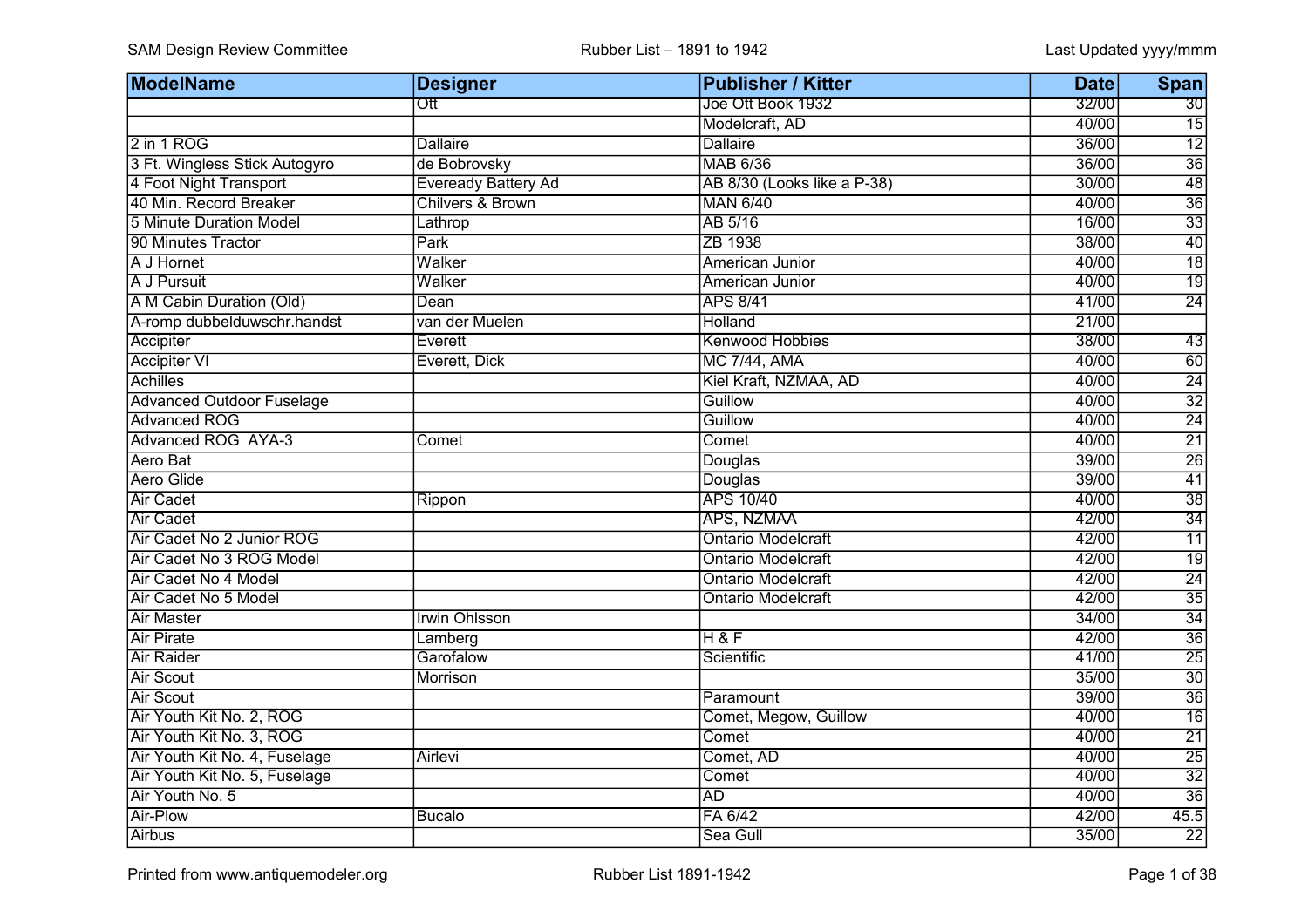| Airbus Jr.                   |                 | Sea Gull                  | 36/00<br>16              |
|------------------------------|-----------------|---------------------------|--------------------------|
| Ajax                         |                 | Kiel Kraft, NZMAA         | $\overline{30}$<br>40/00 |
| <b>Akron Favorite</b>        | Swartz          | AT 6/39                   | $\overline{42}$<br>39/00 |
| Albatross                    | Evans           | Model Shop, JOR B/L       | $\overline{53}$<br>38/00 |
| Albatross                    |                 | Selley                    | $\overline{38}$<br>30/00 |
| <b>Albatross</b>             |                 | Whitman, AD               | $\overline{36}$<br>39/00 |
| <b>All Balsa Biplane</b>     | McLean          | <b>MAN 3/35</b>           | $\overline{21}$<br>35/00 |
| <b>All Balsa D Tractor</b>   | Zaic            | ZB 1937                   | $\overline{42}$<br>37/00 |
| <b>All Balsa Sport</b>       | Zaic            | <b>AMA</b>                | $\overline{21}$<br>41/00 |
| All Balsa Sportster          | <b>Marsh</b>    | <b>MAN 10/37</b>          | $\overline{18}$<br>37/00 |
| <b>All Balsa Tractor</b>     |                 | Sea Gull                  | $\overline{20}$<br>36/00 |
| All In One Model             | Ott             | Joe Ott Book 1932         | $\overline{24}$<br>32/00 |
| <b>All Weather Contest</b>   | Orthof          | <b>MAN 4/36</b>           | $\overline{36}$<br>36/00 |
| <b>All Weather Endurance</b> | Gutmann         | <b>MAN 12/37</b>          | $\overline{32}$<br>37/00 |
| All-in-One                   | <b>Hamilton</b> | <b>MAM 1933</b>           | $\overline{24}$<br>33/00 |
| Altimeter                    | Schlosser       | Best By Test, JOR, BH, AD | $\overline{36}$<br>41/00 |
| Altitudy, Class C Stick      | Eisinger        | MC 1/41                   | $\overline{36}$<br>41/00 |
| <b>Alvis</b>                 | Whitfield       | <b>APS 2/41</b>           | $\overline{36}$<br>40/00 |
| American Ace 30 (Jr.)        | <b>Struck</b>   | Berkeley                  | $\frac{30}{26}$<br>42/00 |
| <b>American Eagle</b>        | Ideal           | Ideal                     | 30/00                    |
| American Gyro Crusader       | Light           | AT 8/35                   | $\overline{28}$<br>35/00 |
| American Record C Tractor    | Karlak          | ZB 1938                   | $\overline{36}$<br>38/00 |
| American Record C Tractor    | Walker          | ZB 1938                   | $\overline{36}$<br>38/00 |
| <b>American Tractor</b>      | Zaic            | <b>MAC 5/38</b>           | $\overline{36}$<br>38/00 |
| <b>American Zipper</b>       | Kahn            | AT 5/30                   | $\overline{16}$<br>39/00 |
| <b>Ames Trophy Winner</b>    | Colson          |                           | $\overline{36}$<br>40/00 |
| AMLA 1928 ROG                |                 | <b>Flying Aces Club</b>   | $\overline{12}$<br>28/00 |
| AMLA 1931 Nats Champ         | Fienberg        | AB 1/32, MB 8/73, BNPS    | $\overline{37}$<br>31/00 |
| AMLA Kit No. 22              | Wanner          | Wanner                    | 32/00                    |
| AMLA Kit No. 5               | <b>Burnham</b>  |                           | 32/00                    |
| Amphibian                    |                 | Cleveland, AD             | 38/00<br>$\overline{26}$ |
| <b>Amphibian Twin</b>        | Light & Booton  | <b>MAN 9/35</b>           | $\overline{32}$<br>35/00 |
| <b>Aquatic Model</b>         | Light           | <b>MAN 9/33</b>           | $\overline{30}$<br>33/00 |
| <b>Arch Angel</b>            | Garofolo, Vito  | <b>AD</b>                 | $\overline{42}$<br>40/00 |
| Argus                        | Waller          | <b>APS 11/40</b>          | $\overline{24}$<br>40/00 |
| <b>Army Ace Fighter</b>      | Eagle Craft     | <b>Eagle Craft</b>        | $\overline{10}$<br>34/00 |
| <b>Army Biplane</b>          | Midland         | Midland                   | $\overline{20}$<br>30/00 |
| <b>Arrow Speedster</b>       | Garami          | <b>MAN 4.38</b>           | 14<br>38/00              |
| <b>Arrow Sportster</b>       |                 | Construct-A-Plane, AD     | $\overline{12}$<br>35/00 |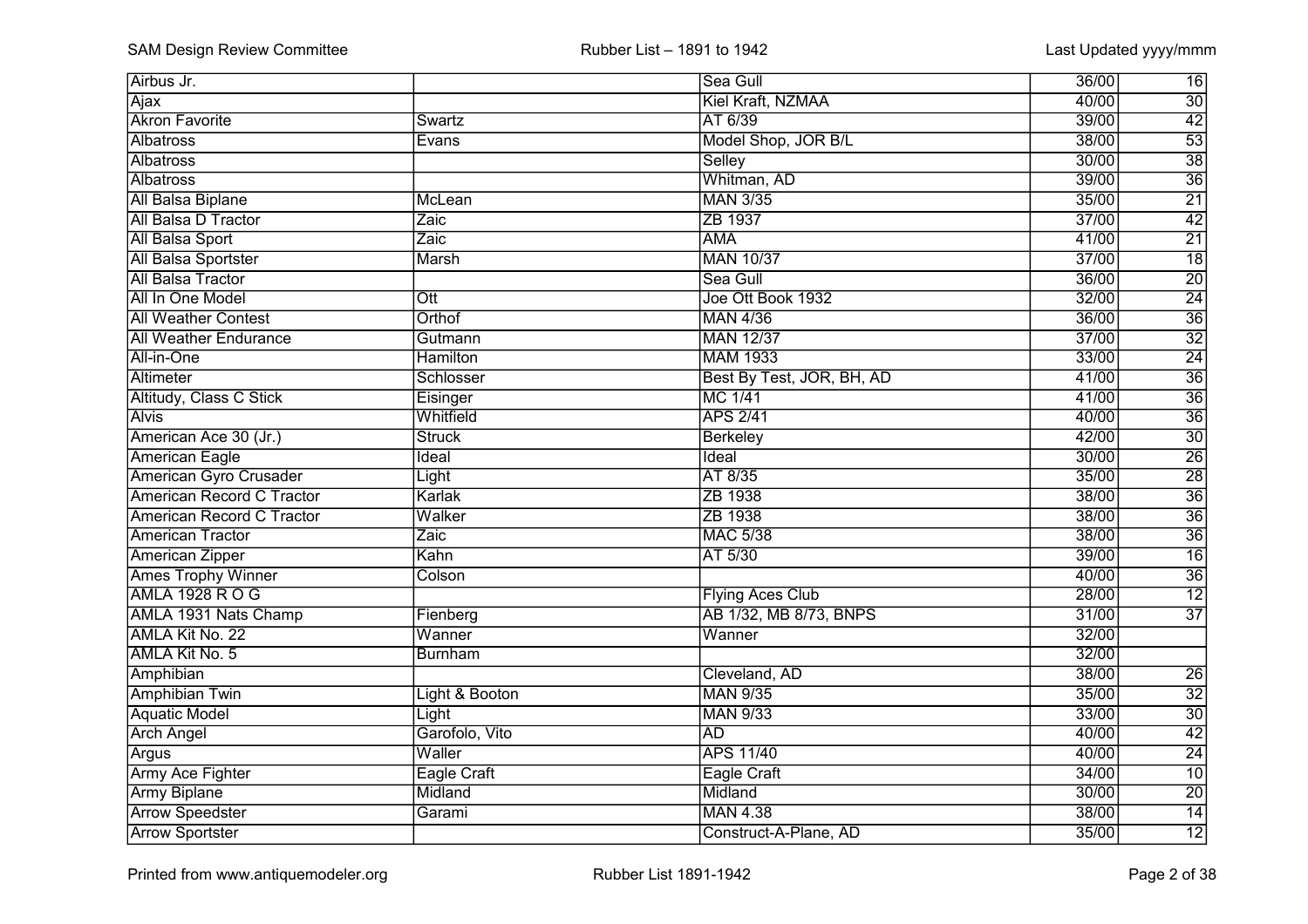| <b>Arrow, Delta Pusher</b>           | Parenzan           | <b>MAN 1/31</b>                           | 31/00 | $\infty$        |
|--------------------------------------|--------------------|-------------------------------------------|-------|-----------------|
| Atlantic 1940                        |                    | El Grafico                                | 40/00 | $\overline{38}$ |
| <b>Australian Champ Stick</b>        | Fullarton 1939     | <b>AD</b>                                 | 39/00 | 41              |
| Australian Record, Stick             | Stormont, 1938     | ZB 1938, AD                               | 38/00 | $\overline{48}$ |
| Autogyro                             | de Bobrovsky       | <b>MAN 2/31</b>                           | 31/00 | 29              |
| Autogyro                             | Gerhardt           | AB 4/32                                   | 32/00 | $\overline{14}$ |
| Autogyro                             | Knoble             | PA 12/33                                  | 33/00 | $\overline{22}$ |
| Autogyro                             | Lawrence           | Lawrence                                  | 32/00 | $\overline{25}$ |
| <b>AW-6 Cabin Monoplane</b>          | Wey                | <b>APS 8/39</b>                           | 39/00 | $\overline{41}$ |
| AYA Project No. 2                    |                    | Megow                                     | 40/00 |                 |
| <b>AYA Project No. 5</b>             | Fromm              | <b>Comet (Forerunner to Comet Pepper)</b> | 40/00 | $\overline{32}$ |
| <b>B-G Special, Folder prop</b>      | Bennett            | AMA, AD                                   | 40/00 | $\overline{36}$ |
| <b>B-G Special, Freewheeler prop</b> | <b>Bennet</b>      | AMA, AD                                   | 39/00 | $\overline{36}$ |
| <b>Baby Arrow</b>                    | Ritter             | <b>MAN 3/38</b>                           | 38/00 | $\overline{13}$ |
| <b>Baby Biplane</b>                  | <b>Hare</b>        | <b>MAN 12/39</b>                          | 39/00 | $\overline{9}$  |
| <b>Baby Bullet</b>                   |                    | Midland                                   | 30/00 | $\overline{15}$ |
| <b>Baby Buzzard</b>                  | Plecan             | FA 2/40                                   | 40/00 | 15              |
| <b>Baby Cabin</b>                    |                    | Moskito                                   | 31/00 |                 |
| <b>Baby Clipper</b>                  |                    | Heathe                                    | 39/00 | 36              |
| <b>Baby Cloud Breaker</b>            |                    | Independence                              | 30/00 | 10              |
| <b>Baby Commercial</b>               |                    | Easy-Built FF-30, AD                      | 42/00 | $\overline{24}$ |
| <b>Baby Duration R O G</b>           | Kittel             | <b>MAN 5/32</b>                           | 32/00 | $\overline{16}$ |
| <b>Baby Duration Trainer</b>         | Gilbert            | <b>MAN 10/39</b>                          | 39/00 | $\overline{30}$ |
| <b>Baby Endurance Pusher</b>         |                    | <b>GHQ</b>                                | 33/00 | $\overline{12}$ |
| <b>Baby Flea</b>                     |                    | Easy-Built FF-14, AD                      | 42/00 | $\overline{24}$ |
| <b>Baby Hornet</b>                   | <b>Model Craft</b> | Easy-Built FF-31, AD                      | 42/00 | $\overline{30}$ |
| <b>Baby Playboy</b>                  | Joe Elgin          | Cleveland, BH                             | 41/00 | $\overline{33}$ |
| <b>Baby Pursuit Plane</b>            | Ames-Harrell       |                                           | 30/00 |                 |
| <b>Baby ROG</b>                      | Hamburg            | AB 10/27                                  | 27/00 | $\overline{12}$ |
| <b>Baby ROG</b>                      | Hamburg            | AB 10/29                                  | 29/00 | $\overline{12}$ |
| <b>Baby ROG</b>                      | Hamburg            | AB 11/30                                  | 30/00 | $\overline{12}$ |
| <b>Baby ROG</b>                      |                    | Comet                                     | 40/00 | $\overline{10}$ |
| Baby ROG, AYA 2                      |                    | Megow                                     | 41/00 | $\overline{12}$ |
| <b>Baby Sea Gull</b>                 | Booton             | <b>MAN 8/33</b>                           | 33/00 | $\overline{13}$ |
| <b>Baby Sky Flyer</b>                | Zier               | AT 6/39                                   | 39/00 | $\overline{10}$ |
| <b>Baby Sportster S-2</b>            | <b>Struhl</b>      | FA 9/39                                   | 39/00 | $\overline{21}$ |
| <b>Baby Tractor</b>                  | Hawthorne          | <b>Hawthorne</b>                          | 30/00 |                 |
| <b>Balanced Wing Model</b>           | Waldren            | <b>MAN 2/32</b>                           | 32/00 | $\overline{37}$ |
| <b>Balfour Trophy Winner</b>         | Anderson           | AT 4/38                                   | 38/00 | 35              |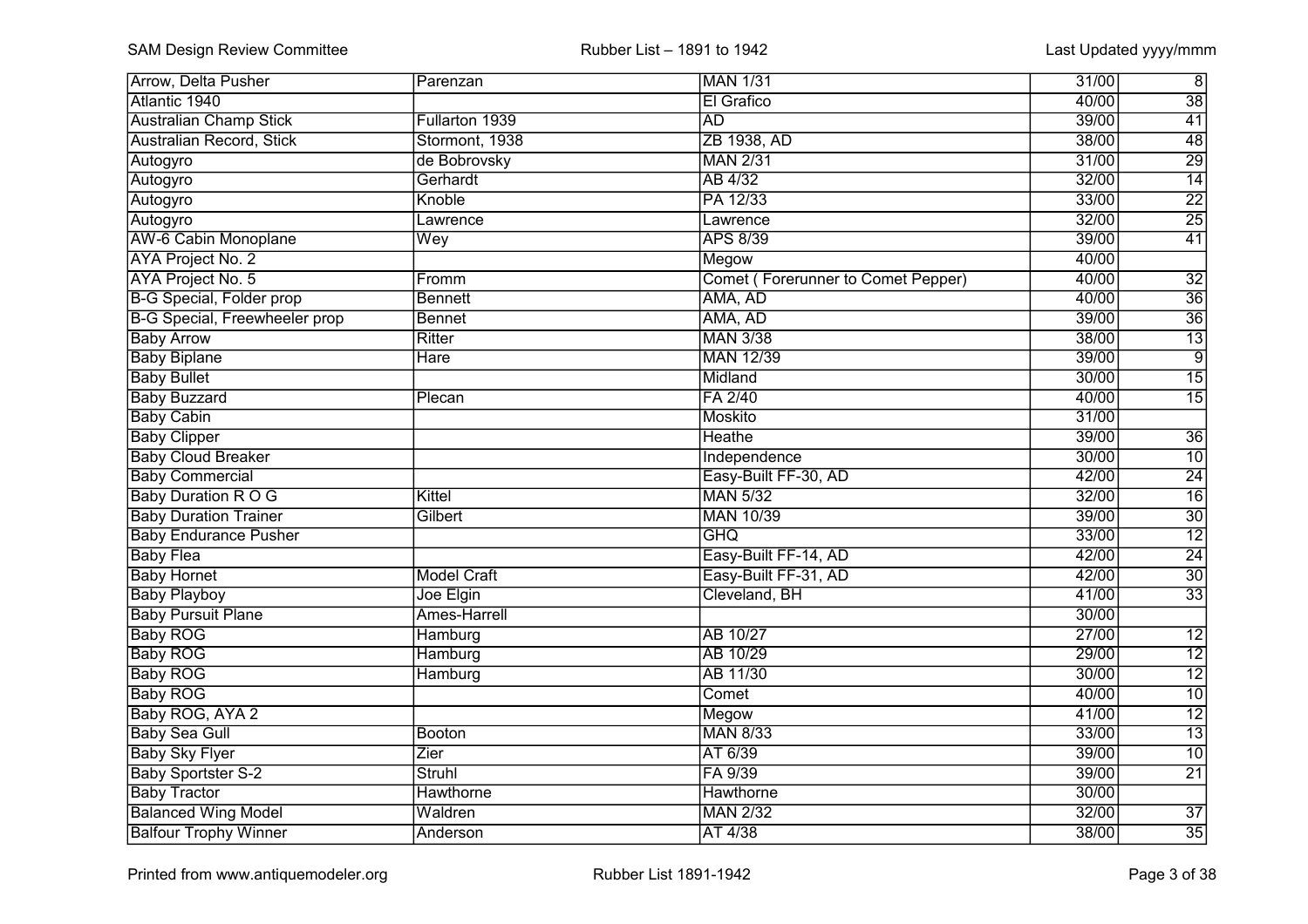| <b>Balsa Flyer</b>          | $\overline{Ott}$  | Joe Ott                        | 41/00 | $\overline{24}$ |
|-----------------------------|-------------------|--------------------------------|-------|-----------------|
| <b>Bambino Bipe</b>         | Hadden            | FA 7/40                        | 40/00 | $\overline{18}$ |
| <b>Banner Executive</b>     |                   | <b>Berkeley</b>                | 41/00 | $\overline{40}$ |
| <b>Banner Sportsman</b>     |                   | Berkeley                       | 41/00 | $\overline{30}$ |
| <b>Banner Transport</b>     |                   | <b>Berkeley</b>                | 41/00 | 50              |
| Bantam                      | Light             | AT 7/36                        | 36/00 | $\overline{26}$ |
| <b>Barn Swallow</b>         | Joe Elgin         | Cleveland                      | 40/00 | $\overline{25}$ |
| <b>Bat</b>                  |                   | <b>Selley</b>                  | 38/00 | $\overline{18}$ |
| <b>Bebe Contest Special</b> | Orthof            | FA 7/39, MB 11/86, BNPS        | 39/00 | $\overline{36}$ |
| Beginner                    |                   | Wit-Kit                        | 39/00 | $\overline{22}$ |
| Beginner                    |                   | Wit-Kit                        | 39/00 | $\overline{32}$ |
| <b>Belmont</b>              | <b>Belmont</b>    |                                | 39/00 | $\overline{35}$ |
| <b>Bendix Winner</b>        | <b>Mertens</b>    | <b>MAN 5/37</b>                | 37/00 | $\overline{36}$ |
| Best Ship of 1931           | Feinburg          | AB 1/32                        | 32/00 | $\overline{37}$ |
| <b>Bi-Plane Trainer</b>     | Marchi            | JA 4/39                        | 39/00 | $\overline{15}$ |
| <b>Big Stuff</b>            |                   | APS, NZMAA                     | 41/00 | 68              |
| <b>Bipe</b>                 | Haddon            | FA 10/42                       | 42/00 | $\overline{12}$ |
| <b>Biplane</b>              |                   | APS, NZMAA                     | 41/00 | $\frac{25}{16}$ |
| <b>Biplane Sportster</b>    | Garami            | <b>MAN 5/39</b>                | 39/00 |                 |
| <b>Black Arrow</b>          | Mole              | <b>APS 5/38</b>                | 38/00 | 24              |
| <b>Black Bullet</b>         |                   | Modelcraft                     | 42/00 | $\overline{20}$ |
| <b>Black Bullet</b>         |                   | Modelcraft, BH, AD             | 40/00 | $\overline{30}$ |
| <b>Blackhawk Junior</b>     |                   | Peerless                       | 39/00 | $\overline{23}$ |
| <b>Blue Eagle</b>           | <b>Broadfield</b> |                                | 33/00 | $\frac{24}{25}$ |
| <b>Blue Jay</b>             | Joe Elgin         | Cleveland, AD                  | 40/00 |                 |
| <b>Blue Phantom</b>         | Garofalow         | Scientific                     | 41/00 | $\overline{26}$ |
| <b>Blue Streak</b>          | <b>Baker</b>      | MM 1941                        | 41/00 | $\overline{15}$ |
| <b>Blue Streak</b>          |                   | Oakland Tribune Newspapwe 1930 | 30/00 | $\overline{22}$ |
| Bluebird                    |                   | Wanner, AD                     | 37/00 | $\overline{24}$ |
| <b>BM Tractor</b>           |                   | <b>AAC</b>                     | 30/00 | $\overline{10}$ |
| Bomber                      | Wilder            | Lone Eagle                     | 30/00 | $\overline{25}$ |
| Bouwplan nr. 2              | van Pelt          | Holland                        | 35/00 | $\overline{27}$ |
| Bouwplan nr. 3              | van Pelt          | Holland                        | 35/00 | $\overline{47}$ |
| <b>Bow Legged Sailor</b>    | Garami            | FA 7/38                        | 38/00 | $\overline{14}$ |
| Boxcar, C Cabin             | Colson            | <b>AD</b>                      | 39/00 | $\overline{38}$ |
| <b>Breezy</b>               |                   | Supreme                        | 41/00 | $\overline{26}$ |
| Brigadier                   |                   | Beshar                         | 39/00 | $\overline{27}$ |
| <b>British Champ</b>        | Copland           | AT 4/40                        | 40/00 | 46              |
| <b>British Champion</b>     | Copland           | AT 4/40                        | 40/00 | 46              |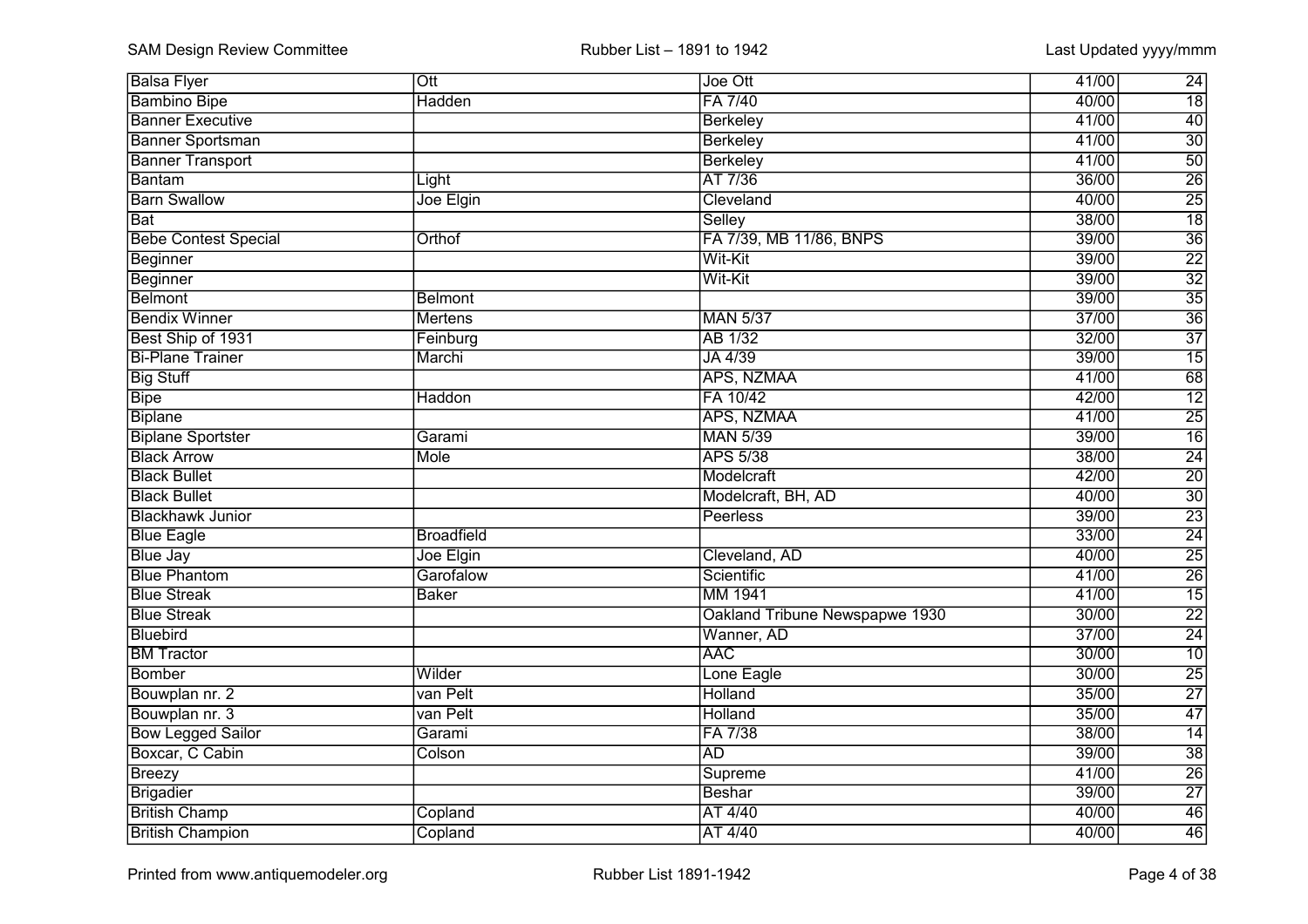| <b>British Cup Winner</b>       | Copland                 | ZB 1937                         | 37/00 | 41              |
|---------------------------------|-------------------------|---------------------------------|-------|-----------------|
| <b>Bromvlieg 4</b>              | Scheijde                | Holland                         | 37/00 | 49              |
| Bromvlieg I, Low Wing           | Scheijde                | Holland                         | 37/00 | $\overline{38}$ |
| <b>Bromvlieg II</b>             | Scheijde                | Holland                         | 37/00 | $\overline{37}$ |
| Buccaneer                       |                         | <b>Berkeley</b>                 | 39/00 | $\overline{30}$ |
| Buccaneer Jr.                   |                         | <b>Berkeley</b>                 | 41/00 | $\overline{26}$ |
| <b>Bullet</b>                   | Denny                   | Denny                           | 38/00 | $\overline{25}$ |
| <b>Bullet</b>                   | Garofalow               | Scientific                      | 40/00 | $\overline{30}$ |
| <b>Bullet</b>                   |                         | Selley                          | 39/00 | $\overline{30}$ |
| <b>Bullet</b>                   | Denny                   | Denny                           | 38/00 | $\overline{30}$ |
| Bullet, Speed                   |                         | Peerless                        | 40/00 | $\overline{28}$ |
| <b>Buzz Bugs (Club Project)</b> | Lidgard                 | <b>SAM Library</b>              | 39/00 | $\overline{29}$ |
| <b>Buzzard, Tractor Canard</b>  | $\overline{\text{Ott}}$ | PA 11/31                        | 31/00 | $\overline{24}$ |
| <b>Buzzer</b>                   | Light                   | AT 9/36                         | 36/00 | $\overline{24}$ |
| C Duplex                        | Stiglmeier              | ZB 1938                         | 38/00 | $\overline{38}$ |
| $C-1$                           | Yauramura               | <b>SPS</b>                      | 42/00 | $\overline{36}$ |
| $C-2$                           | Yauramura               | <b>SPS</b>                      | 42/00 | $\overline{32}$ |
| $C-4$                           | Chaffee                 | AB 1/30                         | 30/00 | $\overline{20}$ |
| Cabin                           | Ernst                   | <b>MAN 8/36</b>                 | 36/00 | 35.75           |
| Cabin                           |                         | Pioneer                         | 30/00 | 36              |
| <b>Cabin Biplane</b>            | Downes                  | <b>APS 8/41</b>                 | 41/00 | $\overline{20}$ |
| <b>Cabin Commercial</b>         |                         | Oakland Tribune Newspaper 1931  | 31/00 | $\overline{20}$ |
| <b>Cabin Cruiser</b>            | $\overline{\text{Ott}}$ | Joe Ott                         | 41/00 | $\overline{24}$ |
| <b>Cabin Model</b>              | <b>Clark</b>            | <b>MAN 2/32</b>                 | 32/00 | $\overline{22}$ |
| <b>Cabin Model</b>              | Lanzo                   | Lanzo, JOR, SPS, BH, AD         | 33/00 | $\overline{30}$ |
| <b>Cabin Model</b>              | <b>Stahl, 1937</b>      | $\overline{AD}$                 | 37/00 | $\overline{37}$ |
| <b>Cabin Model</b>              | <b>Sturiale</b>         | Crescent                        | 35/00 | $\overline{24}$ |
| <b>Cabin Model</b>              | <b>Sturiale</b>         | Crescent                        | 32/00 | $\overline{27}$ |
| Cabin Model                     | Wright, 1934            | <b>AD</b>                       | 34/00 | $\overline{30}$ |
| Cabin Monoplane                 | Lyons                   | <b>Australian Womens Weekly</b> | 35/00 | $\overline{34}$ |
| Cabin Monoplane                 |                         | Oakland Newspaper Tribune 1931  | 31/00 | $\overline{18}$ |
| <b>Cabin Rubber Model</b>       | Lanzo                   | <b>SAM Plan Service</b>         | 40/00 | $\overline{55}$ |
| Cabin Special                   | Garami                  | FA 7/37                         | 37/00 | $\overline{22}$ |
| <b>Cabin Tractor</b>            |                         | Madison                         | 31/00 | $\overline{30}$ |
| Cabin Tractor, Outdoor          |                         | Madison                         | 34/00 | $\overline{30}$ |
| <b>Cabin Transport</b>          |                         | Moskito                         | 30/00 | $\overline{36}$ |
| Cabineer                        | Garami                  | AT 11/38                        | 38/00 | $\overline{28}$ |
| Cabinplane Jr.                  |                         | <b>GHQ</b>                      | 33/00 | $\overline{12}$ |
| Cadet                           | Garami                  | AT An 1943, AT 12/42            | 42/00 | 15              |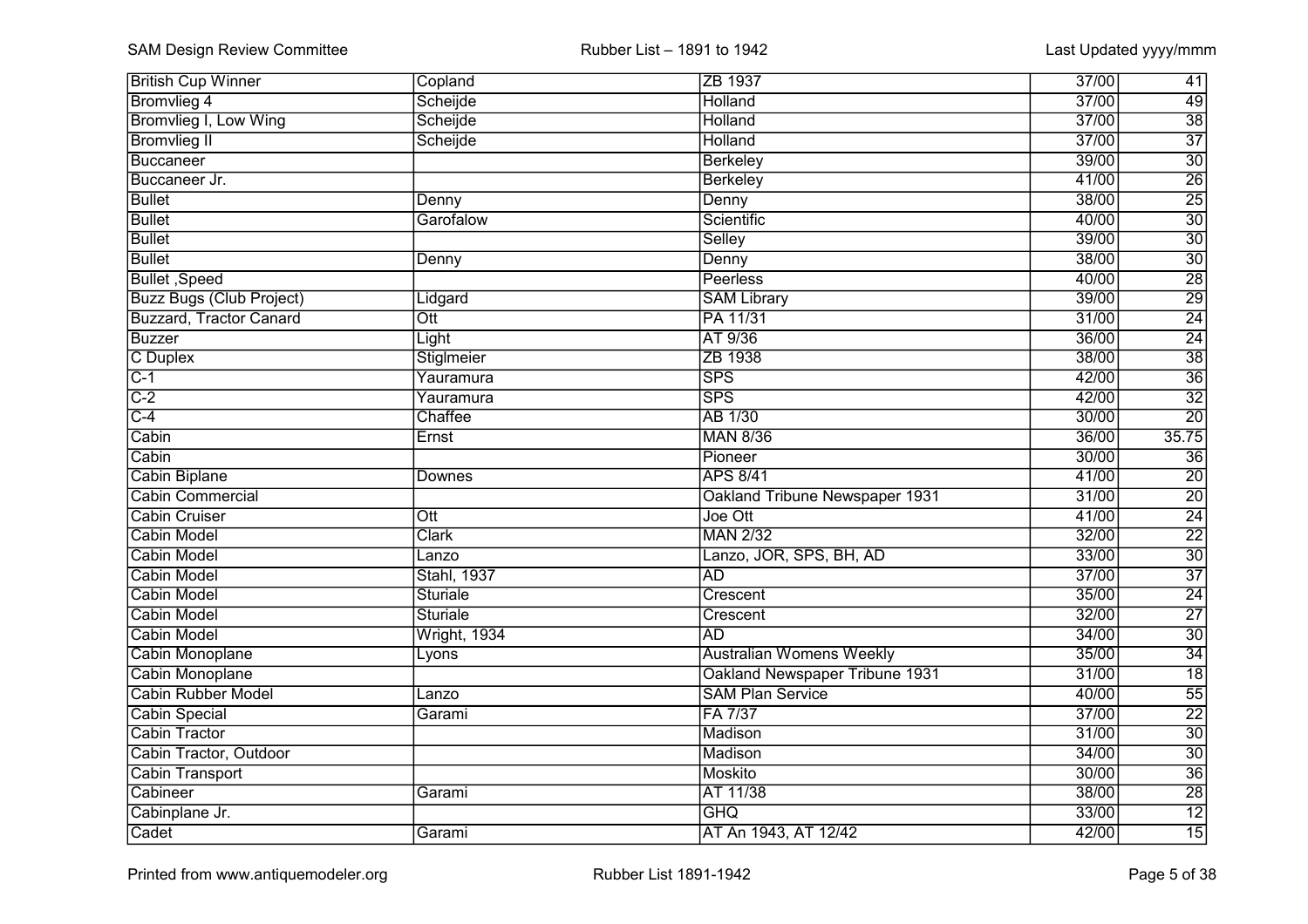| Cadet Jr. (Minor)               | <b>Bunch</b>             | Bunch, MB 12/89, BNPS                | 36/00 | 20              |
|---------------------------------|--------------------------|--------------------------------------|-------|-----------------|
| <b>Cadet Major</b>              | <b>Bunch</b>             | Bunch, AD                            | 36/00 | $\overline{30}$ |
| Canard                          | de Bobrovsky             | <b>MAN 9/31</b>                      | 31/00 | 33.5            |
| <b>Canard Stick</b>             | <b>Hamilton</b>          | <b>MAN 11/34</b>                     | 34/00 | $\overline{26}$ |
| Capt. Midnight Spartan B'mb'r   | <b>Country Club Aero</b> | Skelly, AD, BH                       | 38/00 | $\overline{32}$ |
| Cavalier                        |                          | <b>Berkeley</b>                      | 39/00 | $\overline{30}$ |
| Cavalier                        |                          | <b>Berkeley</b>                      | 39/00 | $\overline{36}$ |
| Cee Gee Meteor                  |                          | <b>Model Research Lab</b>            | 36/00 | $\overline{16}$ |
| Cee Gee Special                 |                          | <b>Model Research Lab</b>            | 34/00 |                 |
| Challenger                      | Chinn                    | Boys Own Paper 1940, AD              | 40/00 | $\overline{38}$ |
| Challenger                      |                          | Champion                             | 31/00 | 48              |
| <b>Challenger Scout</b>         | Grant                    | <b>MAN 1/30</b>                      | 30/00 | $\overline{26}$ |
| Champ, Class D Stick            | Lefebvre                 | AD                                   | 41/00 | 44              |
| <b>Champion Stick</b>           | <b>Struck</b>            | FA 1/37                              | 37/00 | $\overline{36}$ |
| <b>Championship Stick Model</b> | Casano                   | AT 5/40, JOR, BH, MB 11/82, BNPS, KC | 40/00 | $\overline{38}$ |
| <b>Championship Stick Model</b> | Kolb                     | AT 9/38, JOR, BH, MB 4/85, BNPS, AD  | 38/00 | 42              |
| Chickadee                       | <b>Broadfield</b>        |                                      | 30/00 |                 |
| Chieftain                       |                          | Berkeley, AD                         | 41/00 | 26              |
| Chieftain                       | Youngman                 | Orr, JOR, BH, AD                     | 39/00 | 36              |
| Cirrus Cruiser, C Fuselage      | Cole                     | AT 2/44, AW 11/47, JOR, BH           | 41/00 | $\overline{36}$ |
| Clarion                         | Gega                     | Scientific                           | 40/00 | $\overline{30}$ |
| <b>Clark ROG Tractor</b>        | <b>Clark</b>             | FA 11/35                             | 35/00 | $\overline{18}$ |
| Class B Fuselage                |                          | Scandinavian                         | 37/00 | 29              |
| Class C                         | <b>Cahill</b> , 1935     | <b>AD</b>                            | 35/00 | 37.5            |
| <b>Class C Convertible</b>      | <b>Dietrick</b>          | Peck                                 | 39/00 | $\overline{36}$ |
| <b>Class C Duplex</b>           | Engleman                 | MAN 11/40, AD, JOR, BH               | 40/00 | $\overline{36}$ |
| Class C Endurance               | Sharp-Sclight            | Megow                                | 39/00 | $\overline{41}$ |
| Class C Fuselage                | Cahill, Robert           | <b>MAN 5/36</b>                      | 36/00 | $\overline{38}$ |
| Class C Fuselage                | Fulmer                   | ZB 1938                              | 38/00 | $\overline{30}$ |
| Class C Fuselage                | <b>Halacy</b>            | ZB 1938                              | 38/00 | $\overline{40}$ |
| <b>Class C Fuselage</b>         | Sorensen                 | ZB 1935                              | 35/00 | $\overline{36}$ |
| <b>Class C Fuselage</b>         | Wilson                   | ZB 1934                              | 36/00 | $\overline{38}$ |
| <b>Class C Fuselage</b>         | Zeldow                   | AD, BNPS                             | 38/00 | $\overline{37}$ |
| <b>Class C Fuselage</b>         | Fulmer                   | ZB 1938, AD, BNPS                    | 38/00 | $\overline{30}$ |
| <b>Class C Fuselage</b>         | Lidgard                  | ZB 1939 Nats Book, JOR, BH, AD       | 39/00 | $\overline{35}$ |
| Class C Fuselage, Geared        | Schumacher               | ZB 1937                              | 37/00 | $\overline{35}$ |
| Class C Fuselage, Jiggers       | Shuji Maruke             | <b>AD</b>                            | 41/00 | $\overline{36}$ |
| Class C Fuselage, Ronaele       | Kumferman                | <b>AD</b>                            | 40/00 | 35              |
| <b>Class C Outdoor Fuselage</b> | Foster                   | <b>MAN 6/36</b>                      | 36/00 | $\overline{37}$ |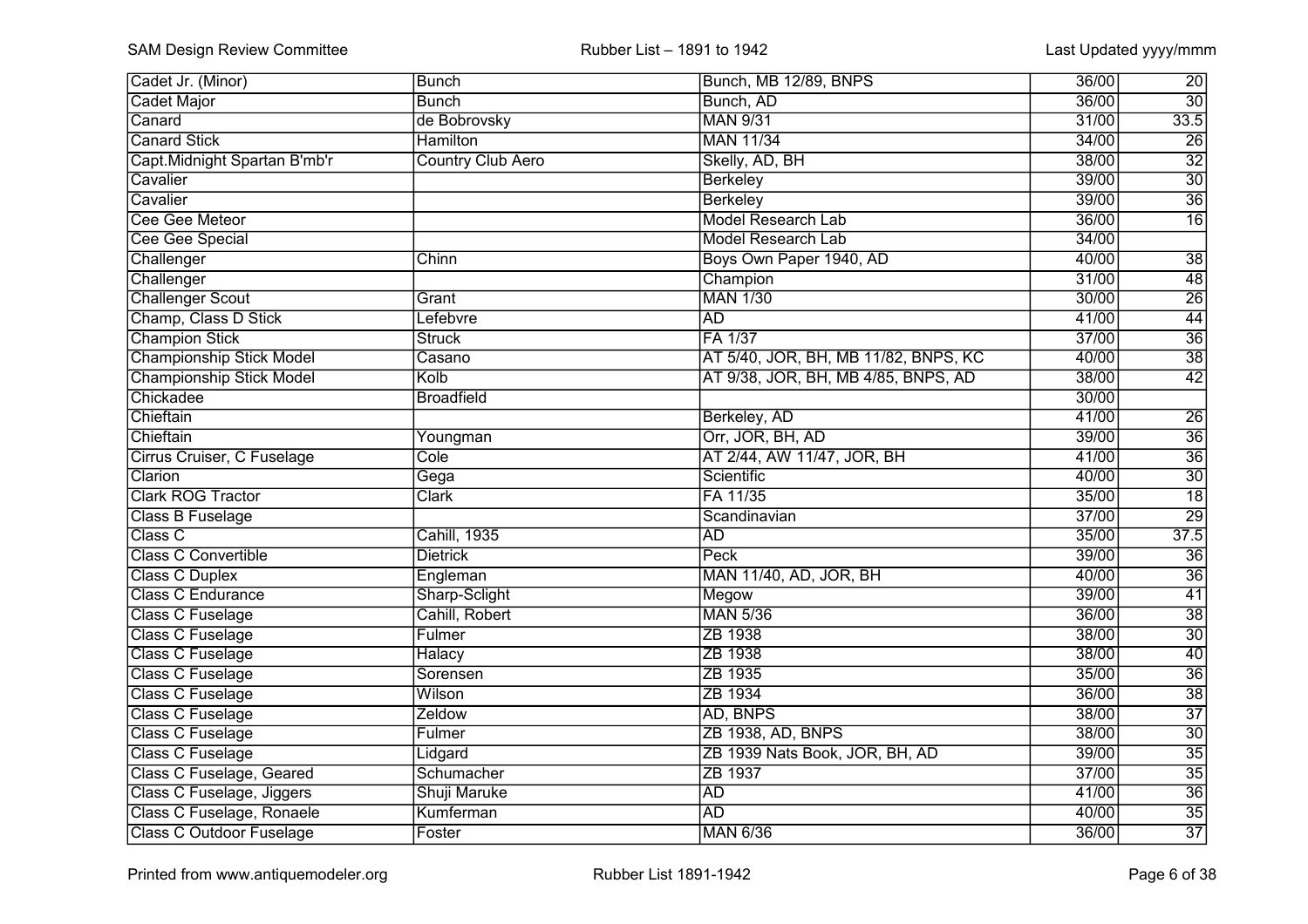| <b>Class C Outdoor Stick</b>   | Stanwich               | Journal Of Int Aeronautics          | 36<br>39/00              |
|--------------------------------|------------------------|-------------------------------------|--------------------------|
| <b>Class C Outdoor Tractor</b> | Ritzenthaler, aka Ritz | ZB 1937, MB 11/87, BNPS, AD         | $\overline{32}$<br>37/00 |
| <b>Class C Pusher</b>          | Sorenson               | ZB 1937                             | $\overline{36}$<br>37/00 |
| <b>Class C Single Pusher</b>   | Capo                   | ZB 1937                             | $\overline{36}$<br>37/00 |
| Class C Stick                  | Burnham, 1929          | <b>AD</b>                           | $\overline{19}$<br>29/00 |
| <b>Class C Stick</b>           | Fralick, 1937          | <b>AD</b>                           | $\overline{36}$<br>37/00 |
| <b>Class C Stick</b>           | Hammer 1940            | <b>AD</b>                           | $\overline{38}$<br>40/00 |
| <b>Class C Stick</b>           | Korda                  | MAN 11/35, ZB 1935, AD, BNPS        | $\overline{30}$<br>35/00 |
| <b>Class C Stick</b>           | Luckett, 1936          | <b>AD</b>                           | $\overline{32}$<br>36/00 |
| <b>Class C Stick</b>           | P. Shifler Smith, 1924 | <b>AD</b>                           | $\overline{36}$<br>24/00 |
| Class C Stick, Angel           | Noonan                 | <b>AD</b>                           | $\overline{38}$<br>37/00 |
| Class C Stick, Holy Ike        | Garofalo               | <b>AD</b>                           | $\overline{36}$<br>41/00 |
| <b>Class C Streamliner</b>     | Sorensen               | ZB 1937                             | $\overline{38}$<br>37/00 |
| <b>Class C Tractor</b>         | <b>Fralick</b>         | ZB 1937                             | $\overline{36}$<br>37/00 |
| <b>Class C Tractor</b>         | Korda                  | ZB 1937                             | $\overline{38}$<br>37/00 |
| <b>Class C Tractor</b>         | Marquardt              | ZB 1937                             | $\overline{29}$<br>37/00 |
| <b>Class C Tractor</b>         | Renning                | <b>MAN 8/39</b>                     | $\overline{36}$<br>39/00 |
| <b>Class C WR Fuselage</b>     | <b>Becksted</b>        | ZB 1937                             | 34<br>37/00              |
| Class D Cabin                  | Zaic                   | <b>MAN 5/35</b>                     | 42<br>35/00              |
| <b>Class D Contest Model</b>   | <b>Stahl</b>           | <b>MAN 2/44</b>                     | 41<br>39/00              |
| Class D Fuselage               | Lidgard & Nekimken     | ZB 1937                             | $\overline{37}$<br>37/00 |
| Class D Fuselage               | Zaic                   | ZB 1934                             | $\overline{42}$<br>34/00 |
| <b>Class D Record Stick</b>    | Wallenhorst, Ed        | AMA, AD                             | 44<br>40/00              |
| <b>Class D Sticker</b>         | Noonan                 | <b>MAN 7/40</b>                     | $\overline{42}$<br>40/00 |
| <b>Class D WR Tractor</b>      | Clini                  | ZB 1935                             | $\overline{42}$<br>35/00 |
| <b>Class E Record</b>          | Lanzo                  | AT 8/42, Century Model Aircraft Co. | 64<br>42/00              |
| <b>Cleveland Speedster</b>     | Korda                  | ZB 1938                             | $\overline{16}$<br>38/00 |
| Climber                        | Lamb                   | MAN 12/41, JOR, BH, AD, KC          | 41/00<br>$\overline{44}$ |
| Climber                        | Light                  | AT 2/37                             | $\overline{33}$<br>37/00 |
| Clipper Jr                     | Goldberg               | Comet, BH, AD                       | $\overline{36}$<br>39/00 |
| <b>Cloud Breaker</b>           |                        | Sea Eagle                           | 31/00                    |
| <b>Cloud Buster</b>            |                        | Eagle Craft                         | 34/00                    |
| <b>Cloud Chaser</b>            | Marchi                 | MAN 12/38, MB 4/77, BNPS            | 38/00<br>$\overline{30}$ |
| <b>Cloud Chaser</b>            |                        | Denny                               | $\overline{20}$<br>37/00 |
| <b>Cloud Duster</b>            | Light                  | AT 11/34                            | $\overline{36}$<br>34/00 |
| Cloud Haunter(40 in Pac. Ace)  |                        | Modelcraft, AD, KC                  | 40<br>39/00              |
| <b>Cloud Hooker</b>            | <b>Hazelton</b>        | <b>MME 4/37</b>                     | $\overline{30}$<br>37/00 |
| Cloud King KD-8                | <b>Dorin</b>           |                                     | $\overline{36}$<br>35/00 |
| Cloudhopper                    |                        | <b>Burd</b>                         | 16<br>38/00              |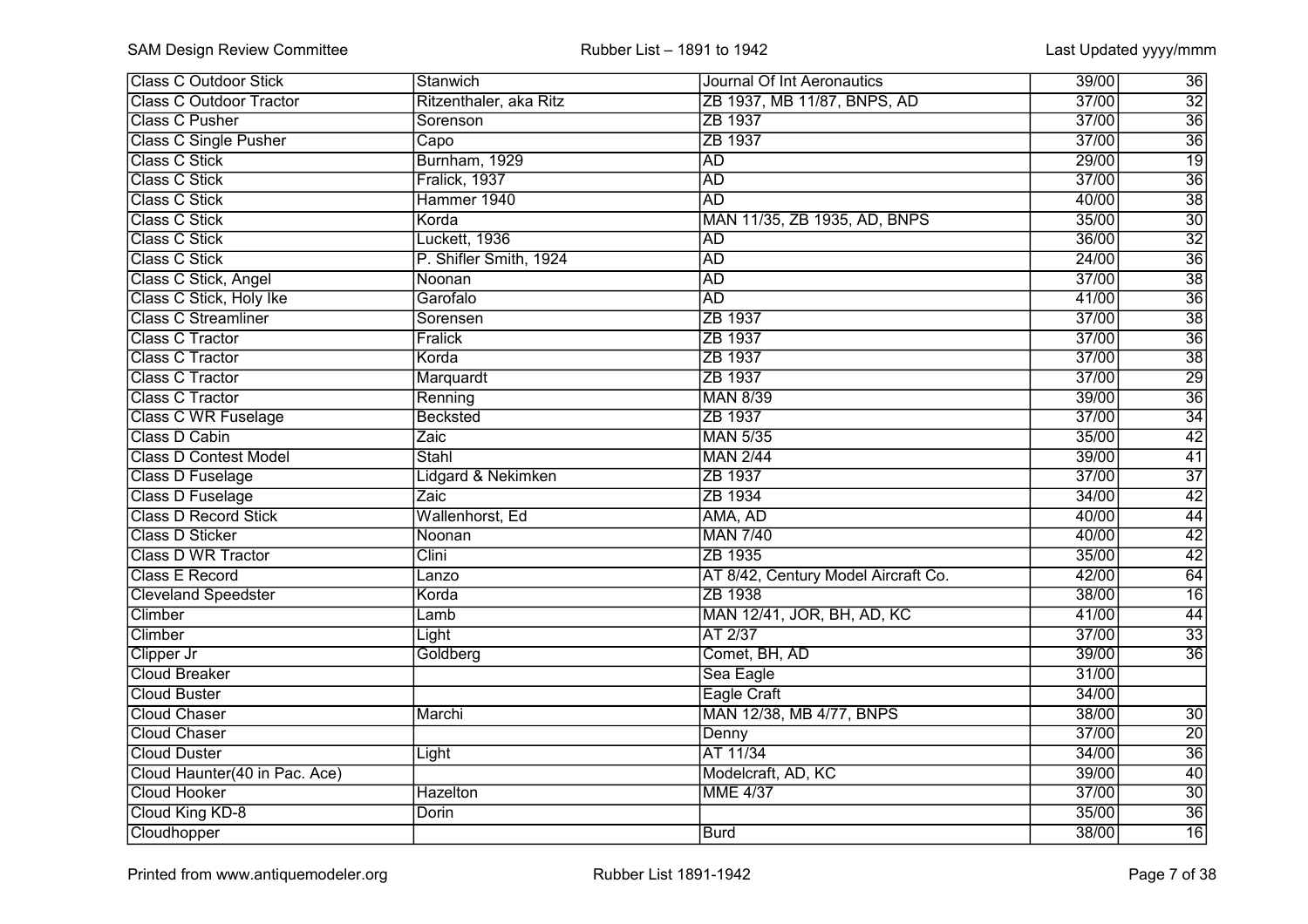| Colibri                          | Clasens          | ZB 1938                        | 38/00<br>40              |
|----------------------------------|------------------|--------------------------------|--------------------------|
| Combat                           |                  | Denny                          | $\overline{20}$<br>37/00 |
| Combat                           |                  | Monarch, Falcon                | $\overline{18}$<br>36/00 |
| <b>Combat Commercial</b>         |                  | Comet                          | $\overline{16}$<br>33/00 |
| <b>Combat Monoplane</b>          |                  | Midland                        | $\overline{18}$<br>30/00 |
| <b>Comet Cabin Monoplane</b>     | <b>Bishop</b>    | Comet, MB 2/83, BNPS           | $\overline{36}$<br>31/00 |
| Comet Racer                      | Orman            | AT 8/38                        | $\overline{9}$<br>38/00  |
| <b>Comet Racer Deluxe</b>        |                  | Oakland Tribune Newspaper 1931 | $\overline{22}$<br>31/00 |
| Comet Racer I                    |                  | Oakland Tribune Newspaper 1930 | $\overline{20}$<br>30/00 |
| Comet Racer II                   |                  | Oakland Tribune Newspaper 1931 | $\overline{18}$<br>31/00 |
| <b>Comet Speed Plane</b>         |                  | <b>Hub</b>                     | 32/00<br>$\overline{11}$ |
| Comet, Indoor Commercial         | <b>Bulger</b>    | <b>NN 7/31</b>                 | $\overline{11}$<br>31/00 |
| Comet, Indoor Commercial         |                  | $\overline{NN}$                | 31/00<br>$\overline{11}$ |
| Commander                        | Winter           | Construct-A-Plane              | $\overline{20}$<br>33/00 |
| Commander                        |                  | <b>Heathe</b>                  | $\overline{25}$<br>38/00 |
| Commercial                       | Dietrich, 1934   | <b>AD</b>                      | $\overline{36}$<br>34/00 |
| Commercial                       | Sturiale, 1934   | <b>AD</b>                      | $\overline{30}$<br>34/00 |
| Commercial                       | Tabata           | PM 12/29, Champion, AD         | 48<br>29/00              |
| Commercial                       | Zaic             | ZB 1934                        | 34/00<br>41              |
| Commercial                       |                  | <b>Hawk</b>                    | $\overline{28}$<br>30/00 |
| Commercial "What-Is-It?"         | Cole             | <b>MAN 8/31</b>                | $\overline{36}$<br>31/00 |
| <b>Commercial Transport</b>      |                  | $\overline{PA}$                | $\overline{24}$<br>28/00 |
| <b>Compressed Air Model</b>      | $\overline{Ott}$ | PA 9/32                        | 60<br>32/00              |
| Condor                           | <b>Hardy</b>     | Denny                          | $\overline{32}$<br>39/00 |
| Condor                           | Limber           | FA 3/37                        | $\overline{20}$<br>37/00 |
| Condor                           |                  | Ideal                          | $\overline{22}$<br>30/00 |
| <b>Condor Clipper</b>            |                  |                                | 38/00                    |
| <b>Condor Clipper C Fuselage</b> |                  | No. Model Acft. Co.UK, AD      | 39/00<br>$\overline{30}$ |
| Conqueror, Fuselage/Stick        | Korda            | Berkeley                       | $\overline{30}$<br>42/00 |
| <b>Contest Cabin Model</b>       | <b>Struck</b>    | MAB 7/36, BNPS                 | $\overline{36}$<br>36/00 |
| Contest Commercial, AYA 5        | Eggert           | Megow                          | $\overline{36}$<br>41/00 |
| <b>Contest Model</b>             |                  | Wit-Kit                        | $\overline{18}$<br>39/00 |
| <b>Contest Model</b>             |                  | Wit-Kit                        | $\overline{30}$<br>39/00 |
| <b>Contest Sea Plane</b>         | Jensen           | <b>MAN 9/40</b>                | $\overline{38}$<br>40/00 |
| <b>Contest Winner</b>            | <b>Struck</b>    | AT 10/38, MB 5/82, BNPS        | $\overline{36}$<br>38/00 |
| <b>Contest Winner</b>            | Sturiale         | Crescent                       | $\overline{32}$<br>36/00 |
| Contestant                       | Zaic             | <b>PS 8/37, AD</b>             | $\overline{36}$<br>37/00 |
| Convertable, Class C             | <b>Dietrich</b>  | ZB 1934, Peck Models           | $\overline{36}$<br>38/00 |
| Convertible Mono Biplane         | de Bobrovsky     | <b>MAN 5/31</b>                | 16<br>31/00              |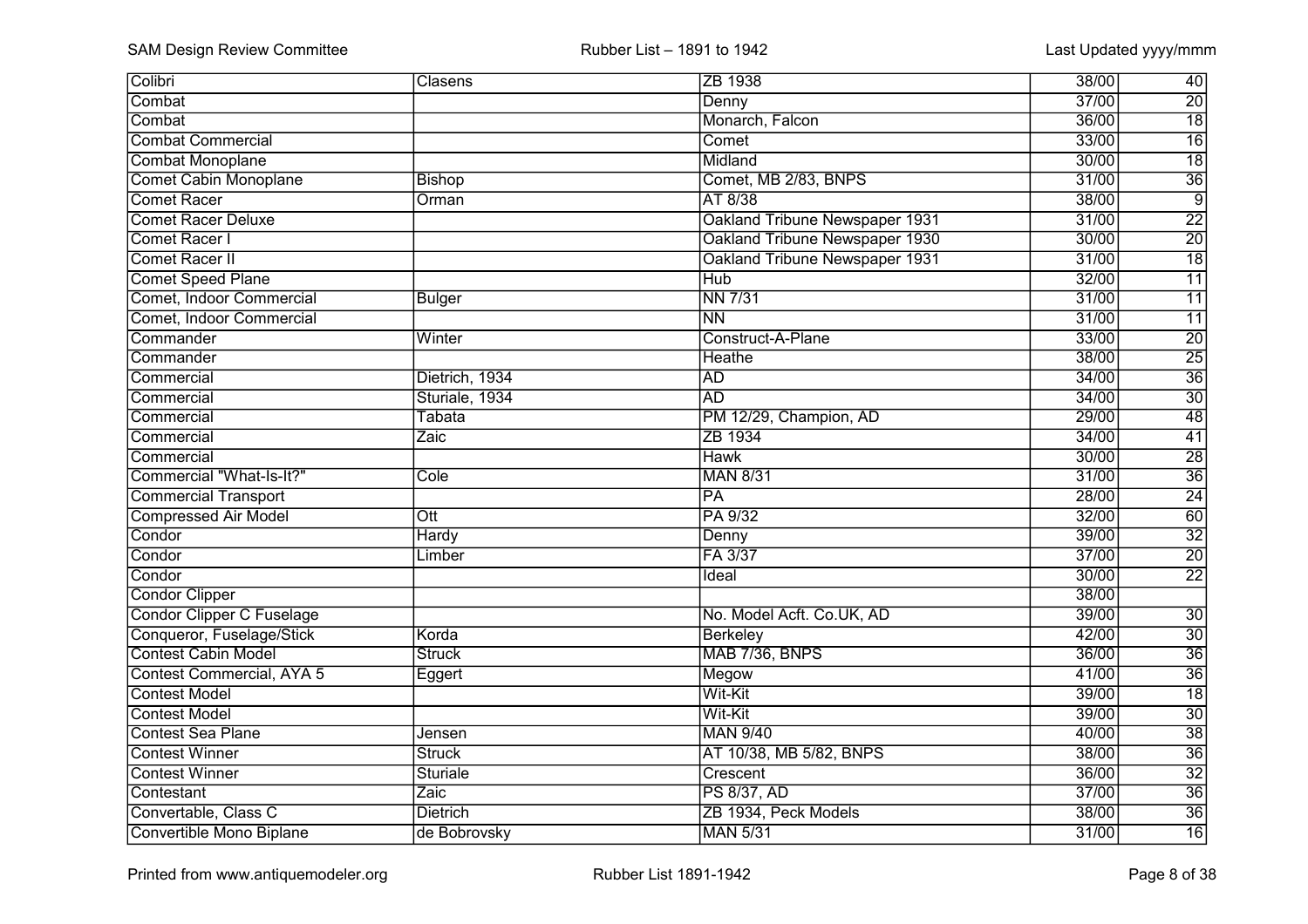| Convertible Ski Job       | Majors                    | FA 3/37                              | 37/00           | 30              |
|---------------------------|---------------------------|--------------------------------------|-----------------|-----------------|
| Coupe de France           | <b>Dubois</b>             | ZB 1935                              | 35/00           | $\overline{36}$ |
| Courier                   | Millar                    | <b>APS 1/41</b>                      | 40/00           | $\overline{32}$ |
| Crashproof ROG            |                           | AT 1/38                              | 38/00           | $\overline{15}$ |
| <b>Crimson Streak</b>     | McNamara                  | <b>APS 2/41</b>                      | 41/00           | $rac{5}{3}$     |
| <b>Crimson Streak</b>     | <b>Hawksey</b>            | <b>APS 2/41</b>                      | 41/00           |                 |
| Cruiser                   | Hollinger                 | H & H, AT 5/49, AD                   | 39/00           | $\overline{30}$ |
| Crusader                  | Romeiser                  | AT 10/40, JOR, BH, MB 5/90, BNPS, KC | 40/00           | $\overline{38}$ |
| <b>Current Catcher</b>    | <b>Howard &amp; Adams</b> | FA 3/38                              | 38/00           | $\overline{24}$ |
| Cyclone                   |                           | Guillow                              | 39/00           | $\overline{24}$ |
| Cygnet                    | <b>Atkinson</b>           | <b>APS 7/40, AD</b>                  | 40/00           | $\overline{24}$ |
| $\overline{D-1}$          | Tauramura                 | <b>SPS</b>                           | 40/00           | $\overline{36}$ |
| Daedelus                  |                           | APS, NZMAA                           | 42/00           |                 |
| Dart                      | Ombler                    | MA (NZ) 11/35                        | 35/00           | $\overline{23}$ |
| Dart                      |                           | Comet                                | 31/00           | $\overline{24}$ |
| De Reiger                 | <b>Hauer</b>              | Holland                              | 37/00           | $\overline{34}$ |
| DeLuxe ' WE' Biplane      |                           | Oakland Tribune Newspaper 1931       | 31/00           | $\overline{11}$ |
| DeLuxe ' WE' Flyer        |                           | Oakland Tribune Newspaper 1931       | 31/00           | 15              |
| Denny Coupe               |                           | Denny                                | 37/00           | $\overline{20}$ |
| Dethermalizer             | Korda                     | $\overline{KC}$                      | 42/00           | $\overline{58}$ |
| Dethermalizer             | Korda                     | AT 2/42, JOR, BH, MB 7/86, BNPS, AD  | 42/00           | $\overline{58}$ |
| Diamond                   | <b>Struck, 1935</b>       | <b>AD</b>                            | 35/00           | $\overline{36}$ |
| Diamond                   | Struck, 1937-38           | <b>AD</b>                            | 37/00           | $\overline{36}$ |
| Diamond                   | Wriston                   | AT 10/37, MB 2/84, BNPS              | 37/00           | $\overline{40}$ |
| Diamond Class C Fuselage  | Wriston                   | ZB 1937                              | $\frac{37}{00}$ | $\overline{39}$ |
| <b>Diamond Commercial</b> | Goldberg, 1933            | $\overline{AD}$                      | 33/00           | $\overline{32}$ |
| Diasphere                 | Lucas                     | <b>APS 7/41, AD</b>                  | 41/00           | $\overline{36}$ |
| <b>Dihedral Dandy</b>     | Garami                    | FA 4/37                              | $\frac{37}{00}$ | $\overline{16}$ |
| <b>Dipper</b>             |                           | Comet                                | 40/00           | $\overline{13}$ |
| Domino                    | Wright                    | <b>APS 11/37</b>                     | 37/00           | $\overline{22}$ |
| Doodle Bug                | Stoloff                   | FA 4/42                              | 42/00           | $\overline{14}$ |
| Doodle-Bug                | Garofalow                 | Scientific                           | 41/00           | $\overline{25}$ |
| Doodlebug                 | Webb                      | <b>APS 3/42</b>                      | 42/00           | $\overline{7}$  |
| Dopey 1                   | London                    | <b>APS 10/40</b>                     | 40/00           | $\overline{30}$ |
| Double Feature, Class C   | Reich, George             | AT 6/40, JOR, BH, KC                 | 40/00           | $\overline{36}$ |
| Doublet, also TL Glider   | <b>Baker</b>              | Model Builder's Manual #3            | 42/00           | 41              |
| Dragonfly                 | Joe Elgin                 | Cleveland, AD                        | 40/00           | $\overline{25}$ |
| <b>Duck</b>               | Garami                    | AT 8/39                              | 39/00           | 21              |
| Ducky Wucky               | Light                     | AT 10/35                             | 35/00           | 31              |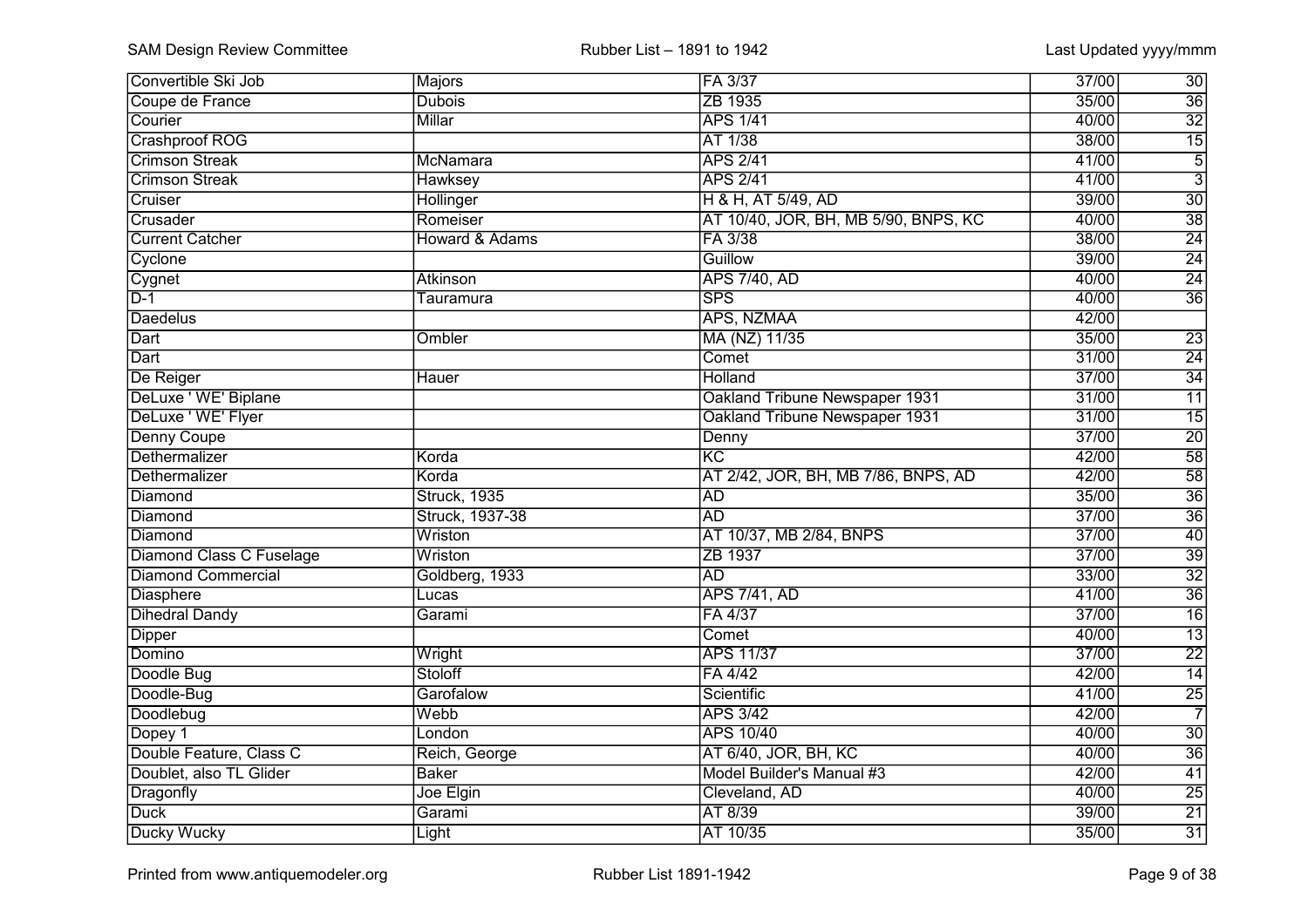| Duplex, Stick                      | Lanzo          | AT 9/37, JOR, BH, MB 4/88, BNPS | 36/00 | 43              |
|------------------------------------|----------------|---------------------------------|-------|-----------------|
| Duraplane                          | Ripon          |                                 | 35/00 |                 |
| Duration Biplane, Lg. Fuselage     |                | <b>AD</b>                       | 42/00 | $\overline{39}$ |
| <b>Duration Tractor</b>            |                | <b>Hawk</b>                     | 30/00 |                 |
| Dyna Moe                           | Simmers        | Midwest, JOR, BH, AD            | 40/00 | $\overline{36}$ |
| E-2 Fast Mail                      |                | Eagle Craft                     | 33/00 | $\overline{17}$ |
| Eagle                              |                | Eagle Craft                     | 34/00 | $\overline{13}$ |
| Eaglet                             |                | <b>Allentown</b>                | 34/00 |                 |
| Eaglet                             |                | Ideal                           | 30/00 | $\overline{20}$ |
| een model watervliegtuig           | <b>Alberts</b> | <b>Holland</b>                  | 35/00 | $\overline{33}$ |
| Electron                           |                | <b>Supreme</b>                  | 41/00 | $\overline{26}$ |
| <b>Elementary Fuselage</b>         |                | Guillow                         | 40/00 | $\overline{24}$ |
| Endurance                          | Sturiale       | Crescent                        | 32/00 | $\overline{27}$ |
| Endurance                          |                | Fli-Rite                        | 35/00 | $\overline{24}$ |
| Endurance                          |                | Fli-Rite                        | 35/00 | $\overline{32}$ |
| Endurance                          |                | Golden                          | 35/00 |                 |
| Endurance                          |                | Guillow                         | 38/00 | $\overline{20}$ |
| Endurance                          |                | Guillow                         | 39/00 | 30              |
| Endurance                          |                | Imperial                        | 40/00 | $\overline{30}$ |
| <b>Endurance Deluxe</b>            |                | Air King, AD                    | 39/00 | $\overline{35}$ |
| <b>Endurance Flyer GT-3</b>        |                | Guillow                         | 38/00 | $\overline{50}$ |
| Endurance Flyer Project No 6       |                | Ideal                           | 41/00 | $\overline{32}$ |
| <b>Endurance Senior</b>            |                | Fli-Rite                        | 36/00 | 30              |
| <b>Endurance Senior</b>            |                | Hunt Model Supply (MAN 1/37 ad) | 37/00 | $\overline{30}$ |
| <b>Endurance Tractor</b>           |                | Pioneer                         | 30/00 | $\overline{39}$ |
| Enduro, Stick                      | Schlosser      | <b>Best By Test</b>             | 41/00 | $\overline{44}$ |
| Eugene                             | Lidgard        | JOR, BH, KC                     | 40/00 | $\overline{43}$ |
| Eureka.                            | <b>Heath</b>   | <b>APS 11/40</b>                | 40/00 | $\overline{20}$ |
| <b>Every Boy's Airplane</b>        |                | Ideal                           | 28/00 | $\overline{42}$ |
| <b>Experiment Paper Mache Fus.</b> | Mayfield       | ZB 1938                         | 38/00 | $\overline{34}$ |
| Experimental                       | Gutmann        | <b>MAN 9/37</b>                 | 37/00 | $\overline{26}$ |
| <b>Experimental Twin Tractor</b>   | Gutmann        | <b>MAN 11/37</b>                | 37/00 | $\overline{36}$ |
| Experimenter No 3                  | Zaic           | <b>PS 8/38</b>                  | 38/00 | $\overline{22}$ |
| Falcon                             | Frank Zaic     | 1938 Book Of Knowledge          | 38/00 | $\overline{24}$ |
| Falcon                             |                | Whitman, AD                     | 39/00 | $\overline{36}$ |
| Felix                              | van Hattum     | Holland                         | 26/00 | 40              |
| <b>Fighter Of The Future</b>       | Grant          | <b>MAN 7/42</b>                 | 42/00 | $\overline{25}$ |
| Firecracker                        |                | Peerless, AD                    | 42/00 | $\overline{15}$ |
| Firefly                            |                | Scientific, AD                  | 39/00 | 36              |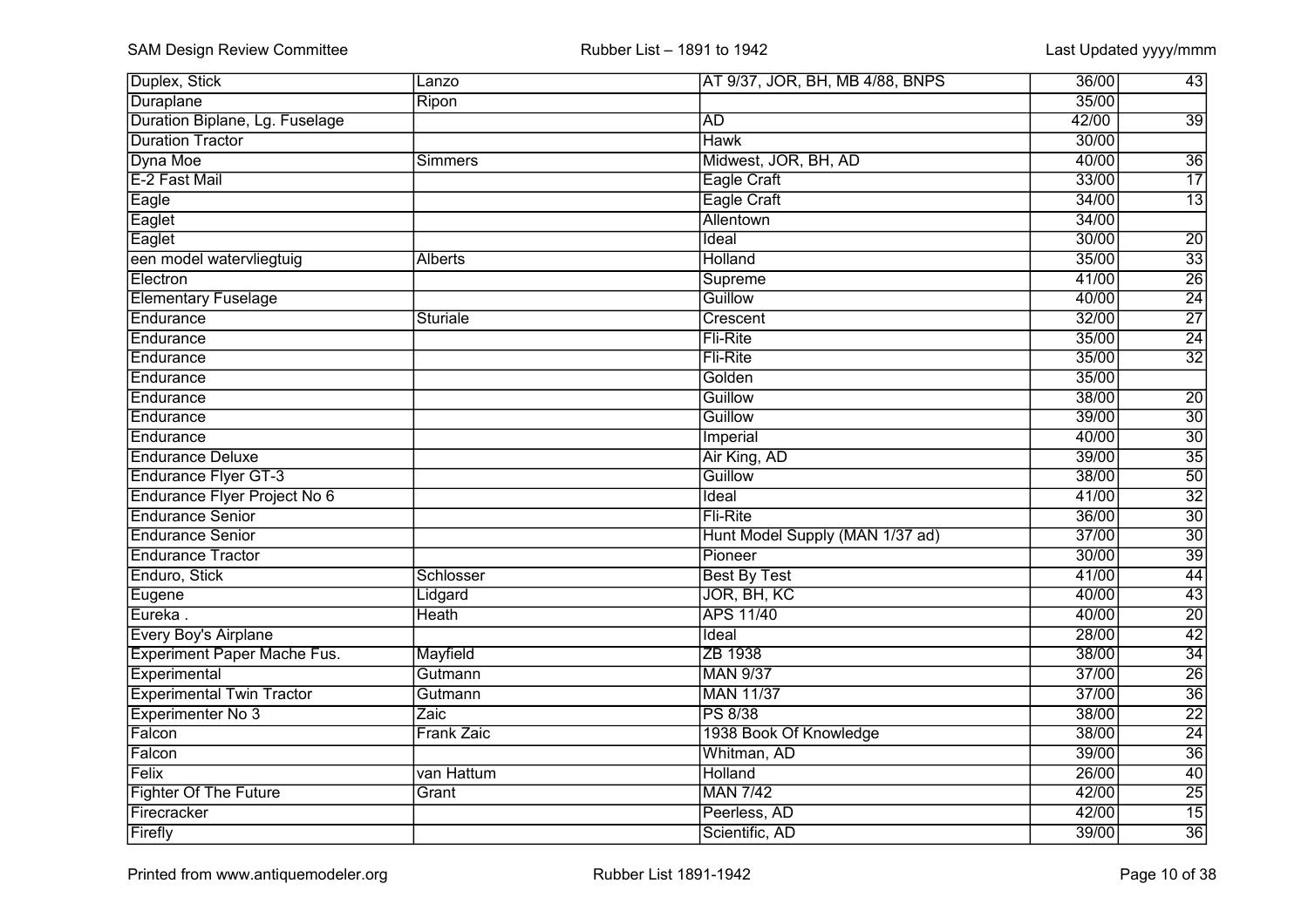| <b>Firefly, ROG</b>                  |              | Comet                         | 42/00 | $\overline{24}$ |
|--------------------------------------|--------------|-------------------------------|-------|-----------------|
| <b>First Fuselage Model</b>          | Grant        | <b>MAN 8/41</b>               | 41/00 | $\overline{24}$ |
| Flapper                              | Lidgard      | <b>MAN 1/41</b>               | 41/00 | $\overline{23}$ |
| Flapper                              | <b>Smith</b> | <b>APS 12/40</b>              | 40/00 | $\overline{19}$ |
| Flash                                | Ripin        |                               | 32/00 | $\overline{13}$ |
| Flea                                 |              | Scientific                    | 39/00 | $\overline{36}$ |
| Fledgling                            | Thomas       | AT 7/40                       | 40/00 | $\overline{16}$ |
| Fledgling                            |              | Lawrence                      | 32/00 | $\overline{12}$ |
| Fledgling                            |              | Lawrence                      | 32/00 | $\overline{18}$ |
| Fledgling                            |              | Lawrence                      | 32/00 | $\overline{24}$ |
| Fleetwing                            | Canton       |                               | 31/00 | $\overline{14}$ |
| Fleetwing                            | Garofalow    | Scientific                    | 39/00 | $\overline{30}$ |
| <b>Flemish Defiance</b>              | Joe Elgin    | Cleveland, AD                 | 40/00 | $\overline{32}$ |
| <b>Fly About</b>                     | Daniel       | <b>MAN 1/37</b>               | 37/00 | $\overline{12}$ |
| Flyabout                             | Plecan       | <b>AT 9/39, AD</b>            | 39/00 | $\overline{24}$ |
| <b>Flying Aces All Balsa Biplane</b> | Unrath       | FA 6/35                       | 35/00 | $\overline{10}$ |
| Flying Aces Beginner's Racer pp121   | Unrath       | FA 7/35                       | 35/00 | $\overline{15}$ |
| <b>Flying Aces Biplane</b>           | Unrath       | FA 7/34                       | 34/00 | $\overline{18}$ |
| <b>Flying Aces Bumblebee</b>         | Unrath       | FA 5/35                       | 35/00 | $\overline{22}$ |
| <b>Flying Aces Cabin Model</b>       | Unrath       | FA 2/34, AD                   | 34/00 | $\overline{36}$ |
| <b>Flying Aces Cabin Sportster</b>   | Gutmann      | FA 4/36                       | 36/00 | $\overline{21}$ |
| <b>Flying Aces Commercial</b>        | Spatz        | FA 10/36, MB 8/81, BNPS       | 36/00 | 30              |
| <b>Flying Aces Condor</b>            | Limber       | FA 3/37                       | 37/00 | $\overline{20}$ |
| <b>Flying Aces Explorer</b>          | Antonelli    | FA 2/42                       | 42/00 | $\overline{23}$ |
| <b>Flying Aces Fighter</b>           | Garami       | FA 1/37                       | 37/00 | $\overline{20}$ |
| <b>Flying Aces Hedgehopper</b>       | Unrath       | FA 4/35                       | 35/00 | $\overline{15}$ |
| Flying Aces Hi Climbing R 0 G        | Unrath       | FA 8/35                       | 35/00 | $\overline{14}$ |
| <b>Flying Aces Indoor Tractor</b>    | Davidson     | FA 3/36                       | 36/00 | $\overline{20}$ |
| <b>Flying Aces Kaydet</b>            | Limber       | FA 6/39                       | 39/00 | $\overline{15}$ |
| <b>Flying Aces Low Wing</b>          | <b>Holtz</b> | FA 8/36                       | 36/00 | $\overline{18}$ |
| <b>Flying Aces Mosquito</b>          | Unrath       | FA 12/34                      | 34/00 | $\overline{6}$  |
| <b>Flying Aces Moth</b>              | Spatz        | FA 8/37, Peck Models, JOR, BH | 37/00 | $\overline{24}$ |
| <b>Flying Aces Mystery Ship</b>      | Unrath       | FA 3/35                       | 35/00 | $\overline{22}$ |
| <b>Flying Aces Navy Pursuit</b>      | Unrath       | FA 1/34                       | 34/00 | $\overline{23}$ |
| <b>Flying Aces Outdoor Stunt</b>     | Unrath       | FA 2/35                       | 35/00 | $\overline{24}$ |
| <b>Flying Aces Parasol</b>           | Garami       | FA 7/36                       | 36/00 | 16              |
| <b>Flying Aces Powered Pusher</b>    | Unrath       | FA 11/35                      | 35/00 | $\overline{12}$ |
| <b>Flying Aces Pronto</b>            | Pakula       | FA 5/39                       | 39/00 | 19              |
| Flying Aces R 0 G Dart               | Unrath       | FA 11/34                      | 34/00 | 24              |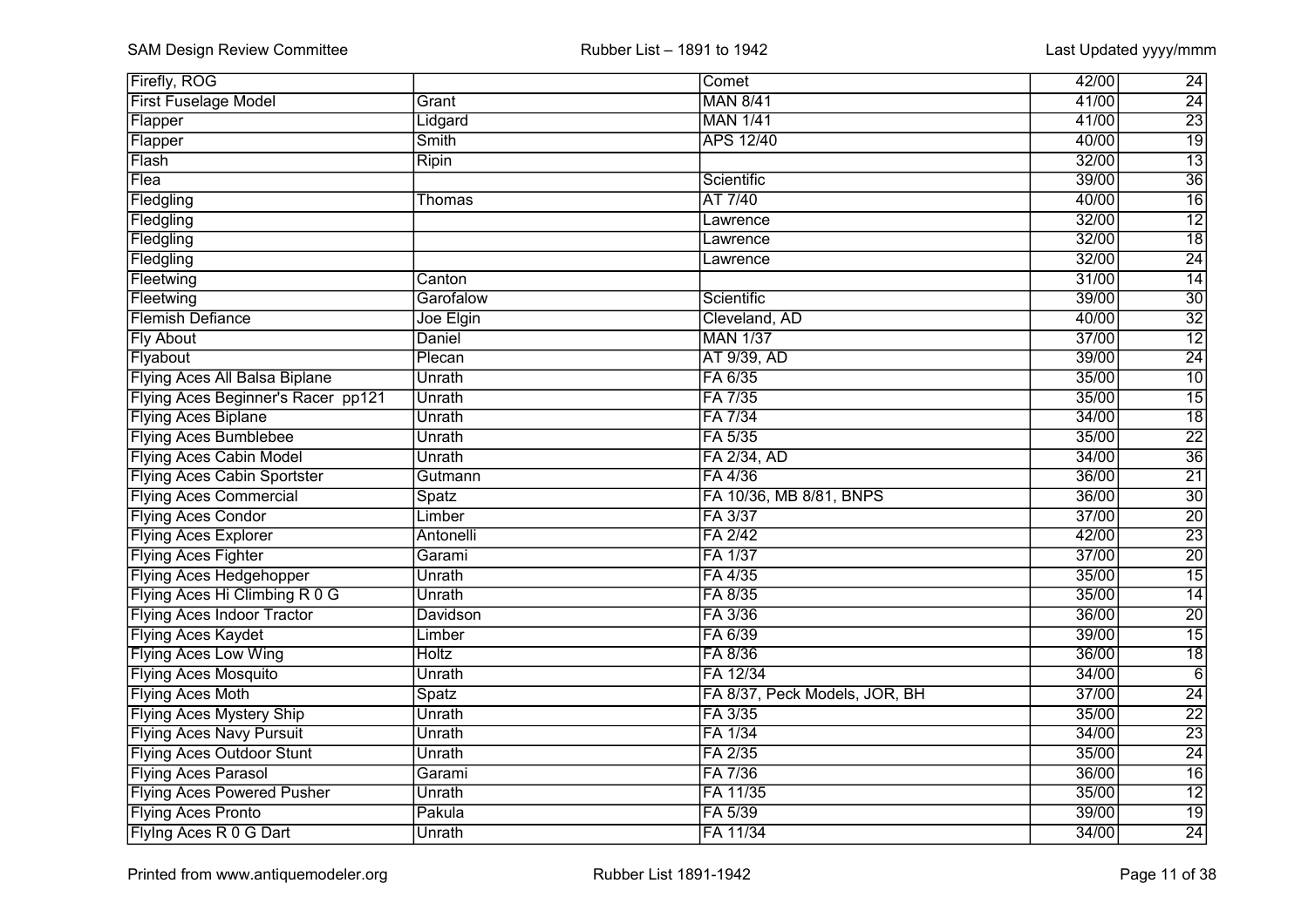| <b>Flying Aces ROG Dart</b>      | Unrath          | FA 2/37                        | 37/00<br>24              |
|----------------------------------|-----------------|--------------------------------|--------------------------|
| Flying Aces Sil 00 Et            | Unrath          | FA 10/35                       | $\overline{14}$<br>35/00 |
| <b>Flying Aces Sky Gull</b>      | Spatz           | FA 9/38, R/N Models, AD        | $\overline{29}$<br>38/00 |
| <b>Flying Aces Snowbird</b>      | Orthof          | FA 4/40                        | $\overline{18}$<br>40/00 |
| <b>Flying Aces Speedwing</b>     | <b>Davidson</b> | FA 6/36                        | $\overline{20}$<br>36/00 |
| <b>Flying Aces Sport Racer</b>   | Unrath          | FA 9/34                        | $\overline{20}$<br>34/00 |
| <b>Flying Aces Sportster</b>     |                 | FA 3/35                        | $\overline{14}$<br>35/00 |
| <b>Flying Aces Stick Special</b> | Travis          | FA 1/36                        | $\overline{13}$<br>36/00 |
| Flying Aces Stratosphere Pur.    | Limber          | FA 8/35                        | $\overline{15}$<br>35/00 |
| Flying Aces Stunt R 0 G          | Unrath          | FA 6/34                        | $\overline{12}$<br>34/00 |
| Flying Aces Super R 0 G          | Unrath          | FA 5/34                        | $\overline{15}$<br>34/00 |
| <b>Flying Aces Twin Pusher</b>   | Unrath          | FA 11/33, AD                   | $\overline{22}$<br>33/00 |
| <b>Flying Aces Utility Comm</b>  | Unrath          | FA 3/34                        | $\overline{20}$<br>34/00 |
| Flying Aces X M A S Stick        | Orthof          | FA 1/39                        | $\overline{14}$<br>39/00 |
| <b>Flying Autogyro</b>           |                 | Champion                       | 24<br>30/00              |
| <b>Flying Basket</b>             | <b>Rolfe</b>    | MM 1941                        | 40<br>41/00              |
| <b>Flying Broomstick</b>         | Kukuvich        | FA 1/41                        | $\overline{38}$<br>41/00 |
| <b>Flying Cabin Model</b>        |                 | Velia-Craft                    | 16<br>32/00              |
| <b>Flying Cloud</b>              |                 | Construct-A-Plane              | 54<br>39/00              |
| <b>Flying Cloud</b>              |                 | Douglas                        | $\overline{36}$<br>35/00 |
| <b>Flying Cloud</b>              |                 | Douglas                        | $\overline{36}$<br>34/00 |
| <b>Flying Cloud</b>              |                 | Oakland Tribune Newspaper 1930 | $\overline{18}$<br>30/00 |
| <b>Flying Cloud Junior</b>       | <b>Struck</b>   | Berkeley, AD                   | $\overline{26}$<br>41/00 |
| <b>Flying Crate</b>              | de Bobrovsky    | <b>MAN 6/31</b>                | $\overline{17}$<br>31/00 |
| <b>Flying Crescent</b>           | Donovan         | <b>MAN 6/32</b>                | $\overline{16}$<br>32/00 |
| <b>Flying Dutchman</b>           |                 | Crimson                        | $\overline{26}$<br>30/00 |
| <b>Flying Dutchman</b>           | Joe Elgin       | Cleveland, AD                  | $\overline{32}$<br>40/00 |
| <b>Flying Fish</b>               | Joe Elgin       | Cleveland                      | $\overline{25}$<br>40/00 |
| <b>Flying Foo</b>                | Kahn            | AT 6/39                        | $\overline{18}$<br>39/00 |
| <b>Flying Fool Squadron</b>      |                 | American Seed Co. (give-away)  | 39/00                    |
| <b>Flying Glory</b>              | de Bobrovsky    | <b>MAN 6/30</b>                | 30/00<br>$\overline{28}$ |
| <b>Flying Pie Plate</b>          | <b>Tyler</b>    | AT 2/42                        | $\overline{13}$<br>42/00 |
| <b>Flying Scot</b>               | <b>Mayors</b>   | <b>MAN 2/43</b>                | $\overline{33}$<br>42/00 |
| <b>Flying Star</b>               |                 | Supreme                        | $\overline{26}$<br>41/00 |
| <b>Flying Stick</b>              |                 | <b>AD</b>                      | $\overline{12}$<br>31/00 |
| <b>Flying Tanager Ski Model</b>  | de Bobrovsky    | <b>MAN 7/30</b>                | 21<br>30/00              |
| <b>Flying Twin Autogyro</b>      | Harris          | <b>MAN 11/35</b>               | 11<br>35/00              |
| <b>Flying Yankee</b>             | Garofalow       | Scientific                     | $\overline{20}$<br>39/00 |
| <b>Folding Wing Model Plane</b>  | <b>Baker</b>    | Model Builder's Manual #3      | 40<br>42/00              |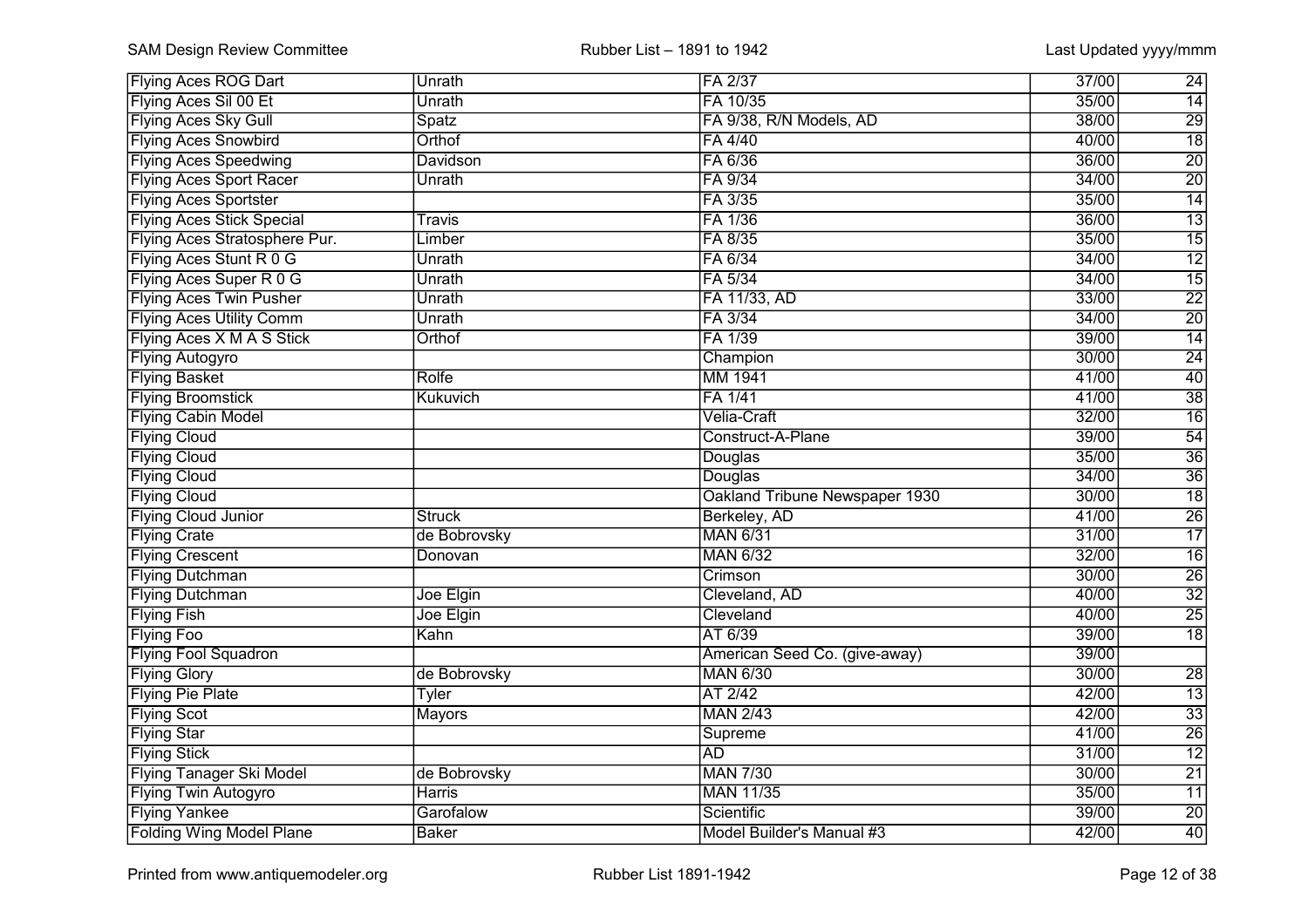| Foo                               | Lidgard                 | <b>MAN 8/38</b>                      | 38/00 | 26              |
|-----------------------------------|-------------------------|--------------------------------------|-------|-----------------|
| FOO-2                             | Foote                   | APS, AD                              | 42/00 | 23              |
| Form Fuselage Tractor             | $\overline{\text{Ott}}$ | Joe Ott Book 1932                    | 32/00 | $\overline{12}$ |
| Form-Fuselage Tractor             | <b>Hamilton</b>         | <b>MAM 1933</b>                      | 33/00 | $\overline{12}$ |
| <b>French Fuselage</b>            | Paris                   | ZB 1937                              | 37/00 | 55              |
| Frojds                            | Wentzel                 | <b>AD</b>                            | 37/00 | $\overline{30}$ |
| From New York                     | Schoenbreen             | ZB 1938                              | 38/00 | $\overline{30}$ |
| Fury                              | Garofalow               | Scientific                           | 40/00 | $\overline{25}$ |
| Fuselage                          | Grant                   | <b>MAN 7/41</b>                      | 41/00 | $\overline{24}$ |
| Fuselage                          | <b>Hamilton</b>         | <b>MAN 1/35</b>                      | 35/00 | $\overline{21}$ |
| Fuselage                          | <b>Hamilton</b>         | <b>MAN 2/35</b>                      | 35/00 | $\overline{26}$ |
| <b>Fuselage Model</b>             | Grant                   | <b>MAN 9/41</b>                      | 41/00 | $\overline{24}$ |
| <b>Fuselage Model</b>             |                         | Megow                                | 36/00 | $\overline{16}$ |
| <b>Fuselage Model AYA-4</b>       |                         | Comet                                | 40/00 | $\overline{25}$ |
| <b>Fuselage Stability</b>         | <b>Borden</b>           | <b>MAN 3/37</b>                      | 37/00 | $\overline{26}$ |
| <b>Fuselage Stability Model</b>   | Grant                   | <b>MAN 11/36</b>                     | 36/00 | $\overline{24}$ |
| G B 8 Flying Boat                 | <b>Sayers</b>           | <b>APS 12/41</b>                     | 41/00 | 50              |
| <b>Galloping Gull</b>             | Copeland                | FA 11/39                             | 39/00 | 15              |
| Gamboleer, Parasol                | Eisinger                | Model Aircraft (US) 3/42             | 42/00 | $\overline{24}$ |
| <b>Geared Class D</b>             | Faulkner                | ZB 1938                              | 38/00 | $\overline{38}$ |
| George                            | Rippon                  | <b>APS 8/41</b>                      | 40/00 | 34              |
| <b>Giant Chickadee</b>            | <b>Broadfield</b>       |                                      | 30/00 |                 |
| <b>Giant Cloud Breaker</b>        |                         | Independence                         | 30/00 | $\overline{20}$ |
| <b>Giant Comet</b>                |                         | <b>AAC</b>                           | 30/00 | $\overline{28}$ |
| Gnat                              | Appel                   | FA 6/36                              | 36/00 | $\overline{10}$ |
| Gold Star                         | Korda                   | Scientific, AD                       | 39/00 | $\overline{32}$ |
| <b>Golden Arrow</b>               | Dunstan                 |                                      | 31/00 | $\overline{30}$ |
| <b>Golden Flash</b>               |                         | Golden                               | 35/00 |                 |
| <b>Golden Streak</b>              |                         | Golden                               | 35/00 |                 |
| <b>Golliwhopper Tripe</b>         | Orthof                  | FA 12/38                             | 38/00 | $\overline{12}$ |
| Gollywock                         | <b>Simmers</b>          | Midwest, BH                          | 39/00 | $\overline{32}$ |
| Gollywock (Illegal)               | <b>Simmers</b>          | AT AN 1944, article errored in scale | 39/00 | $\overline{32}$ |
| Gollywock, Original               | Simmers, 1939           | <b>AD</b>                            | 39/00 | $\overline{31}$ |
| Goodrich 1941 Trophy Winner       | Fultz                   | <b>MAN 8/43</b>                      | 41/00 | $\overline{42}$ |
| <b>Grey Goose</b>                 | Elliot                  |                                      | 40/00 | 42              |
| GT2-Mercury                       |                         | Guillow                              | 39/00 | $\overline{36}$ |
| <b>GT3-Giant Endurance Model</b>  |                         | Guillow                              | 39/00 | 50              |
| <b>GT4-Gull Wing Sportster</b>    |                         | Guillow, AD                          | 42/00 | 36              |
| <b>GT5-Single Motor Transport</b> |                         | Guillow                              | 39/00 | $\overline{36}$ |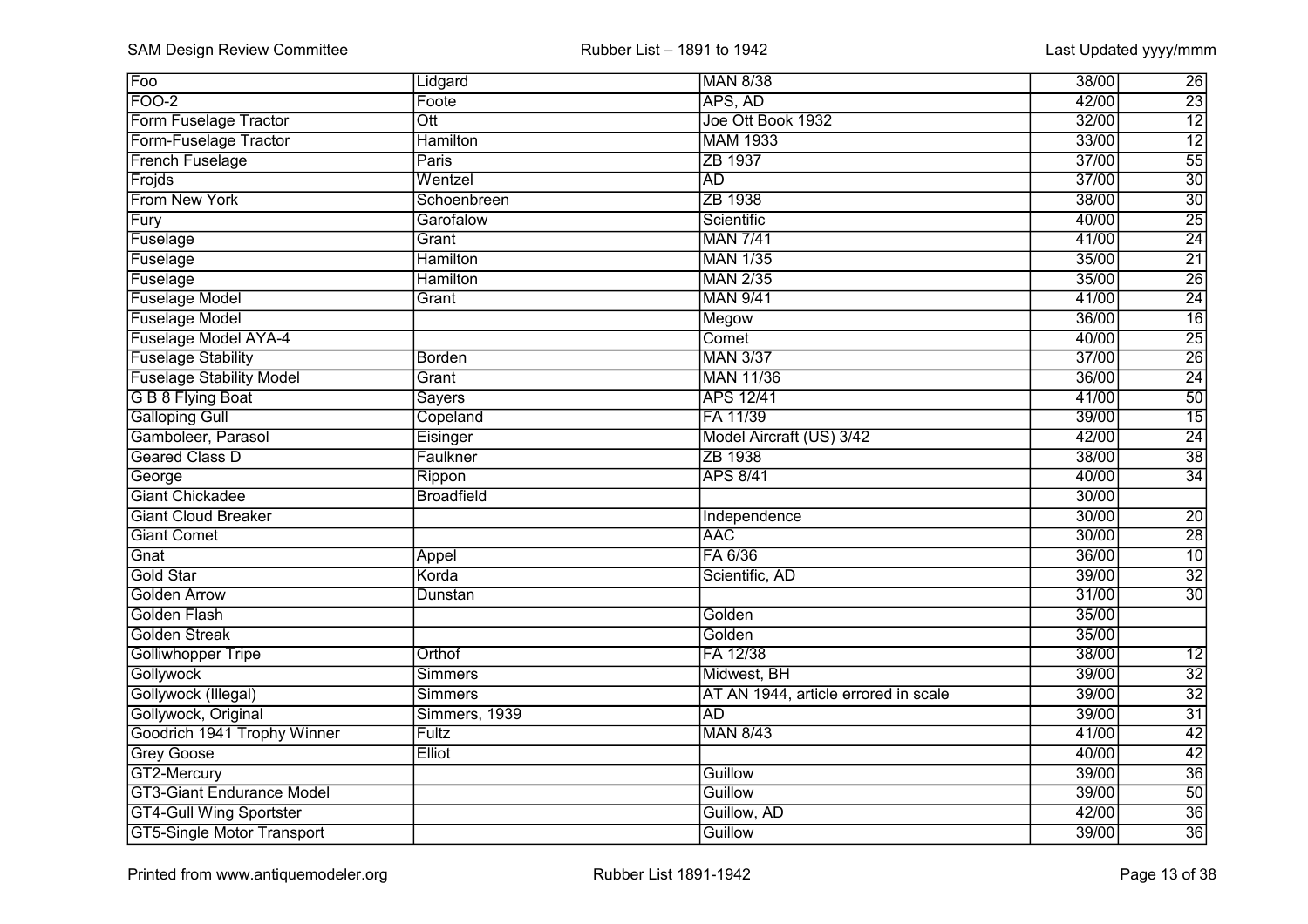| <b>GT6-Sky Chief</b>            |                      | <b>Guillow G</b>                | 39/00<br>36              |
|---------------------------------|----------------------|---------------------------------|--------------------------|
| Gull                            | Goldberg             | Comet, JOR, BH, AD, KC          | 42<br>40/00              |
| $G$ ull                         |                      | Selley                          | $\overline{30}$<br>30/00 |
| $\overline{GuII}$               | Light                | AT 12/36, MB 5/86, BNPS         | $\overline{43}$<br>36/00 |
| Gull Sport                      | Hall                 | FA 11/40                        | $\overline{12}$<br>37/00 |
| <b>Gull Sportster</b>           | Amaco                | Amaco (Comet)                   | $\overline{18}$<br>39/00 |
| <b>Gull Tractor</b>             | <b>Armour Selley</b> | <b>MAN 7/30</b>                 | $\overline{29}$<br>30/00 |
| <b>Gull Wing</b>                | Garami               | FA 5/37                         | $\overline{16}$<br>37/00 |
| <b>Gutteridge Trophy Winner</b> | Blacklock            | <b>APS 7/41, AD</b>             | $\overline{42}$<br>41/00 |
| Gwenny, Indoor                  | Renaut               | <b>APS 3/41</b>                 | $\overline{16}$<br>41/00 |
| Gypsy                           | G&L                  |                                 | $\overline{24}$<br>39/00 |
| H.K.3                           | Koppers              | Holland                         | $\overline{29}$<br>38/00 |
| Halcyon                         | Williams             | <b>APS 6/40</b>                 | $\overline{28}$<br>40/00 |
| <b>Hamilton</b>                 |                      | <b>Arrow</b>                    | $\overline{24}$<br>30/00 |
| <b>Hawk</b>                     |                      | Ideal                           | $\overline{26}$<br>31/00 |
| <b>Heaven Bound</b>             | Garofalo, Vito       | JOR, BH, AD                     | $\overline{52}$<br>42/00 |
| Helicopter                      | Loper                | <b>MAN 7/32</b>                 | $\overline{7}$<br>32/00  |
| Hex 34                          |                      | Douglas                         | 34<br>39/00              |
| Hexagon                         | Kubilis              | ZB 1938                         | 38<br>38/00              |
| Hi-Climber                      | Stahl                | FA 8/39, JOR, BH, MB 4/84, BNPS | $\overline{30}$<br>38/00 |
| Hi-Flyer                        | Trost                |                                 | $\overline{22}$<br>32/00 |
| Hi-Ho, Wakefield & Stick        | Lidgard              | AT2/41, JOR, BH, MB 1/82, BNPS  | $\overline{40}$<br>41/00 |
| <b>Hi-Wing Racer</b>            |                      | Megow                           | $\overline{18}$<br>33/00 |
| <b>High Climb</b>               | Mott                 | <b>AB 1/29</b>                  | $\overline{12}$<br>29/00 |
| <b>High Climb ROG</b>           |                      | <b>United</b>                   | $\overline{17}$<br>32/00 |
| <b>High Climber</b>             |                      | Megow                           | $\overline{12}$<br>37/00 |
| <b>High Climber ROG</b>         |                      | Megow                           | 35/00                    |
| High performance Flyabout       | Lidgard              | <b>MAN 8/38</b>                 | 38/00<br>$\overline{26}$ |
| <b>High Performance ROG</b>     | Midland              |                                 | 32/00                    |
| <b>High Powered Gnat</b>        | Rioux                | <b>MAN 3/33</b>                 | 33/00<br>$\overline{6}$  |
| <b>High Speed Model</b>         | MacKenzie            | <b>ME 7/34</b>                  | 34/00<br>$\overline{20}$ |
| <b>High Thrust Experimental</b> | Daniel               | <b>MAN 6/35</b>                 | $\overline{28}$<br>35/00 |
| <b>High Wing Monoplane</b>      | <b>Benton</b>        | <b>APS 8/40</b>                 | $\overline{19}$<br>40/00 |
| <b>High Wing Monoplane</b>      | Coleman              | <b>APS 5/40</b>                 | $\overline{26}$<br>40/00 |
| <b>High Wing Monoplane</b>      | <b>Hickson</b>       | <b>APS 7/41</b>                 | $\overline{30}$<br>41/00 |
| <b>High Wing Pursuit</b>        | <b>Bennett</b>       |                                 | $\overline{22}$<br>33/00 |
| <b>High Wing Pursuit</b>        |                      | Megow                           | 34/00                    |
| <b>High Wing Pursuit B-1</b>    |                      | <b>Dallaire</b>                 | 33/00<br>$\overline{22}$ |
| <b>Homesick Angel</b>           |                      | <b>Cherry City</b>              | 25<br>39/00              |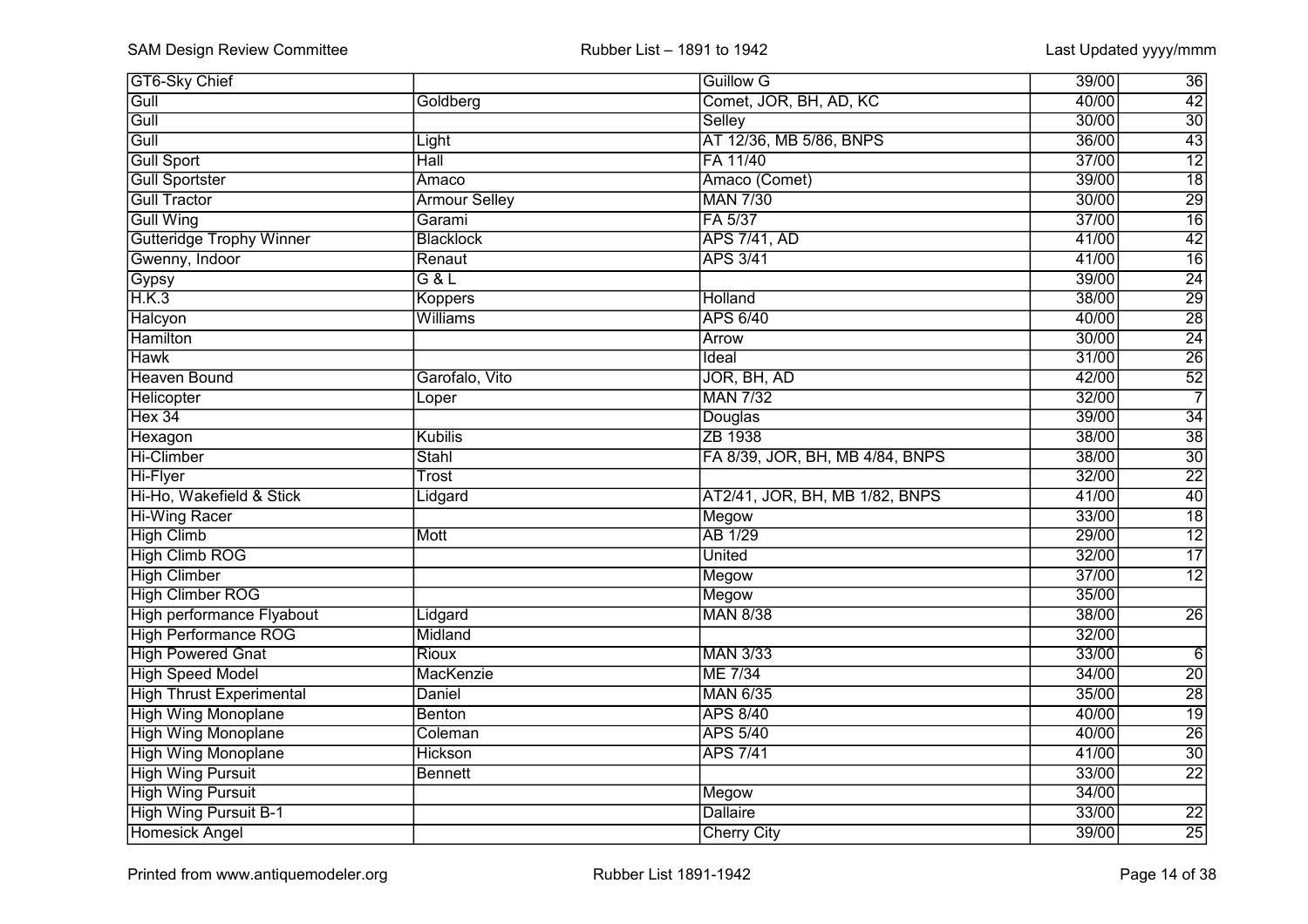| <b>Homesick Angels Twin</b>     | Noonan           | ZB 1938, MB 1/88, BNPS          | 38/00           | 38              |
|---------------------------------|------------------|---------------------------------|-----------------|-----------------|
| <b>Hoosier Hi Flyer</b>         | Cahill, Bob      | JOR, BH                         | 35/00           | 49              |
| Hornet                          | Murray, Scotty   | Continental                     | 39/00           | $\overline{32}$ |
| Hornet                          |                  | Aircraft                        | 34/00           | $\overline{18}$ |
| Hornet                          |                  | Guillow                         | 39/00           | $\overline{24}$ |
| <b>Hornet</b>                   |                  | Ideal                           | 30/00           | $\overline{16}$ |
| <b>Hornet Moth</b>              |                  | Denny                           | $\frac{37}{00}$ | $\overline{20}$ |
| <b>Horse Fly</b>                |                  | Comet                           | 31/00           | $\overline{12}$ |
| <b>Horus</b>                    | Malmstrom        | <b>APS 7/42</b>                 | 42/00           | $\overline{19}$ |
| <b>Hub Speedster</b>            | <b>Hub</b>       | <b>Hub</b>                      | 33/00           | $\overline{18}$ |
| <b>Huguelet D</b>               | <b>Huguelet</b>  | Chicago Park District, AD       | 38/00           | $\overline{36}$ |
| Humdinger                       | Light            | AT 4/35                         | 35/00           | $\overline{30}$ |
| Humdinger                       |                  | Hunt Model Supply (MAN 1/37 ad) | 37/00           | $\overline{24}$ |
| Humdinger                       |                  | Hunt Model Supply (MAN 1/37 ad) | 37/00           | 48              |
| <b>Hummer Deluxe</b>            |                  |                                 | 30/00           |                 |
| Hump II                         | <b>Noakes</b>    | APS, NZMAA                      | 42/00           | $\overline{25}$ |
| Hurricane                       | <b>Stahl</b>     | FA 7/40, MB 12/77, BNPS, BH     | 40/00           | 35              |
| Hydro                           | $\overline{Ott}$ | <b>MAN 8/31</b>                 | 31/00           | 19              |
| <b>Hydro</b>                    | Schumacher       |                                 | 36/00           | 36              |
| <b>Hydro</b>                    | Schumacher       |                                 | 38/00           |                 |
| Hydroplane                      | <b>Bates</b>     | <b>TFM 1930</b>                 | 30/00           | 36              |
| Indoor                          | Goldberg         | AB 12/30                        | 30/00           | $\overline{29}$ |
| Indoor                          | Stroud           | AB 12/30                        | 30/00           | $\overline{23}$ |
| Indoor                          | Thompson         | AB 12/30                        | 30/00           | $\overline{21}$ |
| Indoor & Outdoor Tractor        | <b>Bulger</b>    |                                 | 38/00           |                 |
| <b>Indoor Commercial</b>        | Hamburg          | AB 5/28                         | 28/00           | $\overline{30}$ |
| <b>Indoor Endurance Tractor</b> | <b>Dybvig</b>    | AB 12/27, Country Club Aero     | 27/00           | $\overline{19}$ |
| <b>Indoor Fuselage</b>          | Hamburg          | <b>AB 1/31</b>                  | 31/00           | $\overline{15}$ |
| <b>Indoor Hand Launch Stick</b> | Maxwell          | <b>APS 11/42</b>                | 42/00           | $\overline{9}$  |
| <b>Indoor Moth</b>              | Garami           | FA 5/36                         | 36/00           | $\overline{10}$ |
| <b>Indoor Pioneer</b>           | Ericson          | <b>MAN 5/40</b>                 | 40/00           | $\overline{10}$ |
| <b>Indoor Pusher</b>            | Hamburg          | <b>AB 11/27</b>                 | 27/00           | $\overline{16}$ |
| <b>Indoor Tractor</b>           | Culver           | AB 12/29                        | 29/00           | $\overline{23}$ |
| <b>Indoor Tractor</b>           |                  | Oakland Tribune Newspaper 1931  | 31/00           | $\overline{10}$ |
| <b>Indoor Tractor R 0 G</b>     | Zaic             | MC 1/38                         | 38/00           | $\overline{14}$ |
| Insuror                         | Light            | AT 5/37                         | 37/00           | $\overline{30}$ |
| Interceptor                     |                  | Cleveland, AD                   | 42/00           | $\overline{32}$ |
| Interceptor                     |                  | Guillow                         | 39/00           | 24              |
| International 75A               |                  | Scandanavian, AD                | 40/00           | $\overline{30}$ |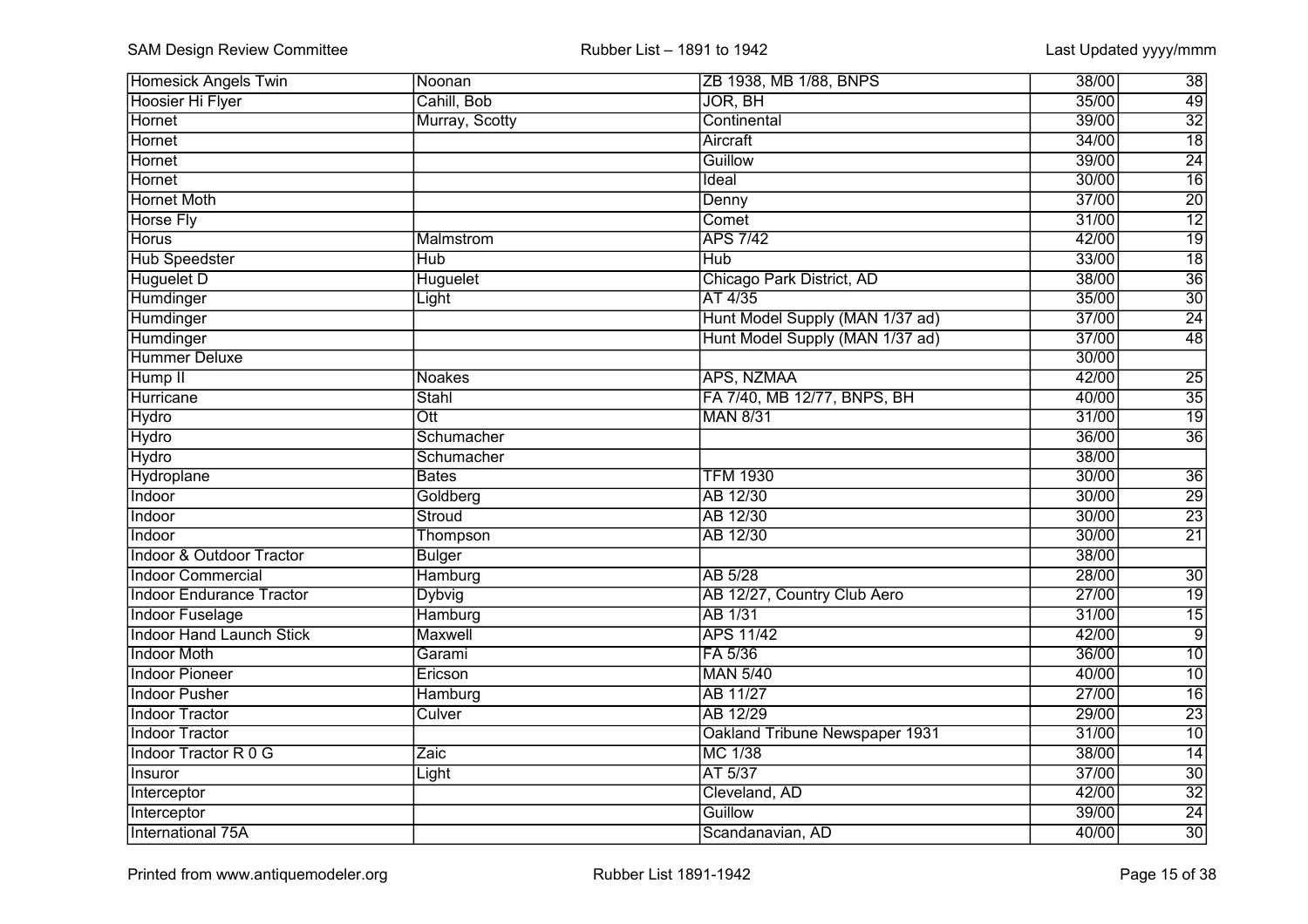| <b>International Contest Flyer</b> | <b>Bowers</b>            | PS 6/40                              | 48<br>40/00              |
|------------------------------------|--------------------------|--------------------------------------|--------------------------|
| <b>Isle of Thanet Cup Winner</b>   | Crutcher                 | <b>APS 8/39</b>                      | $\overline{24}$<br>39/00 |
| <b>Isle Of Thanet Cup Winner</b>   | Crutcher                 | <b>APS 7/39</b>                      | $\overline{24}$<br>39/00 |
| <b>Itsy-Bitsy</b>                  | Joe Elgin                | Cleveland                            | $\overline{33}$<br>42/00 |
| <b>ITZME III</b>                   |                          | APS, AD                              | 44<br>42/00              |
| J B 3 Duration Model pp128         | <b>Bezemer</b>           | Model Aero Constructor 6/38          | $\overline{40}$<br>38/00 |
| J D Tractor                        | de Bobrovsky             | <b>MAN 1/30</b>                      | $\overline{12}$<br>30/00 |
| J. M. 32, Large Fuselage           | Marchesi                 | Aero Argentina                       | $\overline{44}$<br>41/00 |
| J. M. 34, Large Stick              | Marchesi                 | Aeromodelismo                        | $\overline{43}$<br>42/00 |
| J.B.3                              | <b>Bezemer</b>           | <b>Holland</b>                       | $\overline{38}$<br>37/00 |
| <b>Jabberwock</b>                  | <b>Simmers</b>           | Midwest, JOR, BH, AD                 | $\overline{32}$<br>39/00 |
| Jabberwock (original)              | Simmers, 1939            |                                      | $\overline{31}$<br>39/00 |
| Jackdaw II                         | Moore                    | <b>APS 6/42</b>                      | $\overline{35}$<br>42/00 |
| Jay                                | Garnett                  | <b>APS 11/42</b>                     | $\overline{29}$<br>42/00 |
| <b>Jayhawk</b>                     |                          | Orr                                  | $\overline{30}$<br>38/00 |
| Jerome Cloud Buster Endur.         |                          | Woburn                               | 38/00                    |
| Jiggers, Class C Fuselage          | Shuji Maruko 8/41        | <b>AD</b>                            | $\overline{36}$<br>41/00 |
| Jimmie Allen Blue Flash            | <b>Speed Robertson</b>   | Pocahontas Oil, BH, Easy-Built, AD   | 24<br>33/00              |
| Jimmie Allen Bluebird              | <b>Country Club Aero</b> | Skelly, AD, JOR, BH                  | $\overline{38}$<br>33/00 |
| Jimmie Allen Bluebird Racer        | Wanner                   | Wanner (Scarlet Tanager)             | $\overline{24}$<br>34/00 |
| Jimmie Allen Canadian Racer        |                          | British American Oil Company, BH, AD | $\overline{28}$<br>36/00 |
| Jimmie Allen Fokker D-VIII         | <b>Ideal Staff</b>       | Richfield Oil, AD                    | $\overline{12}$<br>36/00 |
| Jimmie Allen Monsoon 800           | Wanner                   | Wanner, AD                           | $\overline{24}$<br>36/00 |
| Jimmie Allen Monsoon 800           | Wanner                   | Wanner, AD                           | $\overline{24}$<br>36/00 |
| Jimmie Allen Monsoon Clipper       | <b>Country Club Aero</b> | Skelllly, AD,                        | $\overline{29}$<br>35/00 |
| Jimmie Allen Polish Fighter        | <b>Ideal Staff</b>       | <b>Richfield Oil</b>                 | $\overline{12}$<br>33/00 |
| Jimmie Allen ROG                   | <b>Country Club Aero</b> | Skelly, AD                           | $\overline{12}$<br>36/00 |
| Jimmie Allen SE-5                  | <b>Ideal Staff</b>       | Richfield Oil, AD                    | $\overline{12}$<br>33/00 |
| <b>Jimmie Allen Silver Streak</b>  | <b>Country Club Aero</b> | Skelly, AD, BH                       | $\overline{32}$<br>35/00 |
| Jimmie Allen Skokie                | <b>AKA BA Cabin</b>      | Easy-Built FF-12, JOR, BH, AD        | $\overline{25}$<br>36/00 |
| Jimmie Allen Sky Chief             | Downey-Sharp             | Country Club Aero, JOR               | $\overline{40}$<br>35/00 |
| Jimmie Allen Sky Raider            | <b>Country Club Aero</b> | Skelly, AD, BH, JOR                  | $\overline{26}$<br>36/00 |
| Jimmie Allen Spad                  | <b>Ideal Staff</b>       | <b>Richfield Oil</b>                 | $\overline{12}$<br>33/00 |
| Jimmie Allen Special               | <b>Speed Robertson</b>   | Denny, AD                            | $\overline{20}$<br>36/00 |
| Jimmie Allen Thunderbolt           | Allen & Robertson        | Skelly, JOR, BH                      | $\overline{24}$<br>36/00 |
| Jimmie Allen Thunderbolt           | <b>TOMASCO</b>           | Toledo, Hickok Oil, AD               | $\overline{22}$<br>36/00 |
| Jimmie Allen Yellow Jacket         | <b>Country Club Aero</b> | Skelly, AD, BH                       | $\overline{26}$<br>34/00 |
| Jitterbug                          | Garofalow                | Scientific, AD                       | 25<br>39/00              |
| JM-34, Large Stick                 | Marchessi, Jose          | <b>Free Flight Quarterly</b>         | 42<br>42/00              |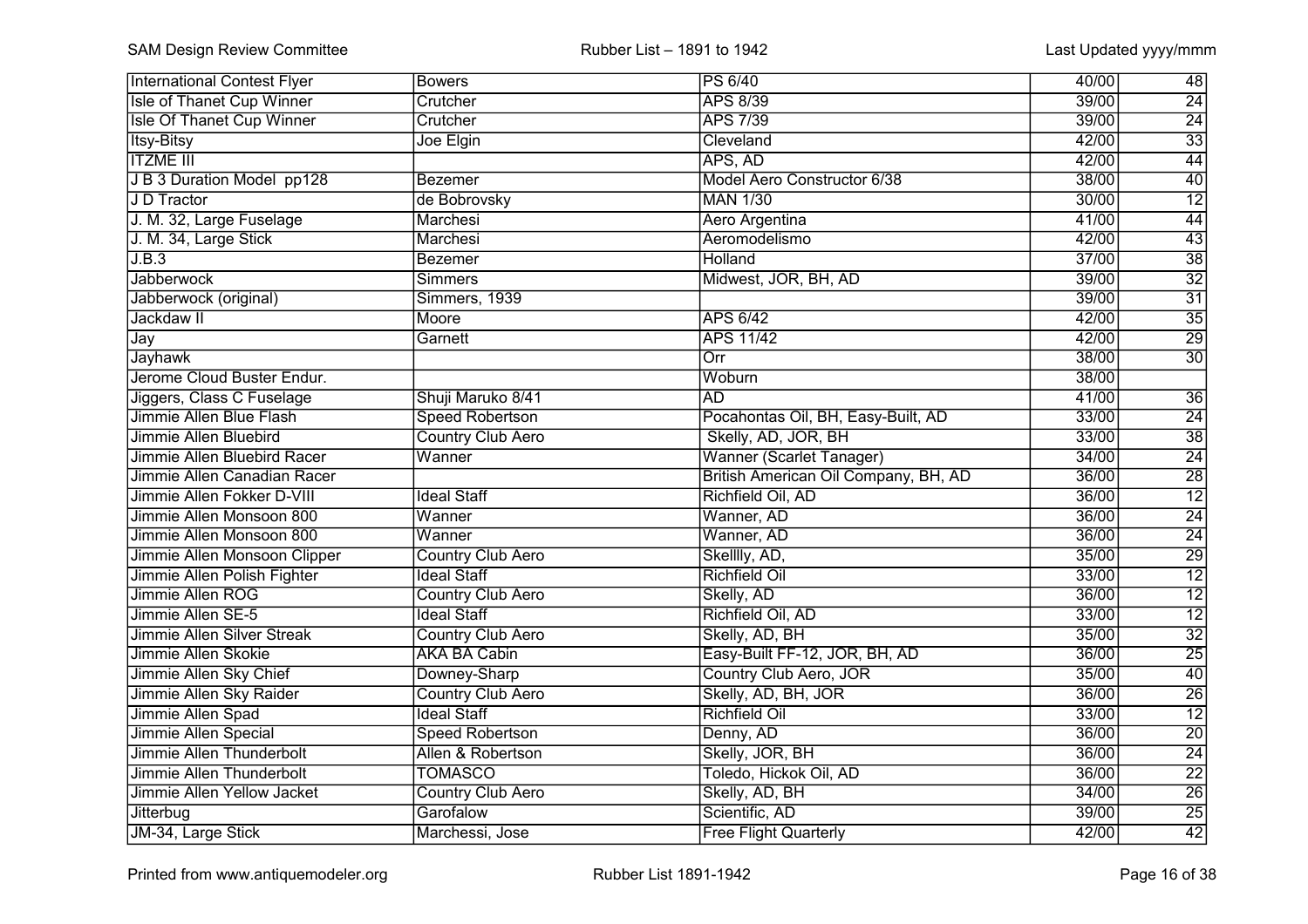| Jr Baby R 0 G                  | Orthof                  | <b>MAN 7/41</b>                | 41/00 | 12              |
|--------------------------------|-------------------------|--------------------------------|-------|-----------------|
| Jr. Birdman Record Stick       | Cowles                  | ZB 1938                        | 38/00 | 39              |
| Jr. Commercial                 | <b>Model Craft</b>      | Easybuilt FF-05                | 42/00 | $\overline{25}$ |
| Jugs                           | <b>Struck</b>           | <b>Northrop Plan Service</b>   | 37/00 | $\overline{36}$ |
| Junior Commercial, AYA 4       |                         | Megow                          | 41/00 | $\overline{22}$ |
| <b>Junior Endurance</b>        | <b>Howell</b>           | Peerless, MB 2/86, BNPS, AD    | 36/00 | $\overline{18}$ |
| Junior High Wing               | $\overline{\text{Ott}}$ | PA 8/32                        | 32/00 | $\overline{30}$ |
| Junior Low Wing                | $\overline{\text{Ott}}$ | PA 7/32                        | 32/00 | $\overline{22}$ |
| <b>Junior Miss</b>             | Tekel                   | FA 12/42                       | 42/00 | $\overline{30}$ |
| Junior ROG J-1                 | Grant                   |                                | 30/00 | $\overline{21}$ |
| Just Pusher                    | Orthof                  | <b>MAN 1/39</b>                | 39/00 | $\overline{12}$ |
| K-11 Ekster, Low Wing          | Kerkhof                 | <b>Holland</b>                 | 38/00 | $\overline{37}$ |
| $K-5$                          |                         | Korff                          | 38/00 | $\overline{54}$ |
| <b>Kadre Biplane</b>           | Capon                   | <b>AD</b>                      | 42/00 | $\overline{34}$ |
| Kamlet                         | Knight                  | <b>APS 9/41</b>                | 41/00 | $\overline{30}$ |
| <b>Kanga Dragonfly</b>         | <b>Bowden</b>           | Kanga Aero Models              | 37/00 | $\overline{29}$ |
| Kanga Kitten                   | Bowden, 1937            | <b>AD</b>                      | 37/00 | $\overline{30}$ |
| Kantekleer                     | van Hattum              | Holland                        | 37/00 |                 |
| Karasu (Crow-1891 Design)      | Ninomiya, Ono Ryu       | MB 12/83, BNPS                 | 00/00 | $\overline{21}$ |
| <b>Keisling Model</b>          |                         | Oakland Tribune Newspaper 1931 | 31/00 | $\frac{24}{10}$ |
| Kewpie                         | Hetlage                 | Model Airplane News 4/41       | 41/00 |                 |
| Kiekendief M-2                 | <b>Oderkerk</b>         | <b>Holland</b>                 | 39/00 | $\overline{39}$ |
| Kievit                         | Kerkhof                 | <b>Holland</b>                 | 37/00 |                 |
| Kievit                         | Kerkhoff                | ZB 1938                        | 38/00 | 50              |
| Kievit                         | van Hattum              | Holland                        | 36/00 | $\overline{24}$ |
| Kiltie Gull Biplane            | <b>Majors</b>           | FA 2/39, MB 10/84, BNPS        | 39/00 | $\overline{26}$ |
| Kittyhawk, Biplane Wake.       |                         | Airplane Manuel, AD            | 39/00 | $\overline{34}$ |
| Kungsornen                     | Wentzel                 | $\overline{AD}$                | 42/00 | $\overline{30}$ |
| L E Pontoon Tractor            | de Bobrovsky            | <b>MAN 2/30</b>                | 30/00 | $\overline{17}$ |
| L.D.15                         | Deimarr                 | Holland                        | 38/00 | $\overline{39}$ |
| La Goon, C Stick & Fuselage    | Tangney                 | <b>Roland Friestad</b>         | 39/00 | $\overline{34}$ |
| La Salle D Cabin               | Vollrath                |                                | 40/00 | $\overline{40}$ |
| La Salle D Stick               | Volrath                 |                                | 40/00 | 40              |
| <b>Lady Shelley Cup Winner</b> | Smith                   | <b>APS 7/38</b>                | 38/00 | $\overline{35}$ |
| Lancer                         | <b>Stevens</b>          |                                | 38/00 | $\overline{30}$ |
| Lancer                         |                         | Model Aero Supply, AD          | 42/00 | $\overline{37}$ |
| Lanzo 30 1n Cabin              | Lanzo                   |                                | 33/00 | $\overline{33}$ |
| Large Elastic Driven Model     | Renaut                  | <b>APS 2/39</b>                | 38/00 | 103             |
| Lark                           |                         | Selley                         | 30/00 | 18              |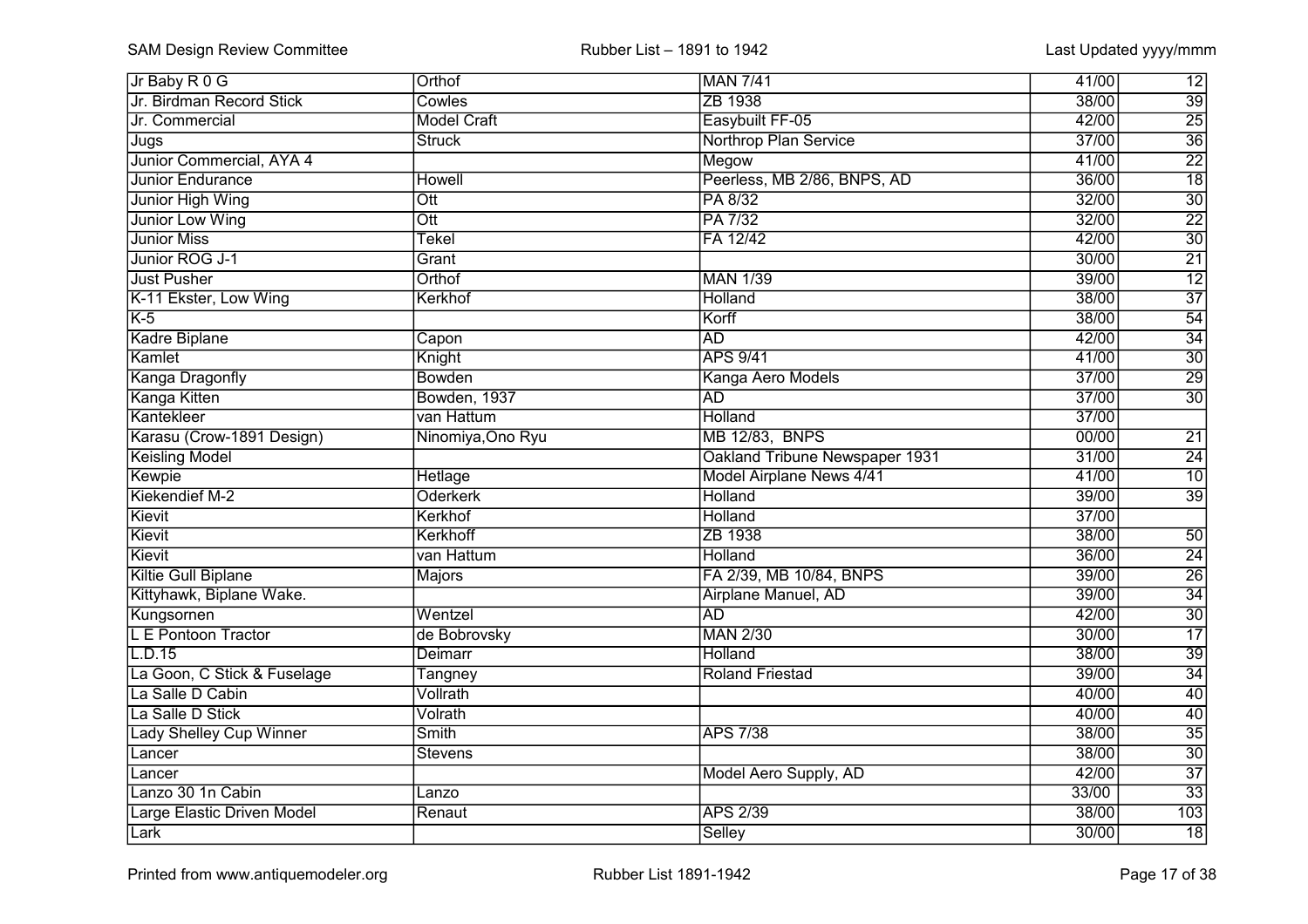| <b>Lathrop Duration Model</b> | Stout          | <b>AB</b> 1936         | 36/00<br>33              |
|-------------------------------|----------------|------------------------|--------------------------|
| Lazybones 38-41               | Senber         | <b>APS 3/42</b>        | $\overline{25}$<br>42/00 |
| Leja Fuselage Model           | Pond           | PA 8/30                | $\overline{32}$<br>30/00 |
| Lightning                     | Garofalow      | Scientific             | $\overline{25}$<br>40/00 |
| Linnet, C Fuselage            |                | <b>AD</b>              | $\overline{38}$<br>42/00 |
| Little Junior                 |                | AT 9/39                | $\overline{24}$<br>39/00 |
| <b>Little Rebel</b>           | Garofalow      | Scientific             | $\overline{25}$<br>41/00 |
| <b>Little Stunter</b>         | Light          | AT 3/35                | $\overline{14}$<br>35/00 |
| <b>Little Willie</b>          | Wylie          | <b>APS 5/42</b>        | $\overline{28}$<br>42/00 |
| Low Wing Indoor Model         | Gough          | <b>MAN 1/38</b>        | $\overline{36}$<br>38/00 |
| Low Wing Junior               |                | Lawrence               | $\overline{20}$<br>32/00 |
| Low Wing Monoplane            | <b>Balfour</b> | <b>APS 2/37</b>        | $\overline{46}$<br>37/00 |
| Low Wing R 0 G                | Daniel         | FA 12/35               | $\overline{10}$<br>35/00 |
| M 70                          | de Bobrovsky   | <b>APS 6/36</b>        | $\overline{36}$<br>36/00 |
| Macclesfield Marvel           | Turner         | <b>APS 11/41</b>       | $\overline{37}$<br>41/00 |
| <b>Match Box Buzzard</b>      | Finegold       | FA 10/38               | 38/00<br>$\overline{5}$  |
| Mercury                       |                | Metropolitan           | 30/00                    |
| Mercury                       |                | Peerless, AD           | 38/00<br>34              |
| <b>Mercury Junior</b>         |                | Guillow                | $\overline{24}$<br>39/00 |
| <b>Merrow Twin Bomber</b>     |                | National               | 30/00                    |
| <b>Mertens Commercial</b>     | <b>Mertens</b> | FA 5/36                | 36/00<br>36              |
| Meteor                        | Kahn           |                        | $\overline{28}$<br>30/00 |
| <b>Micky Mouse Airplane</b>   |                | Ideal                  | $\overline{16}$<br>36/00 |
| Microfilm R 0 G               | Friedman       | FA 7/42                | 42/00<br>$\overline{14}$ |
| Mid-Wing Speedster            | Osterman       | FA 11/39               | $\overline{19}$<br>39/00 |
| Mid-Wing Sportster            | Garami         | <b>MAN 10/38</b>       | $\overline{17}$<br>38/00 |
| Midget Hydoplane              |                | <b>Model Aero Shop</b> | $\overline{9}$<br>32/00  |
| Midget Indoor R 0 G           | Garami         | <b>MAB 6/38</b>        | $\overline{12}$<br>38/00 |
| <b>Midget Indoor Tractor</b>  | <b>Helm</b>    | <b>MAN 2/35</b>        | $\overline{10}$<br>35/00 |
| <b>Midget Pusher</b>          | Tichenor       | <b>AB 11/28</b>        | $\overline{13}$<br>28/00 |
| <b>Midget Rocket</b>          |                | Peerless, AD           | $\overline{15}$<br>40/00 |
| Midget ROG                    | Green          | <b>MAN 4/32</b>        | $\overline{8}$<br>32/00  |
| <b>Midget Speedster</b>       | <b>Hadden</b>  | <b>MAN 3/39</b>        | $\overline{10}$<br>39/00 |
| <b>Midget Tractor</b>         |                | National               | $\overline{12}$<br>30/00 |
| <b>Midwest Power Glider</b>   | <b>Bulger</b>  | <b>NN 12/31</b>        | $\overline{21}$<br>31/00 |
| Minerva                       | Frazer         | <b>APS 10/41</b>       | 38<br>41/00              |
| <b>Miniature Flying Fool</b>  | <b>McEntee</b> | <b>MAN 7/32</b>        | $\overline{12}$<br>32/00 |
| Minute Man                    | Grant          | <b>MAN 3/31</b>        | $\overline{21}$<br>31/00 |
| <b>Minute Man</b>             | Hamilton       | <b>MAM 1933</b>        | 33/00<br>$\overline{21}$ |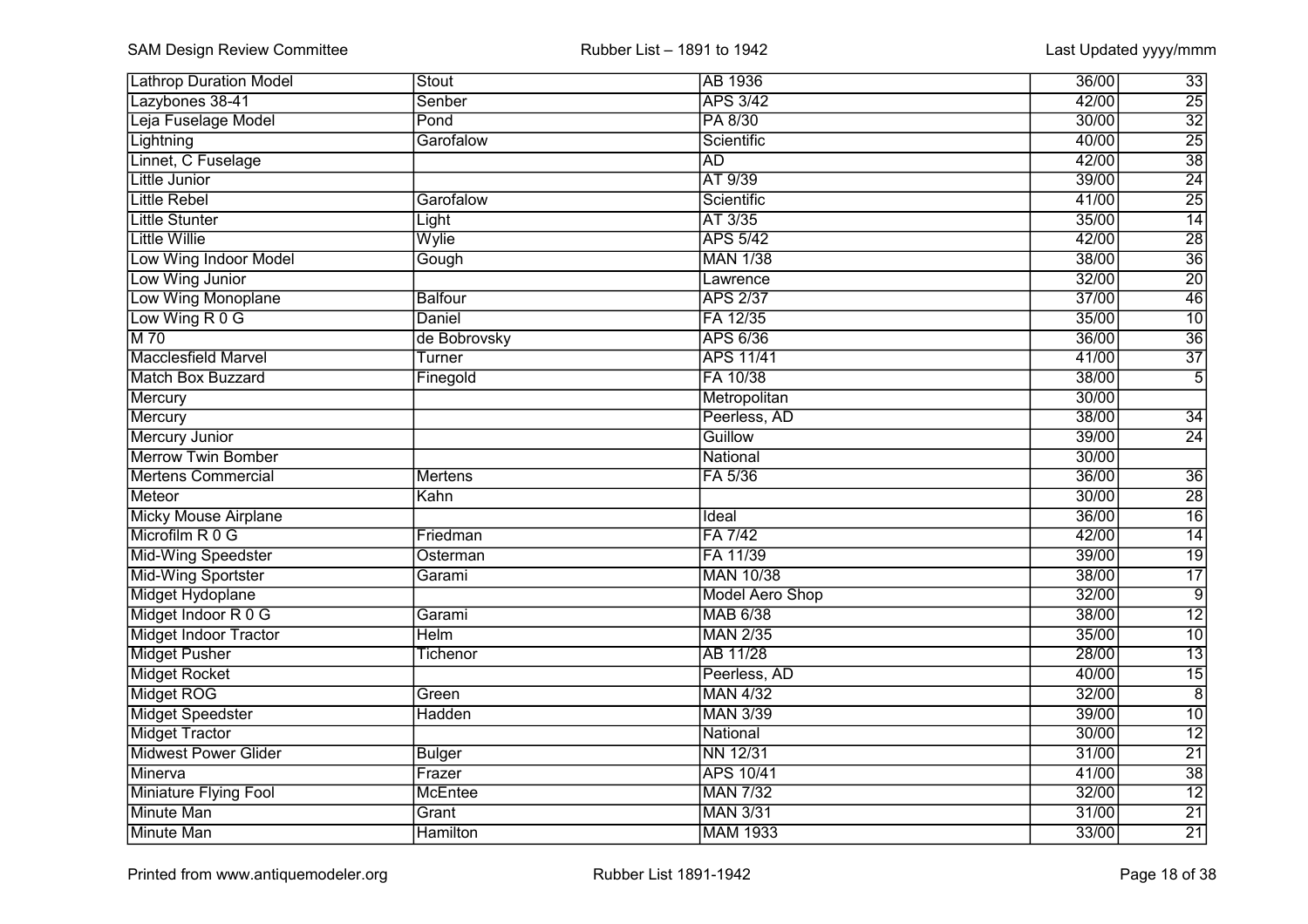| <b>Minute Man</b>                  | Zaic             | PS 6/41                              | 41/00 |                 |
|------------------------------------|------------------|--------------------------------------|-------|-----------------|
| <b>Miss America</b>                | Zaic             | Scientific                           | 39/00 | 40              |
| Miss Canada, JR                    |                  | Easy-Built FF-04, AD                 | 42/00 | $\overline{24}$ |
| Miss Canada, Sr.                   |                  | Easy-Built FF-01, AD                 | 39/00 | $\overline{36}$ |
| Miss Lynx Cub                      | Tindall          | <b>BMA Kit</b>                       | 39/00 | 30.25           |
| <b>Miss Production</b>             | Lou Vargo        | <b>SAM Plan Service</b>              | 41/00 | $\overline{28}$ |
| Miss World's Fair                  | Greenberg        | Scientific                           | 39/00 | $\overline{24}$ |
| Miss World's Fair                  | Greenberg        | Scientific, BH, AD                   | 39/00 | $\overline{50}$ |
| <b>Miss Worlds Fair</b>            | Greenberg        | Scientific, AD                       | 39/00 | $\overline{30}$ |
| Model 1                            | van Pelt         | <b>Holland</b>                       | 35/00 | $\overline{30}$ |
| Model Aircraft Engineer B 1        | Sturiale         | <b>MAE 6/34</b>                      | 34/00 | $\overline{14}$ |
| Model Aircraft Engineer B 2.       | Sturiale         | <b>MAE 7/34</b>                      | 34/00 | $\overline{14}$ |
| <b>Model Aircraft Engineer B 3</b> | <b>Sturiale</b>  | <b>MAE 12/34</b>                     | 34/00 | $\overline{22}$ |
| Model Airplane #1                  | Maclean          | <b>MAN 4/35</b>                      | 35/00 | $\overline{28}$ |
| Model Airplane #2                  | Maclean          | <b>MAN 5/35</b>                      | 35/00 | $\overline{26}$ |
| <b>Model Airplane Building</b>     | Grant            | <b>MAN 9/34</b>                      | 34/00 | $\overline{18}$ |
| <b>Model Airplane Building</b>     | Hamilton         | <b>MAN 10/34</b>                     | 34/00 | $\overline{26}$ |
| <b>Model Airplane Fundamentals</b> | <b>Hamilton</b>  | <b>MAN 1/35</b>                      | 35/00 | $\overline{21}$ |
| Model Autogyro                     | <b>Tyskewicz</b> | <b>MAN 6/32</b>                      | 32/00 | 17              |
| <b>Model Design Simplified</b>     | Grant            | <b>MAN 9/41</b>                      | 41/00 | 14              |
| Model II                           | van Pelt         | Holland                              | 35/00 | 44              |
| <b>Model Name</b>                  | <b>Designer</b>  | Publisher/Kitter                     |       | Date Span       |
| <b>Moffet</b>                      | <b>Boehle</b>    | ZB 1935                              | 35/00 | $\overline{55}$ |
| Moffet 1936 Winner                 | Gray             | AT 1/37                              | 37/00 | $\overline{39}$ |
| Moffet 1938 Winner                 | <b>Nelder</b>    | AT 12/38, MB 8/75, BNPS              | 38/00 | $\overline{46}$ |
| Moffet 1939 Winner                 | <b>Naudzius</b>  | AT 2/40                              | 40/00 | $\overline{40}$ |
| Moffet 1940 Winner                 | Nelder           | AT 11/40, BNPS, Easy-Built FF-82, AD | 40/00 | $\overline{46}$ |
| Moffet Winner 1938                 | <b>Boehle</b>    | <b>MAN 7/38</b>                      | 38/00 | $\overline{43}$ |
| Moffet Winner, NZ                  | Mackley          | ZB 1938                              | 37/00 | $\overline{40}$ |
| Moffet, 1940 Winner                | Reich, Bob       | AT 7/41                              | 41/00 | $\overline{41}$ |
| Moffet, 54 minute                  | Korda            | AT 2/38, Burd                        | 37/00 | $\overline{43}$ |
| Moffet, Veteran                    | Carter           | AT 8/40                              | 40/00 | $\overline{40}$ |
| Moffet/Stout, Thermal Chaser       | Beaumont         | <b>MAN 10/41</b>                     | 41/00 | $\overline{35}$ |
| <b>Moffett Entry</b>               | Grey             | ZB 1938                              | 37/00 | $\overline{39}$ |
| Moffett Winner, Sticker 1941       | Beaumont         | <b>MAN 7/42</b>                      | 41/00 | $\overline{35}$ |
| <b>Morris Seaplane</b>             | <b>Morris</b>    | <b>PS 3/28</b>                       | 28/00 | 29              |
| <b>Mosquito Sportster</b>          | Copeland         | FA 5,6/40                            | 40/00 | $\overline{18}$ |
| Moth                               | Wilder           | Lone Eagle                           | 30/00 | $\overline{16}$ |
| Moth                               |                  | Master                               | 32/00 | $\overline{18}$ |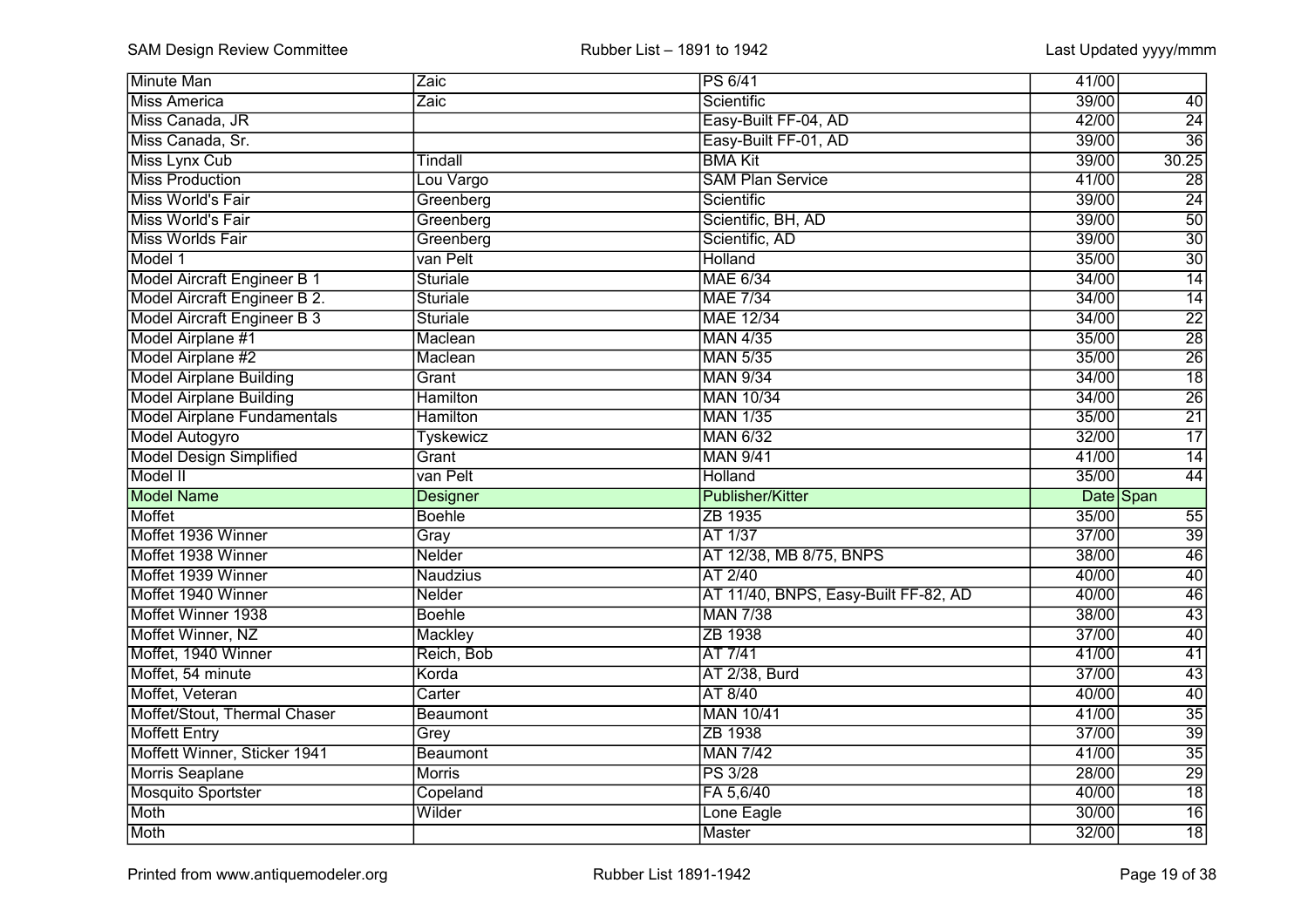| Moth                             |                | Selley                         | 37/00<br>$\overline{22}$    |
|----------------------------------|----------------|--------------------------------|-----------------------------|
| <b>MSS Lynx Cub</b>              | <b>Tindall</b> | <b>BMA Kit</b>                 | $\overline{30}$<br>39/00    |
| Mulvihill 1934 Winner            | <b>Boehle</b>  | <b>MAN 3/35</b>                | $\overline{36}$<br>34/00    |
| Mulvihill 1936 Winner            | Luckett        | AT 4/37                        | $\overline{32}$<br>36/00    |
| Mulvihill 1937 Winner            | Dague          | AT 3/38                        | $\overline{36}$<br>37/00    |
| Mulvihill 1940 Winner            | <b>Heller</b>  | AT 8/41, AD                    | $\overline{42}$<br>40/00    |
| Mulvihill 1941 Winner            | Smith          | <b>MAN 4/42, KC</b>            | $\frac{35}{42}$<br>41/00    |
| Mulvihill 1941 Winner            |                | Werlewind                      | 41/00                       |
| <b>Mulvihill Winner</b>          | Hull           | <b>MAN 7/41, KC</b>            | $\overline{40}$<br>41/00    |
| Musketeer Jr                     |                | <b>Berkeley</b>                | $\overline{26}$<br>41/00    |
| <b>My Sparky</b>                 | Lidgard        | <b>MB 5/81, BNPS, AD</b>       | $\overline{32}$<br>41/00    |
| <b>Mystery Cruiser</b>           |                | <b>United</b>                  | $\overline{20}$<br>32/00    |
| <b>Mystery Tailless</b>          | Parkhill       | FA 4/40                        | $\overline{20}$<br>40/00    |
| <b>Mystery Tractor</b>           | <b>McCoy</b>   | AB 12/28, Country Club Aero    | $\overline{19}$<br>28/00    |
| $N-X-E41$                        |                | Champion                       | 48<br>30/00                 |
| <b>NAA Cabin Fuselage</b>        | Krupp          | <b>MAN 10/35</b>               | $\overline{43}$<br>35/00    |
| <b>National Winner</b>           | Cahill         | ZB 1934                        | $\overline{36}$<br>34/00    |
| Nationals Fus/Stk Winner         | Reich, George  | Bill Winter Plan Book 1947, AD | 42<br>42/00                 |
| Nationals Fuselage 1931 Winnr    | Feinberg       | <b>AB 1932</b>                 | 31/00                       |
| <b>Nationals Senior Fuselage</b> | <b>Bailey</b>  | AT 5/39                        | $\frac{35}{42}$<br>39/00    |
| <b>Nationals Stick Winner</b>    | Lanzo          | AT 12/40, MB 11/74, BNPS       | $\overline{55}$<br>40/00    |
| Navy Racer X600                  |                | <b>Hawk</b>                    | $\overline{22}$<br>30/00    |
| <b>New Twin Tractor</b>          | Hill           | AB 3/29                        | $\overline{28}$<br>29/00    |
| Nimf JAMO 20B                    | Mollevanger    | <b>Holland</b>                 | $\overline{31}$<br>40/00    |
| No. 1                            | Kingsbury      |                                | $\overline{18}$<br>30/00    |
| No. 1 (1912)                     | Noorduijn      | <b>Holland</b>                 | $\overline{17}$<br>$Dec-00$ |
| No. 2                            | Kingsbury      |                                | $\overline{26}$<br>30/00    |
| No. 21                           | Kingsbury      |                                | $\overline{22}$<br>30/00    |
| No. 22                           | Kingsbury      |                                | $\overline{26}$<br>30/00    |
| No. 3 Silver Arrow               | Kingsbury      |                                | $\overline{33}$<br>30/00    |
| Norma <sub>II</sub>              | Henderson      | <b>APS 7/39</b>                | $\overline{37}$<br>39/00    |
| Norseman                         | Joe Elgin      | Cleveland, AD                  | $\overline{32}$<br>40/00    |
| <b>Northern Star</b>             | Copland, 1938  | <b>AD</b>                      | $\overline{38}$<br>38/00    |
| <b>Nova</b>                      |                | International                  | $\overline{30}$<br>39/00    |
| <b>NX Pursuit Plane</b>          | Kahn           |                                | 30/00                       |
| <b>OBEECHI</b>                   | Newman         | <b>APS 1/43</b>                | 42/00<br>30                 |
| Observation                      |                | Denny                          | $\overline{20}$<br>30/00    |
| Odin                             | Hodson         | <b>APS 5/36</b>                | 14<br>36/00                 |
| Ol' Reliable                     | Abzug          | FA 1/38, MB 7/87, BNPS         | $\overline{26}$<br>38/00    |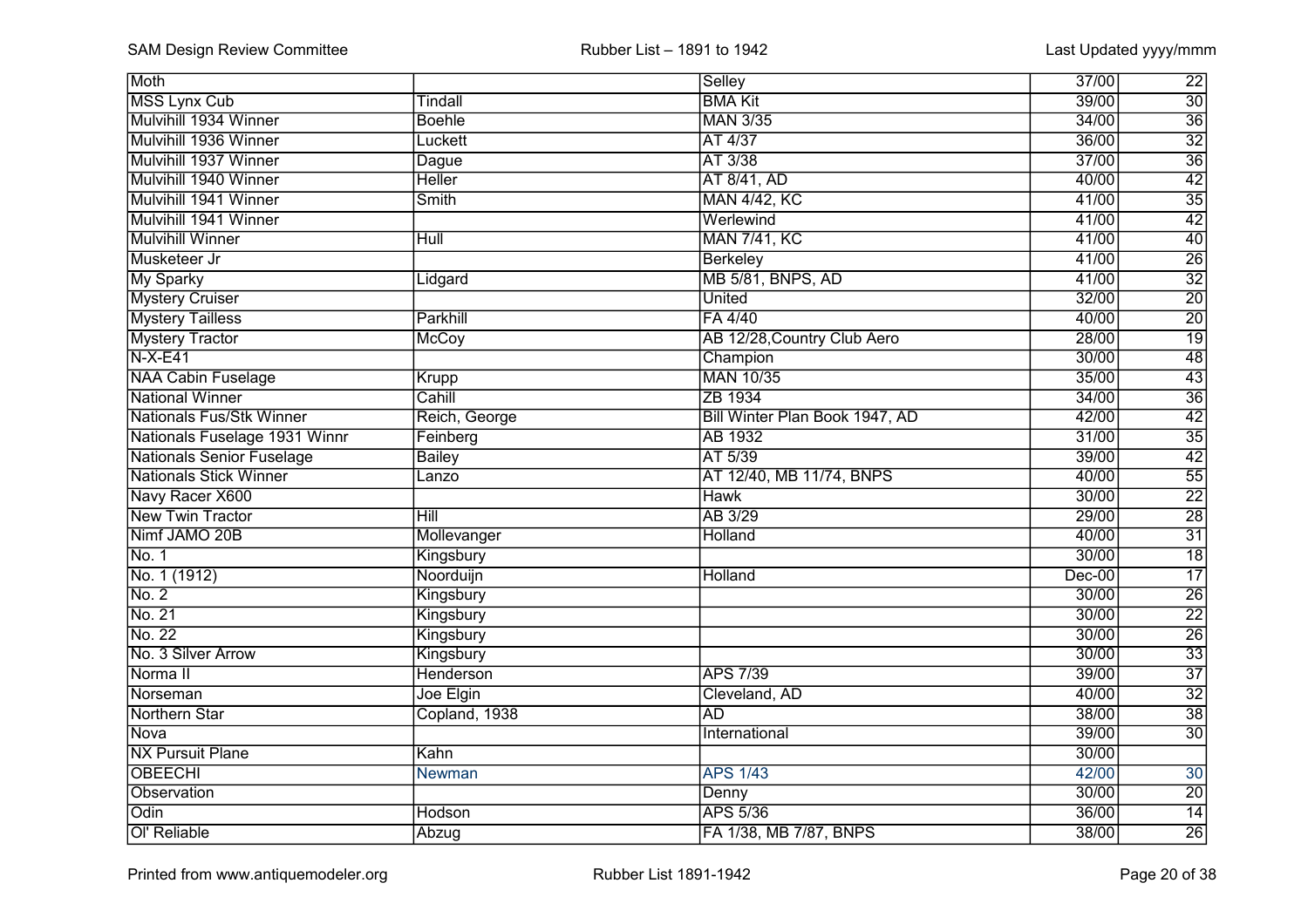| <b>Old Faithful</b>                | Light                    | AT 12/35                             | 35/00 | 40              |
|------------------------------------|--------------------------|--------------------------------------|-------|-----------------|
| Old Timer                          | Light                    | AT 7/36                              | 36/00 | 36              |
| One And A Half                     | De La Mater              | ZB 1938, JOR, BH, AD                 | 38/00 | $\overline{36}$ |
| One-Blade Experimental             | Kay                      | <b>APS 11/38</b>                     | 38/00 | $\overline{36}$ |
| Oomph                              | Casano                   | <b>MAN 7/40</b>                      | 40/00 | 44              |
| Open Road Special                  | Korda                    | Open Road For Boys 9/40, JOR, BH, AD | 40/00 | $\overline{35}$ |
| Original Twin Fin, D Stick         | <b>Bob White</b>         | $\overline{\text{JOR}}$              | 42/00 | $\overline{43}$ |
| Oriole                             | Linke                    |                                      | 30/00 | $\overline{24}$ |
| Oriole                             |                          | Scientific, AD                       | 39/00 | $\overline{50}$ |
| Oriole, Jr.                        |                          | Scientific, AD                       | 39/00 | $\overline{27}$ |
| Orion                              | Gibson                   | <b>APS 1/39</b>                      | 38/00 | $\overline{35}$ |
| Orion                              | van Hattum               | Holland                              | 37/00 | $\overline{31}$ |
| Ornithopter                        | $\overline{\text{Camm}}$ | PA 3-4/34 Patent Drawing             | 34/00 | $\overline{30}$ |
| Ornithopter                        | Lippisch                 | ZB 1938, Zaic Glider Book            | 38/00 | $\overline{51}$ |
| Ornithopter, Indoor Record         | Turner                   | ZB 1938                              | 38/00 | $\overline{24}$ |
| <b>Outdoor Cabin Endurance</b>     | Wright                   | <b>MAE 5/34</b>                      | 34/00 | $\overline{32}$ |
| <b>Outdoor Commercial</b>          | Appel                    | FA 3/41                              | 41/00 | $\overline{28}$ |
| <b>Outdoor Commercial</b>          |                          | Independence                         | 30/00 |                 |
| <b>Outdoor Commercial</b>          | Zaic                     |                                      | 33/00 | 41              |
| <b>Outdoor Commercial Tractor.</b> | $\overline{\text{Ott}}$  | Joe Ott Book 1932                    | 32/00 | $\overline{22}$ |
| <b>Outdoor D Duplex</b>            | Lanzo                    | AT 8/37                              | 37/00 | 42              |
| <b>Outdoor Endurance Job</b>       | Gutmann                  | FA 7/38                              | 38/00 | $\overline{26}$ |
| <b>Outdoor Endurance Tractor</b>   | Ott                      | Joe Ott Book 1932                    | 32/00 | $\overline{20}$ |
| <b>Outdoor Fuselage Model</b>      |                          | Comet                                | 31/00 | $\overline{34}$ |
| <b>Outdoor Model AYA-5</b>         |                          | Comet                                | 40/00 | $\overline{32}$ |
| Pacemaker                          | Youngman                 | Orr, MB 5/96, BNPS                   | 40/00 | $\overline{36}$ |
| Pacific Ace                        | Jones                    | <b>AD</b>                            | 36/00 | $\overline{29}$ |
| Pacific Ace 10                     |                          | Modelcraft                           | 39/00 | $\overline{10}$ |
| Pacific Ace 20                     |                          | Modelcraft, AD                       | 39/00 | $\overline{20}$ |
| Pacific Ace 30                     |                          | Modelcraft, CPM Products, AD, KC     | 39/00 | $\overline{30}$ |
| Pacific Ace, Jr                    |                          |                                      | 40/00 | 15              |
| Pacific High Wing                  |                          | Pacific                              | 35/00 | $\overline{15}$ |
| Pacific Speed Plane                |                          | Pacific                              | 35/00 | $\overline{15}$ |
| Para-Trooper                       | Garafolow & Frisoli      | U S Model, JOR, BH, KC               | 41/00 | 49              |
| Parachute Plane                    | Garofalow                | Scientific                           | 40/00 | 40              |
| Paragon                            | Plecan                   | FA 6/40, AD                          | 40/00 | $\overline{33}$ |
| <b>Paraplane Commercial</b>        | <b>Bucalo</b>            | FA 11/41                             | 41/00 | $\overline{36}$ |
| Parasol High Wing                  | <b>Clark</b>             | <b>MAN 1/33</b>                      | 33/00 | 34              |
| Parastar                           | Copland                  | <b>MAC 8/38</b>                      | 38/00 | $\overline{38}$ |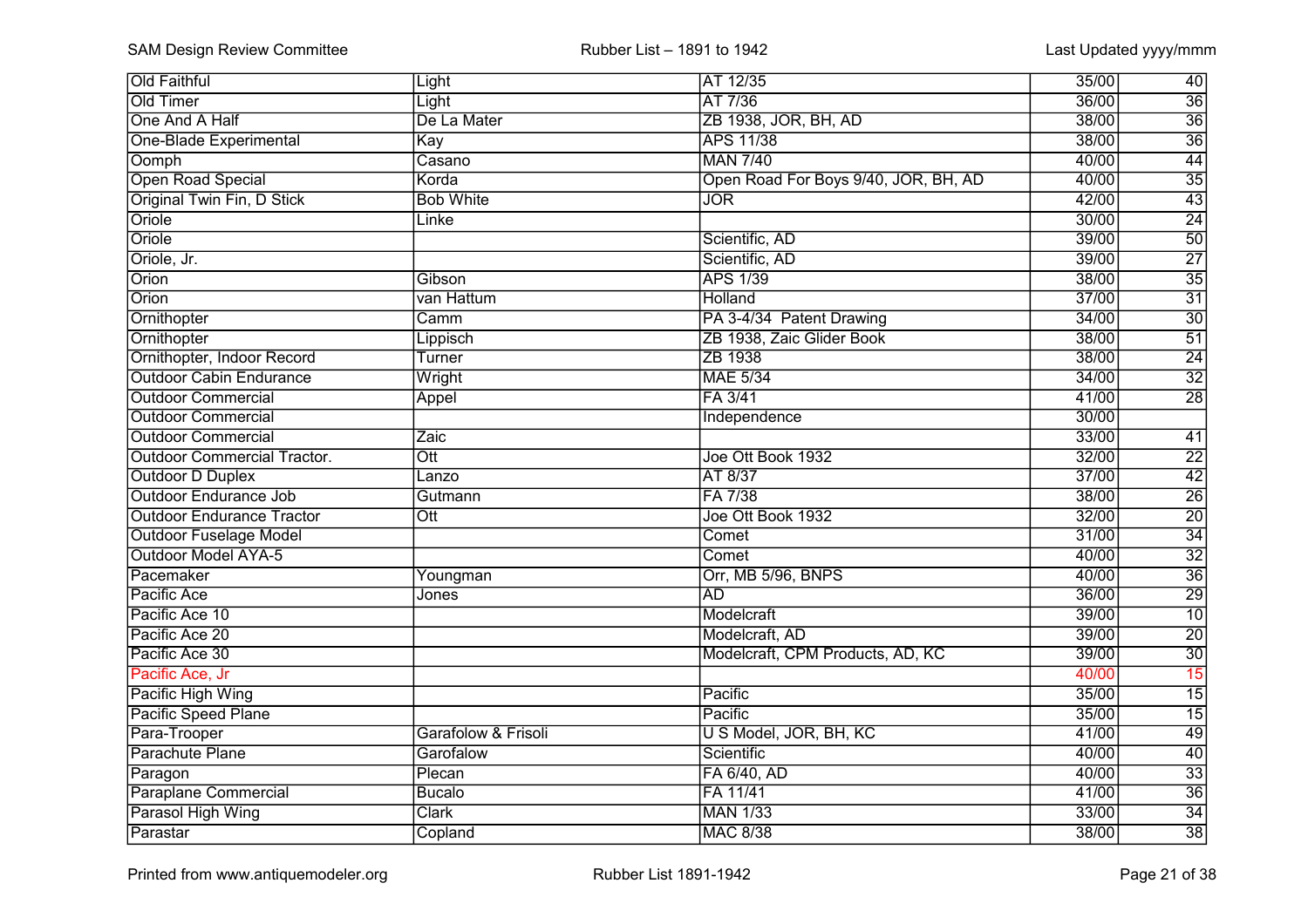| <b>Parlor Fly</b>                    | Orthof             | <b>FA 11/37</b>                  | 37/00<br>12              |
|--------------------------------------|--------------------|----------------------------------|--------------------------|
| Parlor Fly, Megow No. 1              |                    | Megow, MB 4/77 page 47           | $\overline{7}$<br>30/00  |
| Pathfinder                           |                    | Allentown                        | $\overline{36}$<br>34/00 |
| Peddler                              |                    | Allentown                        | 34/00                    |
| Pee Wee (indoor)                     | Malmstrom          | <b>APS 11/40</b>                 | 40/00<br>$\overline{8}$  |
| Pegleg Ike                           | Garami             | FA 6/38                          | $\overline{16}$<br>38/00 |
| Pelikaan                             | van Hattum         | Holland                          | $\overline{32}$<br>37/00 |
| Pepper                               | Froom              | Comet (Successor to Comet AYA 5) | $\overline{32}$<br>40/00 |
| Percy III                            | Warring            | <b>APS 8/42, AD</b>              | $\overline{39}$<br>42/00 |
| Performer                            | Light              | AT 9/36                          | $\overline{26}$<br>35/00 |
| Phantom                              |                    | Easy-Built FF-02, AD             | $\overline{40}$<br>42/00 |
| <b>Phantom Flash</b>                 | <b>Joe Konefes</b> | Comet, MAN 10/80                 | $\overline{16}$<br>37/00 |
| <b>Phantom Fury</b>                  |                    | Comet                            | $\overline{13}$<br>33/00 |
| <b>Phantom Fury</b>                  |                    | Comet, BH                        | $\overline{32}$<br>39/00 |
| Pick A Back                          | Weiss              | AT 12/39                         | $\overline{9}$<br>39/00  |
| Pilot                                |                    | Premier                          | $\overline{42}$<br>37/00 |
| Pioneer                              | Garami             | <b>Polks</b>                     | $\overline{39}$<br>39/00 |
| Pirate Bomber                        |                    | Cleveland                        | $\overline{28}$<br>31/00 |
| <b>Pivot Wing Plane</b>              | Feinberg           | <b>MAN 12/33</b>                 | $\frac{24}{33}$<br>33/00 |
| Pocketeer, Rubber version            | Schoenbrun         | MM 1941                          | 41/00                    |
| Polish Valor                         | Joe Elgin          | Cleveland, AD                    | $\overline{32}$<br>40/00 |
| Polyrocket II                        | <b>Browne</b>      | <b>APS 6/41</b>                  | $\overline{27}$<br>41/00 |
| Pomona Champ                         | Landreth           | <b>MAN 4/42, AMA, AD</b>         | 44<br>42/00              |
| Pou                                  | McDougall          | <b>APS 3/41</b>                  | $\overline{22}$<br>41/00 |
| <b>Powered Primary Trainer</b>       | Durand             | <b>NN 1/32</b>                   | $\overline{21}$<br>32/00 |
| Prefect                              |                    | $\overline{AD}$                  | $\overline{20}$<br>36/00 |
| <b>Profile Playboy</b>               | Hall               | <b>MAN 11/40</b>                 | $\overline{10}$<br>40/00 |
| <b>Profile Pusher</b>                | $\overline{Hall}$  | <b>MAN 5/41</b>                  | $\overline{13}$<br>41/00 |
| <b>Profile Speedster</b>             | Garami             | FA 11/36                         | $\overline{14}$<br>36/00 |
| <b>Profile Three Wheeler</b>         | $\overline{Hall}$  | <b>MAN 11/41</b>                 | $\overline{14}$<br>41/00 |
| Puddle Jumper                        | Orthof             | FA 1/38                          | $\overline{12}$<br>38/00 |
| Pursuit                              |                    | Denny                            | $\overline{20}$<br>37/00 |
| <b>Push Pull Combination</b>         | Marquardt          | ZB 1938                          | $\overline{30}$<br>38/00 |
| Push-Pull                            | Phillips, Hewitt   | <b>MAN 10/39, JOR, BH</b>        | $\overline{44}$<br>39/00 |
| <b>Push-Pull Fuselage</b>            | <b>Schaller</b>    | ZB 1938                          | $\overline{35}$<br>38/00 |
| <b>Push-Pull Speeds</b>              | Clurman            | ZB 1938                          | 16<br>38/00              |
| Push-Pull Twin Boom                  | Johnson            | <b>MAN 5/40</b>                  | $\overline{39}$<br>40/00 |
| <b>Pusher &amp; Tractor Combined</b> | Plow               | AB Ad                            | 30/00                    |
| <b>Pusher Biplane</b>                | de Bobrovsky       | <b>MAN 12/30</b>                 | 30/00<br>$\overline{24}$ |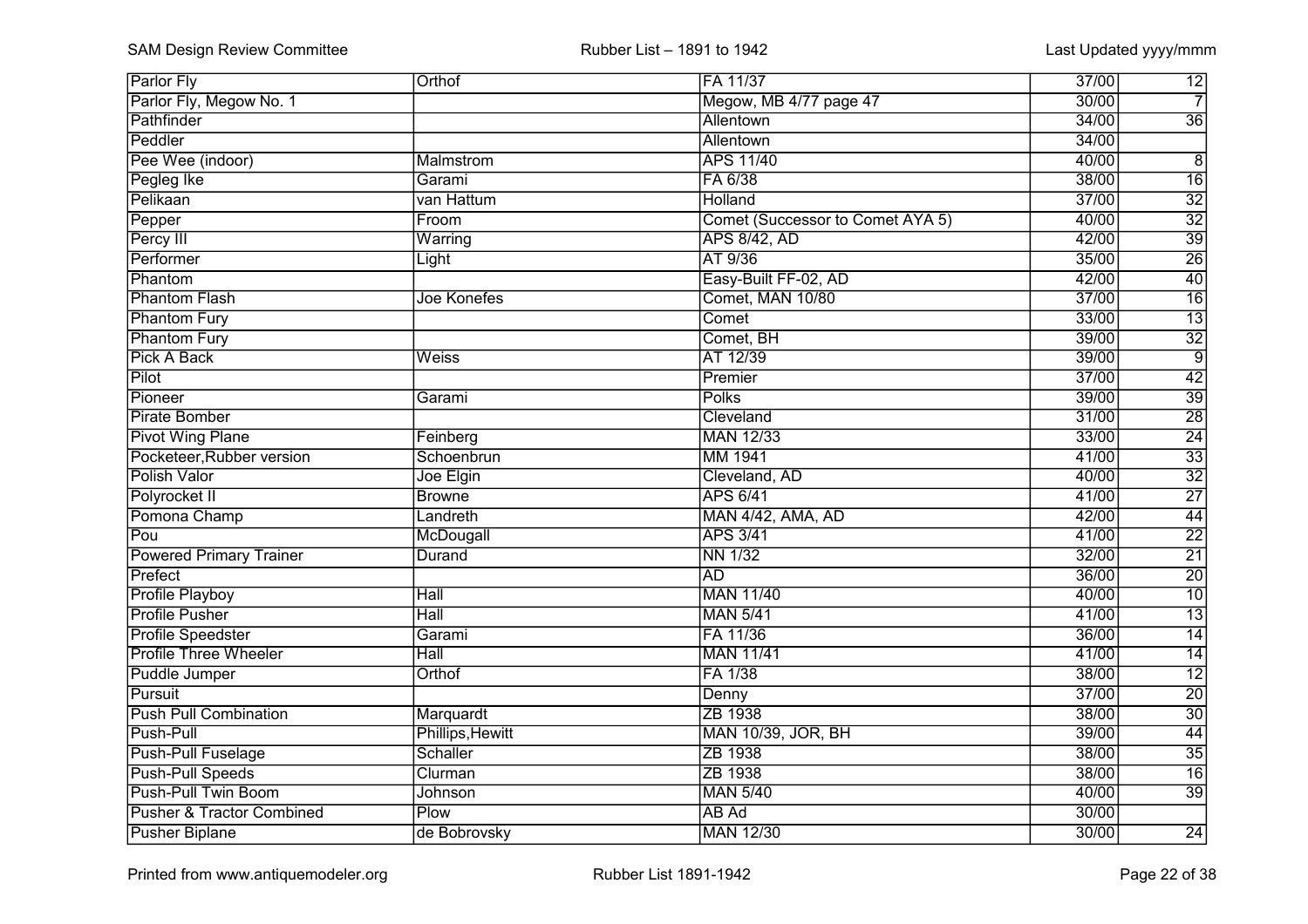| Pusher-Puller                     | Ott              | PA 12/32                     | 30<br>32/00              |
|-----------------------------------|------------------|------------------------------|--------------------------|
| Pusher-Tractor                    | <b>Mueller</b>   | <b>MAN 3/36</b>              | $\overline{24}$<br>36/00 |
| Pusher, Single                    | Edsall           | MAN 8/33, MB 2/79, BNPS, AD  | $\overline{32}$<br>33/00 |
| Pusher, Single                    | <b>Stapilus</b>  | AT 7/38 (Picture Only)       | 37/00                    |
| Put-Put Gas Type                  |                  | <b>Burd</b>                  | 39/00<br>$\overline{36}$ |
| <b>Pylon Patroller</b>            | McDougall        | <b>APS 2/40</b>              | $\overline{23}$<br>40/00 |
| <b>Pylon Polisher</b>             | Weathers         | FA 9/37                      | $\overline{20}$<br>37/00 |
| Quickie                           | Sprague          | AT 11/41                     | $\overline{27}$<br>41/00 |
| Racer                             | M & L            | M & L                        | $\overline{14}$<br>31/00 |
| <b>Racing Flyer</b>               | <b>Tabata</b>    | <b>PS 5/30</b>               | $\overline{40}$<br>30/00 |
| <b>Racing Stick</b>               | <b>Sturiale</b>  | Crescent                     | $\overline{24}$<br>35/00 |
| Racing Stick Model                | Sturiale         | <b>MAE 8/34</b>              | $\overline{21}$<br>34/00 |
| Rainbow                           |                  | Easy-Built FF-09, AD         | $\overline{36}$<br>42/00 |
| Ranger                            | Light            | AT 1/36, AD                  | $\overline{37}$<br>36/00 |
| Raven                             | Garofalow        | Scientific                   | $\overline{25}$<br>40/00 |
| Raven-Low Wing Stick              | <b>Davidson</b>  | FA 2/37                      | $\overline{13}$<br>37/00 |
| <b>Record Breaking Hydroplane</b> | <b>Bert Pond</b> | AB 3/28                      | $\overline{26}$<br>28/00 |
| <b>Record Holder</b>              | Lanzo            | AT 12/40, Burd 1941, SAM, KC | 55<br>40/00              |
| Record Hydro Fuselage             | Orthof           | <b>MAN 8/37</b>              | 30<br>37/00              |
| Record Stick, Class C             | Swenton          | AT 7/41                      | 39<br>41/00              |
| <b>Record Wrecker</b>             |                  | Modelcraft, R/N, AD          | $\overline{26}$<br>39/00 |
| Red Bird                          |                  | <b>Peerless</b>              | $\overline{15}$<br>38/00 |
| Red Buzzard, Fuselage.            | Suter            | JOR, BH, AD                  | 48<br>41/00              |
| <b>Red Flash</b>                  |                  | Easy-Built FF-46             | $\overline{15}$<br>42/00 |
| <b>Red Flash</b>                  |                  | Scientific                   | $\overline{18}$<br>37/00 |
| <b>Red Flash, Class B Stick</b>   | Coovert          | Peerless, AD                 | $\overline{28}$<br>40/00 |
| Redbird                           | Muir             | Modelcraft                   | $\overline{15}$<br>40/00 |
| Rider Racer                       |                  | <b>Golden Arrow</b>          | $\overline{22}$<br>32/00 |
| Riser Rider, C Fuselage           | <b>Hermanek</b>  | <b>AD</b>                    | $\overline{36}$<br>42/00 |
| Riser Rider, C Stick              | <b>Hermanek</b>  | <b>AD</b>                    | $\overline{36}$<br>41/00 |
| <b>Ritz</b>                       |                  | Easy-Built FF-01             | $\overline{30}$<br>42/00 |
| Robin                             |                  | Ideal                        | $\overline{24}$<br>30/00 |
| Robin, Pusher                     | <b>Hamilton</b>  | <b>Harter Publishing</b>     | $\overline{21}$<br>35/00 |
| Rocket                            |                  | Modelcraft                   | $\overline{20}$<br>36/00 |
| Rocket                            | Verdi            | <b>MAN 8/41</b>              | $\overline{36}$<br>41/00 |
| <b>ROG</b>                        | Murray           |                              | $\overline{36}$<br>31/00 |
| <b>ROG</b>                        | Sturiale         | Crescent                     | $\overline{18}$<br>35/00 |
| <b>ROG</b>                        |                  | <b>Bunch</b>                 | $\overline{12}$<br>39/00 |
| <b>ROG</b>                        |                  | Construct-A-Plane            | 33/00                    |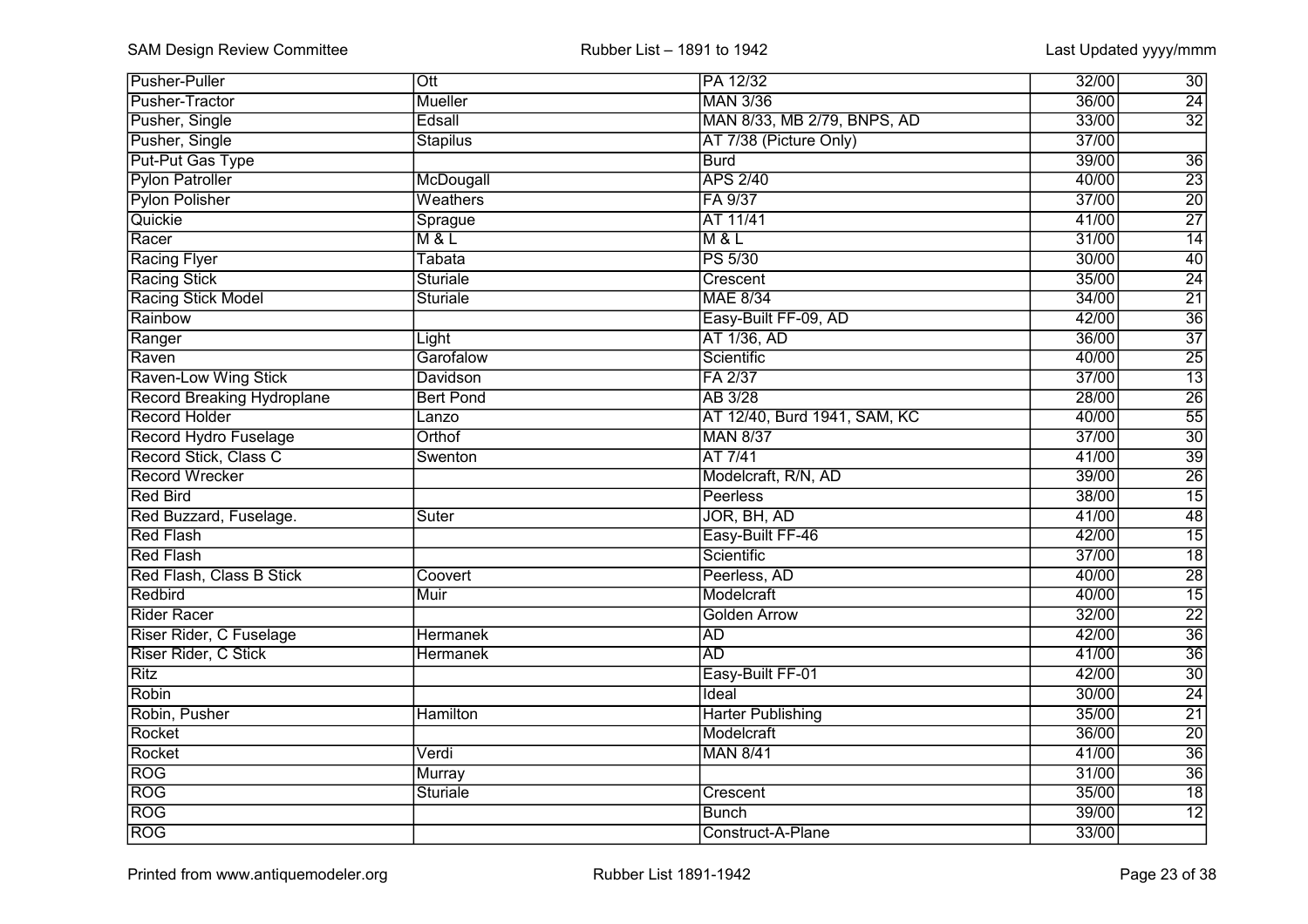| <b>ROG</b>                          |                  | Peerless, AD                        | 42/00<br>14              |
|-------------------------------------|------------------|-------------------------------------|--------------------------|
| <b>ROG</b>                          |                  | Scientific                          | 25<br>40/00              |
| <b>ROG Design</b>                   | Grant            | MAN 7, 8/40                         | $\overline{22}$<br>40/00 |
| <b>ROG Endurance</b>                | Plow             | AB Ad                               | 30/00                    |
| <b>ROG</b> Inclosed                 | Plow             | AB Ad                               | 30/00                    |
| ROG Monoplane No 101                |                  | Wanner                              | 30/00                    |
| <b>ROG Outdoor Tractor</b>          | $\overline{Ott}$ | Joe Ott Book 1932                   | 32/00<br>$\overline{16}$ |
| <b>ROG Scout</b>                    |                  | Guillow                             | 39/00<br>$\overline{30}$ |
| <b>ROG Stick</b>                    |                  | <b>Balsa Products</b>               | 33/00                    |
| <b>ROG Tractor</b>                  | Ames-Harrell     |                                     | 30/00                    |
| <b>ROG Tractor</b>                  | <b>Hamilton</b>  | <b>MAM 1933</b>                     | 33/00<br>$\overline{16}$ |
| <b>ROG Tractor</b>                  | <b>Clark</b>     | FA 11/35                            | $\overline{18}$<br>35/00 |
| <b>ROG Tractor Baby</b>             | Shaw             | Junior Birdmen Of America 2         | $\overline{15}$<br>34/00 |
| ROG, Bluebird                       | <b>Hamilton</b>  | <b>Harter Publishing</b>            | $\overline{24}$<br>35/00 |
| ROG, Clipper                        | Davidson         | FA 10/36                            | $\overline{14}$<br>36/00 |
| ROG, Flying Wren                    | <b>Hamilton</b>  | <b>Harter Publishing</b>            | $\overline{18}$<br>35/00 |
| ROG, Red Bird                       |                  | <b>Peerless</b>                     | $\overline{12}$<br>38/00 |
| <b>Rollicking Rotorplane</b>        | McPheat          | FA 12/37                            | $\overline{12}$<br>37/00 |
| Rotator                             | Mawbi            | <b>APS 10/40</b>                    | 10<br>40/00              |
| <b>Rotor Flying Model</b>           | de Bobrovsky     | <b>MAN 4/31</b>                     | 20<br>31/00              |
| Rotor Ship                          | Clousing         | PA 6/33                             | $\overline{16}$<br>33/00 |
| Round The Pole Special              | Cook             | <b>APS 4/39</b>                     | $\overline{17}$<br>39/00 |
| <b>ROW Seaplane</b>                 | Precourt         | <b>MAN 19/29</b>                    | $\overline{16}$<br>29/00 |
| <b>ROW Twin Stick</b>               | <b>Hamilton</b>  | <b>MAM 1933</b>                     | $\overline{31}$<br>33/00 |
| <b>RTP Model</b>                    | Warring          | <b>APS 12/40</b>                    | $\overline{16}$<br>40/00 |
| <b>RTP</b> Special                  | Crow             | <b>APS 4/39</b>                     | $\overline{16}$<br>39/00 |
| <b>Rubber Powered Pursuit</b>       | Lindberg         | PA 10/38                            | $\overline{20}$<br>38/00 |
| Scarlet Tanager                     | Wanner           |                                     | $\overline{24}$<br>34/00 |
| <b>Scarlet Tanager (Gas option)</b> | Gallagher        | <b>Ace Model Aircraft Institute</b> | $\overline{47}$<br>38/00 |
| Scatterbrain                        |                  | Easy-Built FF-13                    | $\overline{30}$<br>42/00 |
| Sch-12, Low Wing                    | Scheijde         | <b>Holland</b>                      | $\overline{78}$<br>37/00 |
| <b>Scientific All-Weather</b>       | Guttman          |                                     | $\overline{24}$<br>34/00 |
| <b>Scotch Monoped</b>               | Majors           | FA 12/39, MB 7/85, BNPS             | $\overline{26}$<br>39/00 |
| Scout                               | Wilder           | Lone Eagle                          | $\overline{20}$<br>30/00 |
| Scrambola II                        | <b>Ivey</b>      | FA 11/35                            | $\overline{30}$<br>35/00 |
| Seagull Mk I, Flying Boat           |                  | APS, NZMAA                          | $\overline{38}$<br>41/00 |
| <b>Secret Attack Plane</b>          |                  | Comet                               | 33/00                    |
| Secret pursuit                      |                  | Pioneer                             | 34/00<br>$\overline{24}$ |
| Secrets of Speed                    | Becker           | AT 9/39                             | 18<br>39/00              |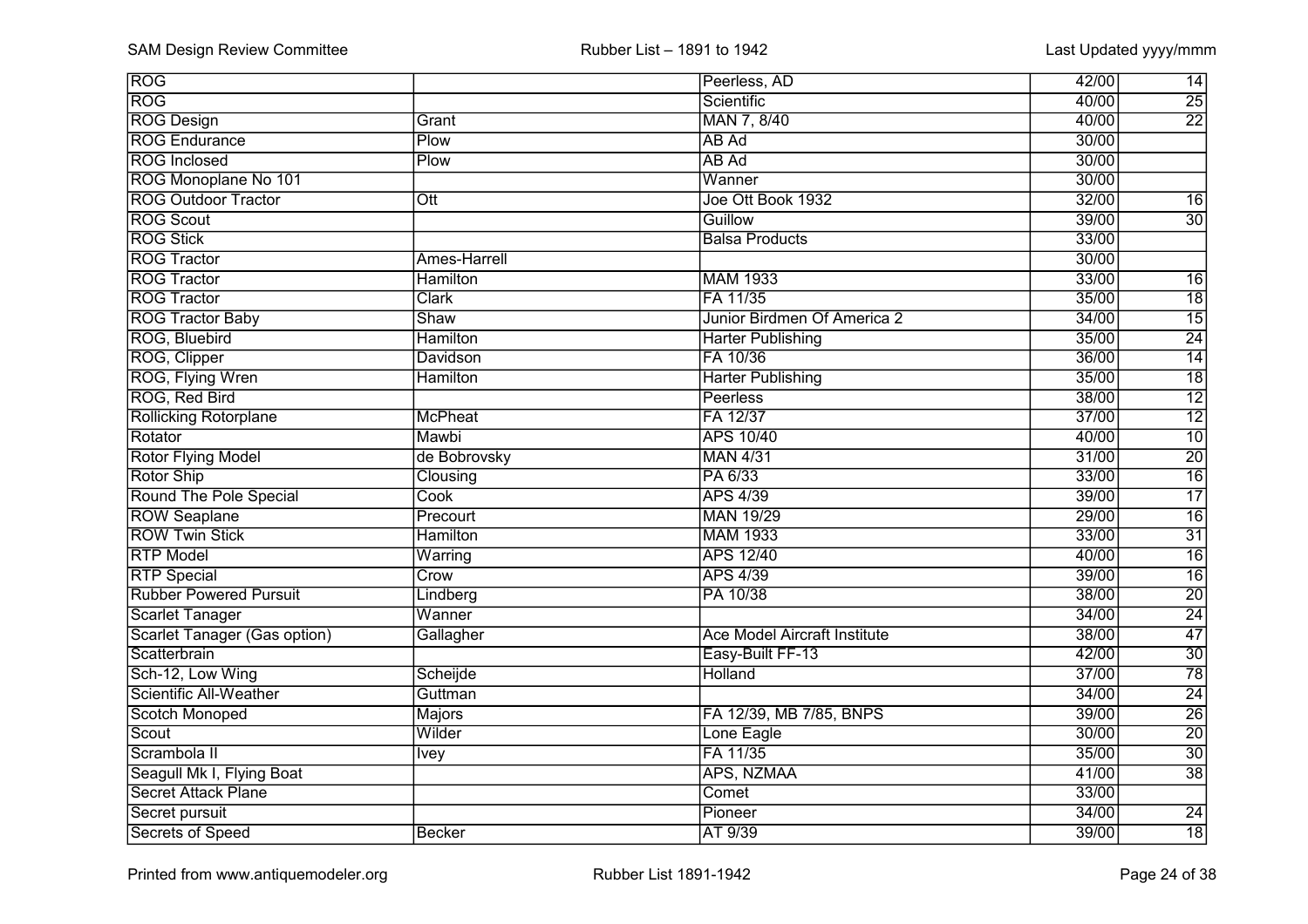| <b>Senior Cabin Model</b>      | Lane                    | MAN 12/39                      | 39/00<br>40              |
|--------------------------------|-------------------------|--------------------------------|--------------------------|
| Senior Class C                 | <b>Boehle</b>           | ZB 1934                        | $\overline{36}$<br>34/00 |
| Senior Class C WR              | Cahill                  | ZB 1935                        | $\overline{39}$<br>35/00 |
| <b>Senior Dart</b>             |                         | Comet                          | $\overline{24}$<br>40/00 |
| <b>Senior Dipper</b>           |                         | Comet                          | $\overline{24}$<br>41/00 |
| Senior Endurance               | <b>Howell</b>           | Peerless, AD                   | $\overline{36}$<br>36/00 |
| Senior R 0 G                   | Schlieng                | Comet                          | $\overline{25}$<br>41/00 |
| Senior R 0 G                   |                         | Megow                          | $\overline{16}$<br>37/00 |
| Senior ROG                     | Midland                 |                                | 32/00                    |
| Senior ROG                     | <b>Shields</b>          | AB 11/29                       | 29/00<br>$\overline{15}$ |
| Senior, ROG AYA 3              |                         | Megow                          | 41/00<br>$\overline{19}$ |
| Sensatherm, Fuselage           | Schlosser               | <b>Best By Test</b>            | $\overline{44}$<br>41/00 |
| Sesquiplane                    |                         | Lawrence                       | $\overline{19}$<br>32/00 |
| Shark P-60                     | Stanzel                 | Stanzel, AD                    | 41/00                    |
| SIL-OO-ET Pursuit              | Unrath                  | FA 10/35                       | 35/00<br>$\overline{14}$ |
| <b>Simple Duration</b>         | <b>Browner</b>          | APS 10/38                      | $\overline{27}$<br>38/00 |
| <b>Simple Duration</b>         | Fullard                 | <b>APS 9/38</b>                | $\overline{30}$<br>38/00 |
| <b>Simple Duration</b>         | Lewis                   | <b>APS 8/38</b>                | 30<br>38/00              |
| Simple Stick                   | Daniel                  | <b>MAN 9/36</b>                | $\overline{19}$<br>36/00 |
| Simple Stick                   | <b>Hemmis</b>           | <b>MAN 11/36</b>               | $\overline{22}$<br>36/00 |
| Simple Stick Model             | Grant                   | <b>MAN 3/41</b>                | $\overline{22}$<br>41/00 |
| Single Canard                  | <b>Bunch</b>            | <b>PS 7/29</b>                 | $\overline{32}$<br>29/00 |
| Single Prop, Twin Float        | Wright                  | <b>MAE 6/34</b>                | $\overline{26}$<br>34/00 |
| <b>Single Propellor Pusher</b> | Shaw                    | Junior Birdmen Of America 3    | $\overline{30}$<br>34/00 |
| Single Stick Hydro             |                         | Oakland Tribune Newspaper 1931 | $\overline{14}$<br>31/00 |
| Single Stick Outdoor Pusher    | $\overline{\text{Ott}}$ | Joe Ott Book 1932              | $\overline{24}$<br>32/00 |
| Single Stick Pusher            | Sorenson                | ZB 1938                        | $\overline{37}$<br>38/00 |
| <b>Single Stick Pusher</b>     |                         | Oakland Tribune Newspaper 1931 | $\overline{24}$<br>31/00 |
| <b>Single Stick Tractor</b>    | <b>Bunch</b>            | <b>Popular Science Monthly</b> | $\overline{30}$<br>28/00 |
| Single-Stick Pusher            | <b>Hamilton</b>         | <b>MAM 1933</b>                | $\overline{26}$<br>33/00 |
| Sizzlefoot                     | Allentown               | <b>TFM 1930</b>                | $\overline{24}$<br>30/00 |
| Skeeter                        |                         | <b>AD</b>                      | $\overline{18}$<br>42/00 |
| Skeeter                        |                         | <b>Burd</b>                    | $\overline{36}$<br>39/00 |
| Skeeterbug                     |                         | Champion                       | 30/00                    |
| Skeeterbug                     |                         | Cleveland                      | 40/00<br>$\overline{12}$ |
| <b>SKI-Klimer</b>              |                         | <b>Burd</b>                    | 40/00                    |
| SKI-Plane                      |                         | Moskito                        | 31/00                    |
| Skipper                        |                         | Scientific                     | 41/00<br>$\overline{25}$ |
| <b>Sky Buggy</b>               |                         | Aircraft                       | 33/00<br>21              |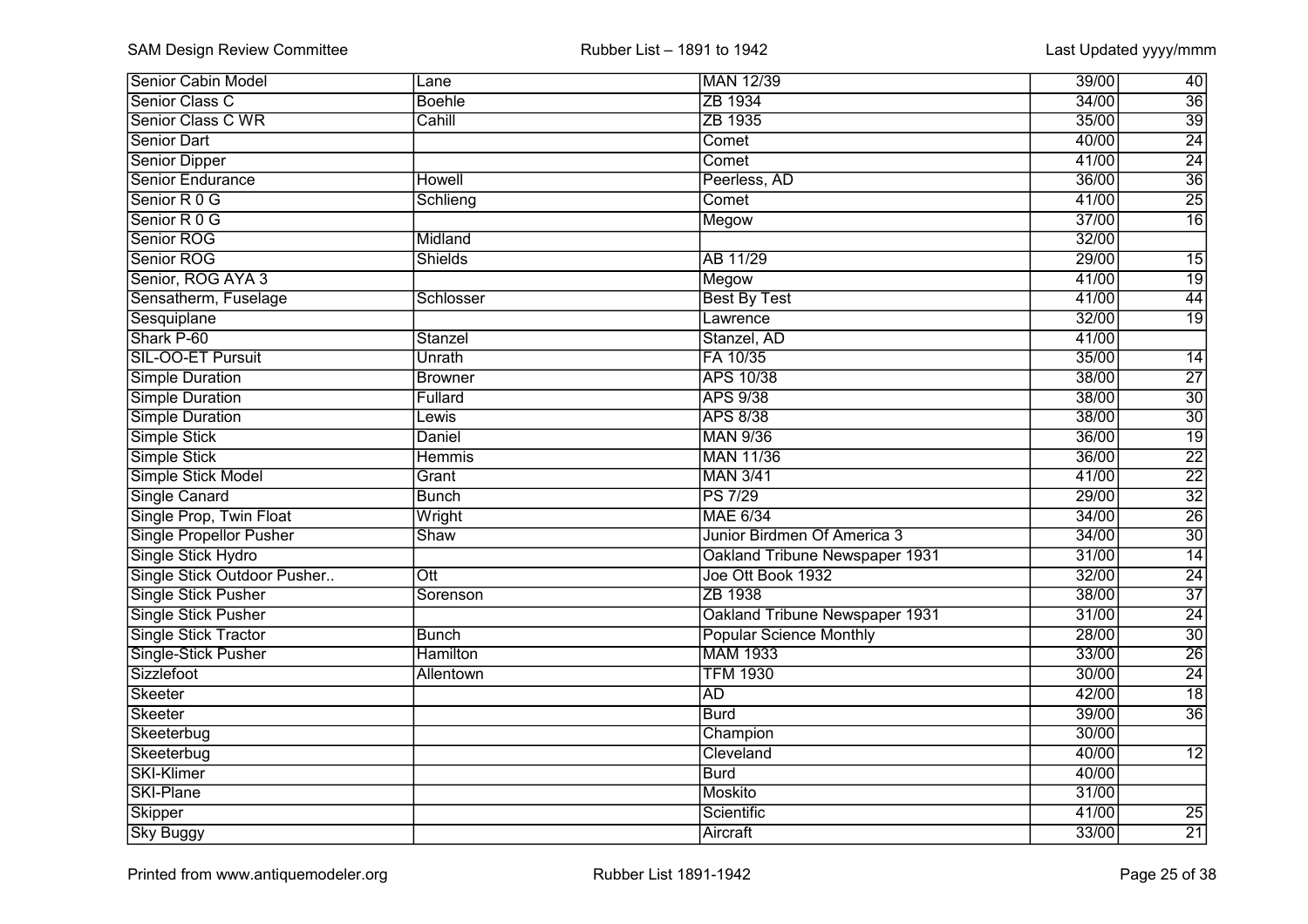| <b>Sky Devil</b>             |                            | <b>Dallaire</b>               | 38/00<br>14              |
|------------------------------|----------------------------|-------------------------------|--------------------------|
| <b>Sky Hawk</b>              |                            | <b>Eagle Craft</b>            | $\overline{12}$<br>33/00 |
| Sky Hopper, C Fuselage       | Neustadter                 | MI, AD                        | $\overline{30}$<br>42/00 |
| <b>Sky King</b>              | $\overline{\text{Ott}}$    | Joe Ott, AD                   | $\overline{32}$<br>42/00 |
| <b>Sky King</b>              |                            | <b>Model Airplane Utility</b> | $\overline{12}$<br>34/00 |
| <b>Sky Koil Flying Model</b> | W A Nelden 8/41            |                               | $\overline{36}$<br>41/00 |
| <b>Sky Queen</b>             | Thomason                   | MAN 6/48, JOR, BH             | $\overline{46}$<br>38/00 |
| <b>Sky Ranger</b>            |                            | Paramount                     | $\overline{36}$<br>39/00 |
| <b>Sky Rider</b>             |                            | Aircraft                      | $\overline{21}$<br>33/00 |
| <b>Sky Rider</b>             |                            | Whitman, BH, AD               | $\overline{34}$<br>41/00 |
| <b>Sky Soarer</b>            | $\overline{\text{Ott}}$    | Joe Ott Book 1932             | $\overline{22}$<br>32/00 |
| <b>Sky Speedster</b>         | $\overline{\text{Out}}$    | Joe Ott Book 1932, FM 4/89    | $\overline{22}$<br>32/00 |
| Skyburd                      | Kramer Bros.               | Burd, AD                      | $\overline{30}$<br>40/00 |
| <b>Skylark</b>               |                            | Denny, AD                     | $\overline{24}$<br>37/00 |
| Skyranger                    | Shaw                       | <b>APS 8/42</b>               | $\overline{18}$<br>42/00 |
| Skyrocket                    | J. W. Jackson              | <b>APS 11/41</b>              | $\overline{30}$<br>41/00 |
| Skyscraper                   | Garofalow                  | Scientific                    | $\overline{25}$<br>40/00 |
| Slab Sider                   | Smith                      | <b>MAC 1938</b>               | 42<br>38/00              |
| <b>Slick Stick</b>           | Johnson                    | AT 3/42                       | 49<br>42/00              |
| <b>Smoke Screen Model</b>    | Mulvany                    | <b>MAN 3/35</b>               | 17<br>35/00              |
| Smoke Screen Model Plane     | <b>McCorkle</b>            | <b>MAN 8/30</b>               | $\overline{30}$<br>30/00 |
| Smoothie, OT & Nos           | Cole                       | AT 9/42, AT AN 1943, JOR, BH  | $\overline{43}$<br>42/00 |
| Snipe                        | Alexander                  |                               | $\overline{19}$<br>30/00 |
| Snipe                        | Light                      | AT, AD                        | $\overline{24}$<br>35/00 |
| Snipe Class C                | Pavliga                    | <b>MAN 4/41</b>               | $\overline{36}$<br>41/00 |
| Snooky                       | Friedman & Ruthlein+D485   | FA 4/41                       | $\overline{36}$<br>41/00 |
| Snoony Silhouette            | $\overline{\mathsf{Hall}}$ | FA 5/39                       | $\overline{10}$<br>39/00 |
| Snowbird                     | Orthoff                    | FA 4/40                       | $\overline{18}$<br>40/00 |
| Sockdolager                  | Light                      | AT 11/35                      | $\overline{42}$<br>35/00 |
| Soda Streak                  | Weeks                      | FA 9/38                       | $\overline{9}$<br>38/00  |
| Solid Stick Model            | Dean                       | <b>APS 7/42</b>               | $\overline{20}$<br>42/00 |
| <b>Space Conqueror</b>       |                            | Douglas                       | $\overline{36}$<br>36/00 |
| Spar Model                   | <b>Maxwell</b>             | <b>APS 2/41</b>               | $\overline{20}$<br>41/00 |
| Sparky                       | Lidgard                    | Comet, JOR, BH, AD, KC        | $\overline{32}$<br>40/00 |
| Sparrow, Pusher              | <b>Hamilton</b>            | <b>Harter Publishing</b>      | $\overline{24}$<br>35/00 |
| Spartan Bomber               | Captain Midnight           | <b>AD</b>                     | $\overline{32}$<br>40/00 |
| Spee Dee                     | Booten                     | AT 5/38                       | 14<br>38/00              |
| <b>Speed Model</b>           | <b>Stevens</b>             | <b>MAN 10/37</b>              | $\overline{9}$<br>37/00  |
| Speed Model Racer            | Grant                      | <b>MAN 4/37</b>               | $\overline{20}$<br>37/00 |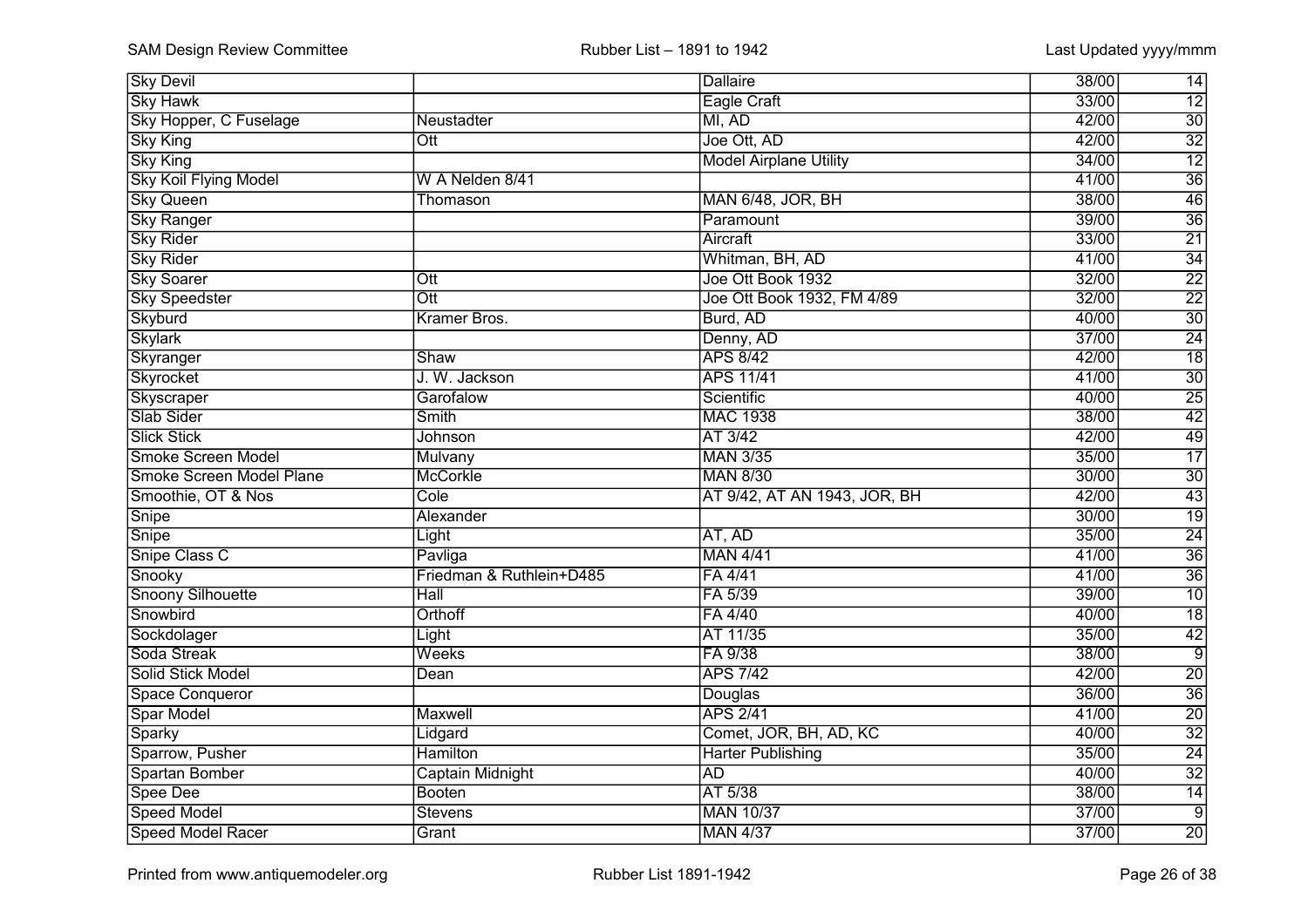| <b>Speed Models</b>                    | Louie                   | ZB 1938                 | 38/00 | 18              |
|----------------------------------------|-------------------------|-------------------------|-------|-----------------|
| Speedster                              |                         | Scientific              | 40/00 | 25              |
| Speedster                              | Light                   | AT 6/37                 | 37/00 | $\overline{35}$ |
| Speedtwin                              | Lanzo                   | ZB 1938                 | 38/00 | $\overline{22}$ |
| <b>Sphinx Moth</b>                     | Gustafson               | FA 1/38                 | 38/00 | $\overline{19}$ |
| Spica                                  |                         | International           | 40/00 | 40              |
| Spirit of Pacific                      |                         | Pacific                 | 35/00 | $\overline{20}$ |
| Spirit of the U.S. Boy                 | <b>Sturiale</b>         | Crescent                | 30/00 | $\overline{28}$ |
| Spirit, Small Fuselage                 | Morgan                  | $\overline{\text{SPS}}$ | 39/00 | $\overline{26}$ |
| Sportster                              |                         | Selley                  | 33/00 | $\overline{18}$ |
| Sportster                              |                         | Country Club Aero, AD   | 33/00 | $\overline{38}$ |
| Spreeuw                                | Maclean                 | <b>Holland</b>          | 37/00 | $\overline{33}$ |
| Springtime Special                     | Gilbert                 | FA 7/41                 | 41/00 | $\overline{14}$ |
| Sprinkhaan B-12                        | <b>Blomgren</b>         | <b>Holland</b>          | 39/00 | 47              |
| Sr Class C Hydroplane                  | LOW                     | ZB 1937                 | 37/00 | $\overline{38}$ |
| <b>Stab Commercial</b>                 | Osterman                | FA 7/39                 | 39/00 | $\overline{22}$ |
| <b>Stability Baby</b>                  | Dean                    | <b>APS 6/42</b>         | 42/00 | $\overline{26}$ |
| <b>Stability Model</b>                 | Grant                   | <b>MAN 11/36</b>        | 36/00 | 24              |
| <b>Stall Proof Tractor</b>             | Daniel                  | <b>MAN 2/38</b>         | 38/00 | $\overline{24}$ |
| <b>Standard Monoplane</b>              | <b>Bulger</b>           | <b>NN 11/31</b>         | 31/00 | $\overline{28}$ |
| Standard T-124                         | de Bobrovsky            | SA 10/34                | 34/00 | $\overline{27}$ |
| Starling                               |                         | Denny                   | 37/00 | $\overline{18}$ |
| <b>Step Wing Model</b>                 | Gooby                   | <b>APS 8/41</b>         | 41/00 | 38.5            |
| <b>Stick</b>                           | Daniel                  | <b>MAN 12/35</b>        | 35/00 | $\overline{18}$ |
| <b>Stick</b>                           | Grant                   | <b>MAN 2/41</b>         | 41/00 | $\overline{21}$ |
| <b>Stick</b>                           | Grant                   | <b>MAN 7/40</b>         | 40/00 | $\overline{22}$ |
| <b>Stick</b>                           | Grant                   | <b>MAN 8/36</b>         | 36/00 | $\overline{24}$ |
| <b>Stick</b>                           | <b>Hamilton</b>         | <b>MAN 10/34</b>        | 34/00 | $\overline{26}$ |
| <b>Stick</b>                           | <b>Hamilton</b>         | <b>MAN 8/34</b>         | 34/00 | $\overline{20}$ |
| <b>Stick</b>                           | <b>Hamilton</b>         | <b>MAN 9/34</b>         | 34/00 | $\overline{18}$ |
| <b>Stick</b>                           | MacLean                 | <b>MAN 6/35</b>         | 35/00 | $\overline{20}$ |
| <b>Stick</b>                           | Maclean                 | <b>MAN 7/35</b>         | 35/00 | $\overline{22}$ |
| <b>Stick Model</b>                     | Wolliscroft             | <b>APS 6/40</b>         | 40/00 | $\overline{15}$ |
| <b>Stick Model W/Gear Transmission</b> | de Bobrovsky            | <b>MAB 6/36</b>         | 36/00 | $\overline{30}$ |
| <b>Stick ROG</b>                       | $\overline{\text{Out}}$ | Joe Ott                 | 41/00 | $\overline{24}$ |
| Stick, Indoor                          | Carlson                 | <b>AD</b>               | 28/00 | 30              |
| Stickler, 200 sq in                    | Korda                   | AT 9/41, JOR, BH        | 41/00 | 42              |
| Stickler, 300 sq in                    | Korda                   | AT 9/41(Pictured)       | 41/00 | 51              |
| Sticky, Class C                        | Tinnerman               | MA 4/42                 | 42/00 | 40              |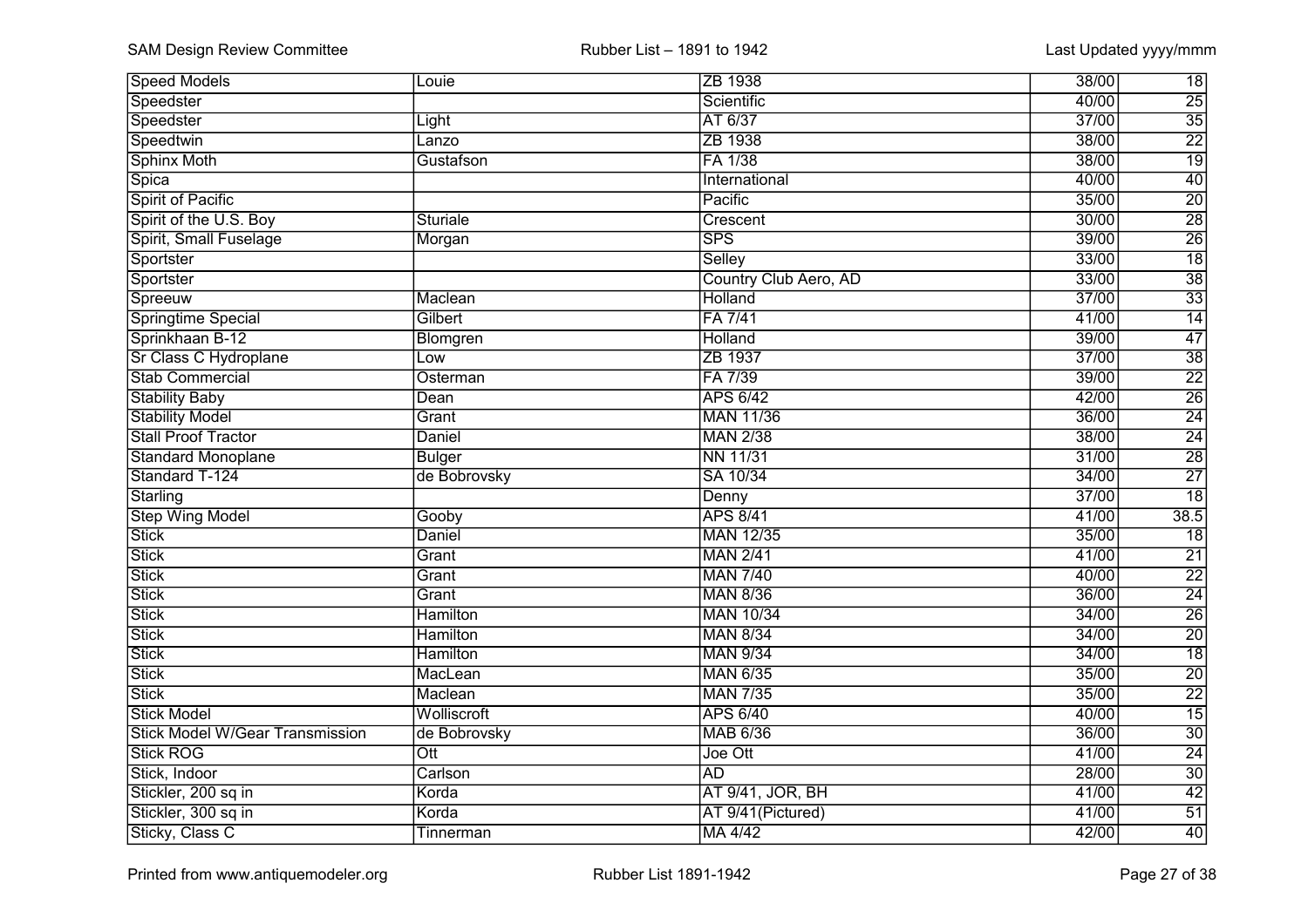| <b>Stopwatch Special</b>          | Harrison               | <b>AMA</b>                             | 36/00 | 38              |
|-----------------------------------|------------------------|----------------------------------------|-------|-----------------|
| Stout 1937 Winner                 | Stoner                 | AT 7/38                                | 35/00 | $\overline{36}$ |
| Stout 1938 Winner                 | Beckington             | AT 2/39                                | 39/00 | $\overline{38}$ |
| Stout 1939 Winner                 | Toft                   | AT 12/39, MB 4/86, BNPS                | 39/00 | $\overline{41}$ |
| Stout 1940 Winner                 | Johnson                | AT 3/41, AD                            | 41/00 | 40              |
| Stout Outdoor Model               |                        | MAE, AD                                | 36/00 | $\overline{30}$ |
| Stout Winner                      | Ernst                  | <b>MAN 8/36</b>                        | 36/00 | $\overline{36}$ |
| Stratometer                       | Schlosser              | Best By Test, AD                       | 41/00 | $\overline{36}$ |
| Stratosphere                      | <b>Bunch</b>           | Bunch, AD                              | 37/00 | $\overline{36}$ |
| Stratosphere                      | Cole                   | MAN 6/41, MB 7/80, BNPS, AD            | 41/00 | $\overline{36}$ |
| <b>Streak</b>                     | Just                   | <b>MAN 8/42</b>                        | 42/00 | $\overline{56}$ |
| <b>Streamline Experimental</b>    | Gutmann                | <b>MAN 10/37</b>                       | 37/00 | $\overline{24}$ |
| <b>Streamline Speedster</b>       | <b>Jeffrey</b>         | AT 8/37                                | 37/00 | $\overline{20}$ |
| Streamlined C                     | Erbach                 | <b>NAM 1939</b>                        | 39/00 | $\overline{38}$ |
| <b>Streamlined Midget</b>         | Garami                 | FA 9/36                                | 36/00 | $\overline{17}$ |
| <b>Streamlined Out-of-Sighter</b> | Jeffery                | ZB 1937                                | 37/00 | $\overline{32}$ |
| <b>Streamlined Transport</b>      | Hamburg                | AB 4/34                                | 34/00 | $\overline{18}$ |
| Streamliner                       | Dean                   | <b>APS 10/42</b>                       | 42/00 | 29              |
| <b>Stunting Ornithopter</b>       | Orthof                 | FA 2/38                                | 38/00 | $\overline{16}$ |
| Sunbeam                           |                        | Easy-Built FF-10                       | 42/00 | $\overline{36}$ |
| Sunbug                            | <b>Brookes</b>         | <b>APS 2/41</b>                        | 41/00 | $\overline{20}$ |
| Sunduster, Class C Fuselage       | Coovert                | Peerless, AD                           | 40/00 | $\overline{36}$ |
| Sunspot, C & D Stick              | Ott                    | Joe Ott, AD                            | 41/00 | $\overline{36}$ |
| <b>Super Flyer</b>                |                        | Whitman                                | 40/00 | $\overline{26}$ |
| Super High Wing                   |                        | Modelcraft                             | 39/00 | $\overline{30}$ |
| <b>Super Scorpion</b>             |                        | <b>Bunch</b>                           | 35/00 | $\overline{20}$ |
| Super Snooper                     | <b>Muir and Snyder</b> | Modelcraft, R/N Models, AD, Flite Tech | 40/00 | $\overline{41}$ |
| Super Speedster                   | Peterson               | <b>APS 8/39</b>                        | 39/00 | $\overline{10}$ |
| Super Stuff                       | Kurth                  | <b>AMA</b>                             | 41/00 | $\overline{33}$ |
| Superformer                       |                        | <b>Burd</b>                            | 40/00 | $\overline{40}$ |
| Swallow                           | Abzug                  | AT 4/39                                | 39/00 | $\overline{17}$ |
| Swallow                           |                        | Selley                                 | 33/00 | $\overline{18}$ |
| Swallow                           |                        | Whitman                                | 38/00 | $\overline{28}$ |
| <b>Swallowtail Butterfly</b>      | Joe Elgin              | Cleveland                              | 40/00 | $\overline{25}$ |
| Sweepback Class C                 | Zeldow                 | ZB 1937                                | 37/00 | $\overline{31}$ |
| Swifty                            | Lewis                  | FA 1/42                                | 42/00 | $\overline{22}$ |
| Swifty                            |                        | Megow, AD                              | 40/00 | $\overline{21}$ |
| T.F.M.29 Jolly                    | van Hattum             | Holland                                | 27/00 |                 |
| <b>Tailess ROG Special</b>        | Davidson               | FA 4/36                                | 36/00 | 13.5            |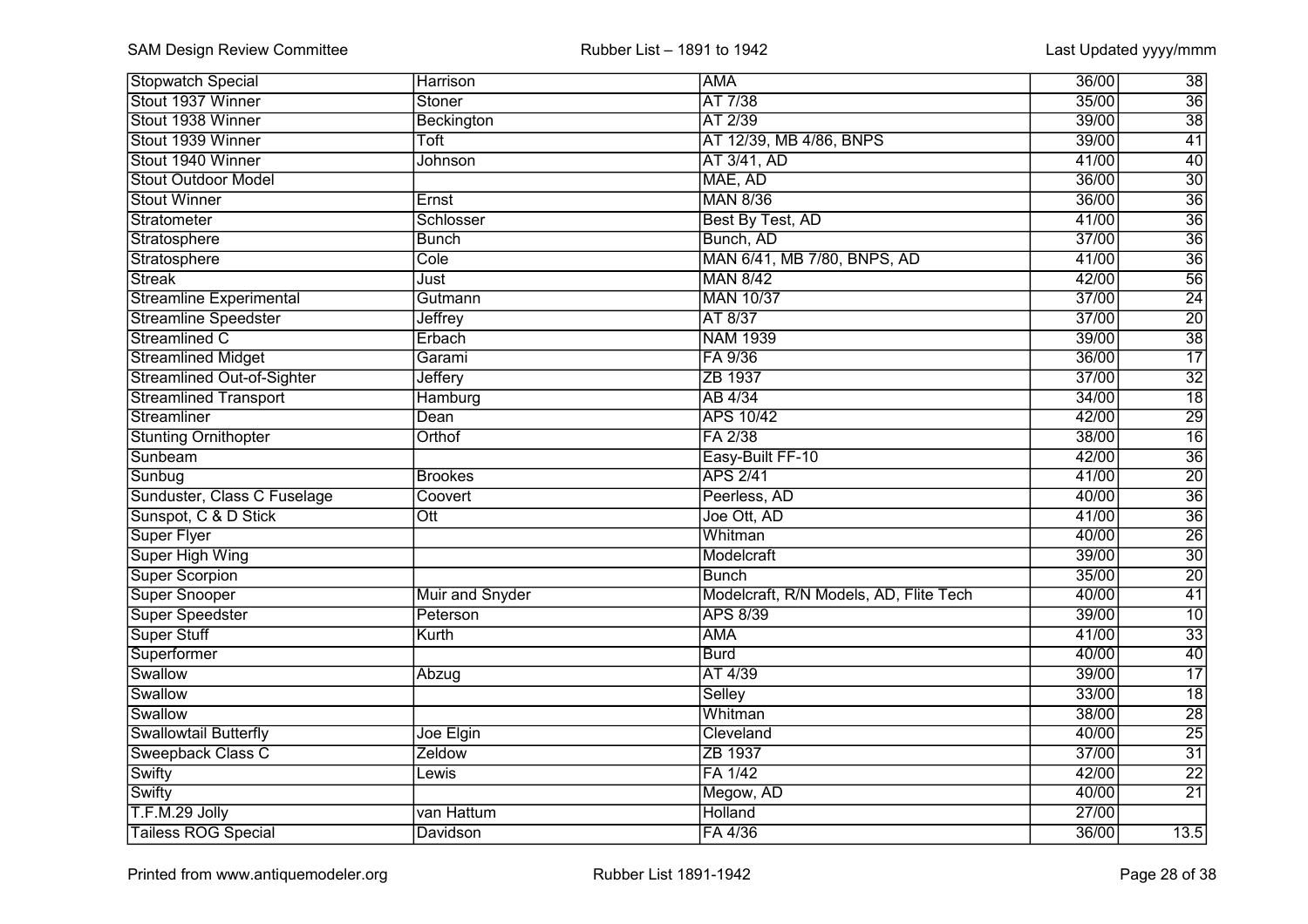| <b>Tailess Tractor</b>           | <b>Hamilton</b> | MAM 1933                     | 33/00<br>12              |
|----------------------------------|-----------------|------------------------------|--------------------------|
| <b>Tailless</b>                  | Mulvany         | <b>MAN 12/33</b>             | 14<br>33/00              |
| <b>Tailless Tractor</b>          | Ott             | Joe Ott Book 1932            | $\overline{13}$<br>32/00 |
| Tamden                           | Obarski         | ZB 1937                      | $\overline{28}$<br>37/00 |
| Tanager                          |                 | Moskito                      | $\overline{21}$<br>30/00 |
| <b>Tanager Ski-Model</b>         | Debrosky        | <b>MAN 7/30</b>              | $\overline{21}$<br>30/00 |
| <b>Tandem Flying Model</b>       | de Bobrovsky    | <b>MAN 7/31</b>              | $\overline{18}$<br>31/00 |
| <b>Taper Wing Combat</b>         |                 | Midland                      | $\overline{20}$<br>30/00 |
| Taper Wing, C Fuselage           | Smitz, 1936     | <b>AD</b>                    | $\overline{40}$<br>36/00 |
| Tarnan                           | Wenzel          | <b>AD</b>                    | $\overline{28}$<br>37/00 |
| <b>Tass-130</b>                  |                 | <b>AD</b>                    | $\overline{40}$<br>42/00 |
| <b>Teardrop Stick</b>            | Orthof          | FA 3/39                      | $\overline{14}$<br>39/00 |
| <b>Test Model Stick</b>          | Daniel          | <b>MAN 7/36</b>              | $\overline{20}$<br>36/00 |
| <b>Tether Tractor</b>            | Cole            | AT 2/42                      | $\overline{12}$<br>42/00 |
| The "Bluebird" Racer             |                 | Wanner                       | $\overline{24}$<br>34/00 |
| <b>Thermal Bagger</b>            |                 | Supreme                      | $\overline{28}$<br>41/00 |
| <b>Thermal Chaser</b>            | Shurman         | FA 10/40                     | $\overline{22}$<br>40/00 |
| <b>Thermal Finder</b>            | Light           | AT 3/36                      | 45<br>36/00              |
| <b>Thermal Hunter</b>            | Zaic            | PS 8/36, AD, JOR, Flite-Tech | 37<br>36/00              |
| <b>Thermal Hunter 2</b>          | Zaic            | PS 7/39                      | $\overline{36}$<br>39/00 |
| <b>Thermal Snifter</b>           | <b>Tyler</b>    | AT 3/41                      | $\overline{20}$<br>41/00 |
| Thermalider                      |                 | <b>Burd</b>                  | $\overline{30}$<br>39/00 |
| Thermalier                       | Joe Elgin       | Cleveland, AD                | $\overline{36}$<br>40/00 |
| Thunderbolt                      |                 | <b>Fulton Toy Products</b>   | 30/00                    |
| <b>Thundercloud Camera Model</b> | Crum            | <b>MAN 4/34</b>              | 34/00<br>$\overline{72}$ |
| <b>Tichenoor Midget</b>          | Hamburg         | AB 11/28                     | $\overline{13}$<br>28/00 |
| Tiny Indoor R 0 G                | Ehling          | <b>MAN 5/42</b>              | $\overline{10}$<br>42/00 |
| <b>Tiny Model Hydro</b>          | Ehling          | <b>MAN 8/42</b>              | $\overline{16}$<br>42/00 |
| <b>Tip Top VI</b>                | Sune Stark 1937 | AMA, AD                      | $\overline{30}$<br>37/00 |
| <b>Tomasco Sportsteer</b>        |                 | <b>Toledo</b>                | $\overline{19}$<br>33/00 |
| <b>Toots C Stick</b>             | Curth           |                              | $\overline{32}$<br>40/00 |
| Topper                           |                 | Megow, AD                    | $\overline{30}$<br>40/00 |
| Torpedo                          |                 | Guillow                      | $\overline{24}$<br>39/00 |
| Tractor                          | Shifler-Smith   |                              | $\overline{36}$<br>34/00 |
| Tractor                          |                 | <b>Missouri Model Club</b>   | 40<br>30/00              |
| <b>Tractor Endurance</b>         |                 | Comet                        | 21<br>33/00              |
| <b>Tractor Monoplane</b>         | Lathrop         | MB 3/78                      | $\overline{33}$<br>14/00 |
| Trainer                          | Light           | AT 5/36, MB 3/76, BNPS, AD   | $\overline{30}$<br>36/00 |
| <b>Transition Model</b>          | <b>Hare</b>     | <b>MAN 3/38</b>              | $\overline{27}$<br>38/00 |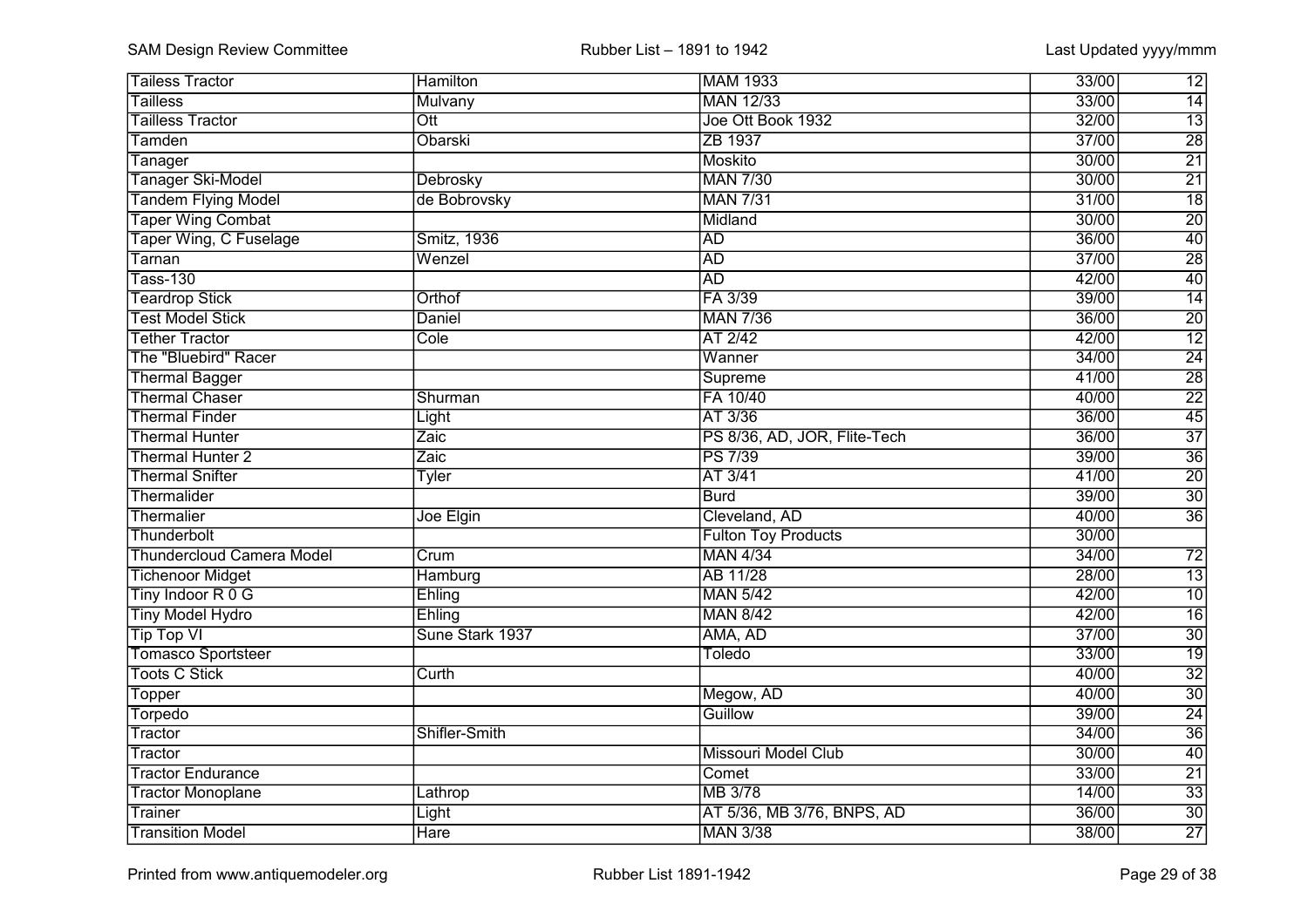| <b>Travelaire Speedster</b> | Brown                | <b>APS 8/42</b>           | 42/00    | 22              |
|-----------------------------|----------------------|---------------------------|----------|-----------------|
| Trekschroefgrondstarter     | van der Muelen       | Holland                   | 21/00    | $\overline{28}$ |
| <b>Tri-Model</b>            |                      | <b>United</b>             | 32/00    |                 |
| <b>Triangle Sportster</b>   | <b>Struck</b>        | <b>MAN 9/38</b>           | 38/00    | $\overline{17}$ |
| <b>Triple Threat Model</b>  | Pilzer               | FA 3/35                   | 35/00    | 14              |
| <b>Tube Tractor</b>         | Farynk               | <b>MAN 6/37</b>           | 37/00    | $\overline{28}$ |
| <b>Twin Pusher</b>          | Burnham, 1930        | <b>AD</b>                 | 30/00    | $\overline{32}$ |
| <b>Twin Pusher</b>          | Carl Goldberg, 1933  | <b>AD</b>                 | 33/00    | $\overline{36}$ |
| <b>Twin Pusher</b>          | Carlson              | <b>AD</b>                 | 28/00    | $\overline{36}$ |
| <b>Twin Pusher</b>          | Charles Grant, 1932  | <b>AD</b>                 | 32/00    | $\overline{36}$ |
| <b>Twin Pusher</b>          | Davies 1915          | <b>AD</b>                 | 15/00    | $\overline{31}$ |
| <b>Twin Pusher</b>          | De La Mater          | AT 12/41, JOR, BH, AD     | 41/00    | $\overline{39}$ |
| <b>Twin Pusher</b>          | <b>Hamilton</b>      | <b>MAM 1933</b>           | 33/00    | $\overline{34}$ |
| <b>Twin Pusher</b>          | <b>Hayes</b>         | <b>AB 1/28</b>            | 28/00    | $\overline{36}$ |
| <b>Twin Pusher</b>          | Johnstone            | <b>PS 3/29</b>            | 29/00    | $\overline{29}$ |
| <b>Twin Pusher</b>          | Lange, 1923          | <b>AD</b>                 | 23/00    | $\overline{35}$ |
| <b>Twin Pusher</b>          | Lockwood-Brock, 1928 | <b>AD</b>                 | 28/00    | $\overline{37}$ |
| <b>Twin Pusher</b>          | Lucas-Lefker, 1927   | MAN 12/54, AD             | 27/00    | $\overline{35}$ |
| <b>Twin Pusher</b>          | Mott                 | AB 4/30                   | 30/00    | 28              |
| <b>Twin Pusher</b>          | Peoli Racer          | Ideal                     | 28/00    | $\overline{36}$ |
| <b>Twin Pusher</b>          | Peoli Racer, 1911    | <b>SA 1911, AD</b>        | Mar-05   | $\overline{24}$ |
| <b>Twin Pusher</b>          | Pierce               | AD                        | 34/00    | $\overline{18}$ |
| <b>Twin Pusher</b>          | Ralph Kummer, 1934   | AD, MB 3/82, BNPS         | 34/00    | $\overline{39}$ |
| <b>Twin Pusher</b>          | Robert Jaros, 1924   | <b>AD</b>                 | 24/00    | $\overline{29}$ |
| <b>Twin Pusher</b>          | Ruggeri-WR, 1933     | <b>AD</b>                 | 33/00    | $\overline{36}$ |
| <b>Twin Pusher</b>          | Thomas Hall, 1916    | <b>AD</b>                 | 16/00    | $\overline{30}$ |
| <b>Twin Pusher</b>          | <b>Universal</b>     | <b>Universal</b>          | 33/00    | $\overline{12}$ |
| <b>Twin Pusher</b>          | Universal, 1912      | Universal, 1912           | $Dec-00$ | $\overline{18}$ |
| <b>Twin Pusher</b>          | Ward Pease, 1917     | <b>AD</b>                 | 17/00    | $\overline{25}$ |
| <b>Twin Pusher</b>          |                      | Champion                  | 30/00    | $\overline{39}$ |
| <b>Twin Pusher</b>          |                      | Champion                  | 30/00    | $\overline{40}$ |
| <b>Twin Pusher</b>          |                      | Comet                     | 30/00    | $\overline{32}$ |
| <b>Twin Pusher</b>          |                      | <b>Missouri Aero Club</b> | 30/00    | $\overline{40}$ |
| <b>Twin Pusher</b>          |                      | Moskito                   | 30/00    | $\overline{30}$ |
| <b>Twin Pusher</b>          |                      | <b>United</b>             | 32/00    | $\overline{38}$ |
| <b>Twin Pusher</b>          | Carl Carlson 1928    | <b>AMA</b>                | 28/00    | $\overline{18}$ |
| <b>Twin Pusher</b>          | De La Mater          | ZB 1937, JOR              | 37/00    | $\overline{38}$ |
| Twin Pusher 1913 WR         | <b>Butler</b>        | ZB 1937                   | 13/00    | $\overline{30}$ |
| Twin Pusher 1929            | Kronfelt             | Journ Intl Aeromodel 4/39 | 29/00    | $\overline{37}$ |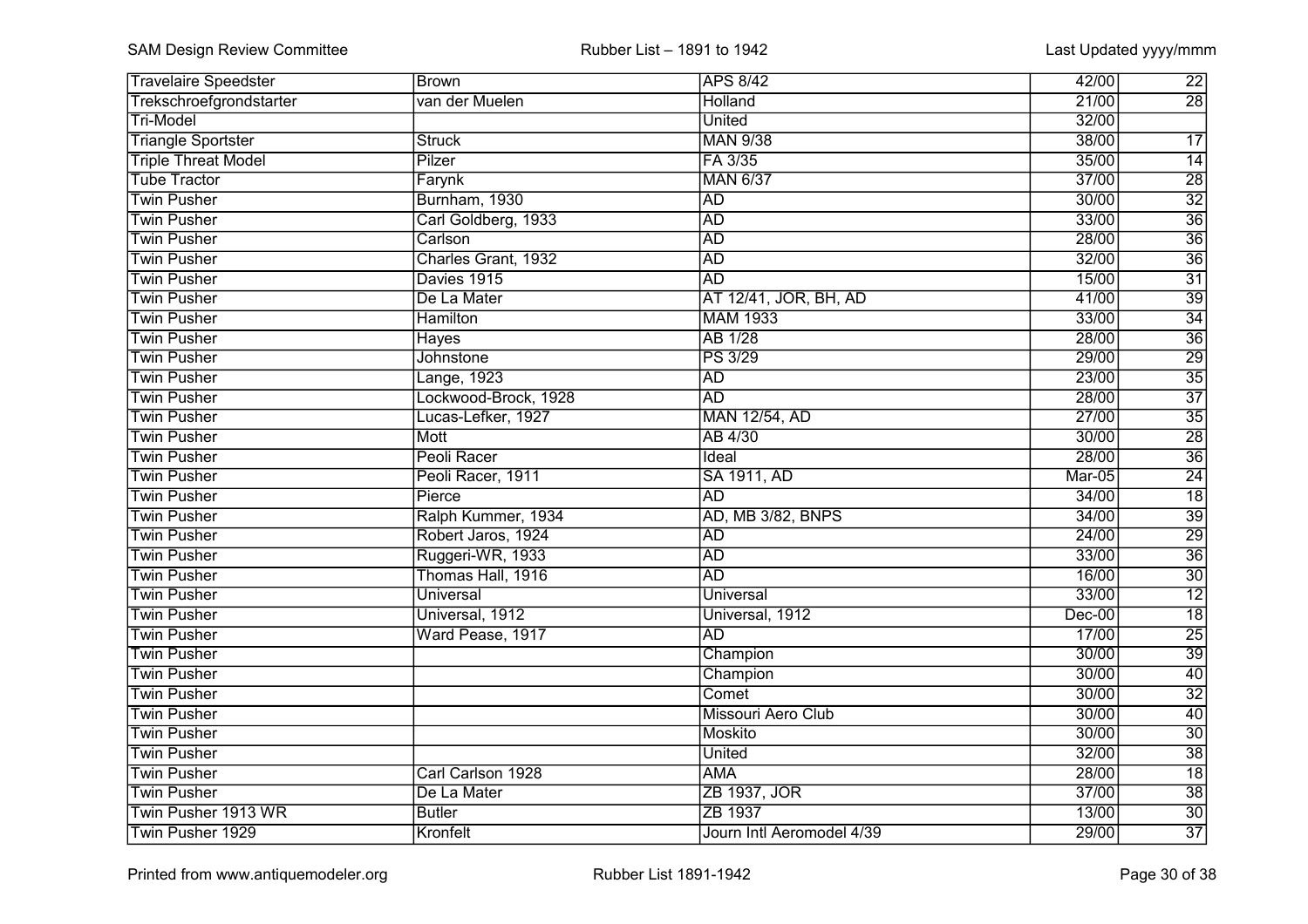| Twin Pusher 3                    | Lange                   | PA 12/27                          | 27/00         | 35              |
|----------------------------------|-------------------------|-----------------------------------|---------------|-----------------|
| Twin Pusher C                    | Pond                    | PA                                | 28/00         | 24              |
| <b>Twin Pusher Class C</b>       | Kronfelt                | JA 4/39                           | 39/00         | $\overline{37}$ |
| <b>Twin Pusher Class D</b>       | <b>Simmers</b>          | ZB 1935, AD                       | 35/00         | $\overline{38}$ |
| <b>Twin Pusher Hand Launched</b> | Ott                     | Joe Ott Book 1932                 | 32/00         | $\overline{34}$ |
| <b>Twin Pusher Hydro</b>         |                         | Oakland Tribune 1931              | 31/00         | $\overline{18}$ |
| <b>Twin Pusher Long Distance</b> | McMahon                 | AA 4/19                           | 19/00         | $\overline{28}$ |
| <b>Twin Pusher Midget</b>        |                         | <b>AD</b>                         | 35/00         | $\overline{34}$ |
| <b>Twin Pusher Mile A Minute</b> | $\overline{\text{Out}}$ | Joe Ott Book 1932                 | 32/00         | $\overline{18}$ |
| <b>Twin Pusher Monoplane</b>     | Peoli, 1911             | SA 1911                           | <b>Nov-00</b> | $\overline{20}$ |
| Twin Pusher N A A Record         | <b>Duflon</b>           | <b>MAN 6/34</b>                   | 34/00         | $\overline{38}$ |
| Twin Pusher NX7                  |                         | Pioneer                           | 30/00         |                 |
| <b>Twin Pusher Outdoor</b>       | Hankammer               | AB 2/31                           | 31/00         | $\overline{35}$ |
| <b>Twin Pusher ROG</b>           |                         | Independence                      | 30/00         |                 |
| <b>Twin Pusher ROW</b>           | $\overline{Ott}$        | PA 9/32                           | 32/00         | $\overline{30}$ |
| <b>Twin Pusher Sky Flyer</b>     | $\overline{\text{Ott}}$ | PA 5/32                           | 32/00         | $\overline{36}$ |
| <b>Twin Pusher Speed Model</b>   | McMahon                 | AA 5/19                           | 19/00         | $\overline{22}$ |
| <b>Twin Pusher World Record</b>  | Butler                  | ZB 1938                           | 38/00         | $\overline{30}$ |
| <b>Twin Pusher World Record</b>  | Ruggeri                 | <b>MAN 8/34, AD</b>               | 33/00         | $\overline{36}$ |
| Twin Pusher, Bullet              |                         | Sea Gull                          | 31/00         | $\overline{19}$ |
| Twin Pusher, 1912                | Lauder                  | <b>Model Aviation August 1988</b> | $Dec-00$      | $\overline{27}$ |
| Twin Pusher, Airo Twin           | <b>Bulger</b>           | <b>NN 7/31</b>                    | 31/00         | $\overline{36}$ |
| Twin Pusher, All Balsa           | <b>Hamilton</b>         | <b>MAN 12/34</b>                  | 34/00         | $\overline{33}$ |
| Twin Pusher, All Weather         | Hankammer               | AB 2/31                           | 31/00         | $\overline{35}$ |
| Twin Pusher, All-Weather         | Ferris                  | <b>MAN 6/33</b>                   | 33/00         | $\overline{36}$ |
| Twin Pusher, Beginner's          | Zaic                    | Junior Birdmen Of America 4       | 34/00         | $\overline{36}$ |
| Twin Pusher, Champion            | <b>AAC</b>              | <b>AAC</b>                        | 30/00         | $\overline{36}$ |
| Twin Pusher, Champion            |                         | Scientific Toys                   | 31/00         |                 |
| Twin Pusher, Class C             | Clurman                 | ZB 1937                           | 37/00         | $\overline{33}$ |
| Twin Pusher, Class C             | Manulkin                | ZB 1937                           | 35/00         | $\overline{36}$ |
| Twin Pusher, Class C             | Schmaedig               | ZB 1935-36, MAB 7/36, AD          | 35/00         | $\overline{36}$ |
| Twin Pusher, Class D             | Zaic                    | ZB 1934                           | 34/00         | $\overline{44}$ |
| Twin Pusher, Cloud Buster        | <b>Hamilton</b>         | <b>Harter Publishing</b>          | 35/00         | $\overline{34}$ |
| Twin Pusher, Cloud Chaser        | $\overline{\text{Out}}$ | <b>NFFS</b>                       | 31/00         | $\overline{27}$ |
| Twin Pusher, Heron               |                         | Selley                            | 30/00         | $\overline{30}$ |
| Twin Pusher, Hummer 28           | <b>Burrill</b>          | <b>MAN 9/31</b>                   | 31/00         | $\overline{21}$ |
| Twin Pusher, Hydro               | Hamburg                 | AB 3/28                           | 28/00         | 28              |
| Twin Pusher, Hydro               | Morris/Pond             | <b>AD</b>                         | 29/00         | 29              |
| Twin Pusher, Hydro               |                         | Champion                          | 30/00         | $\overline{39}$ |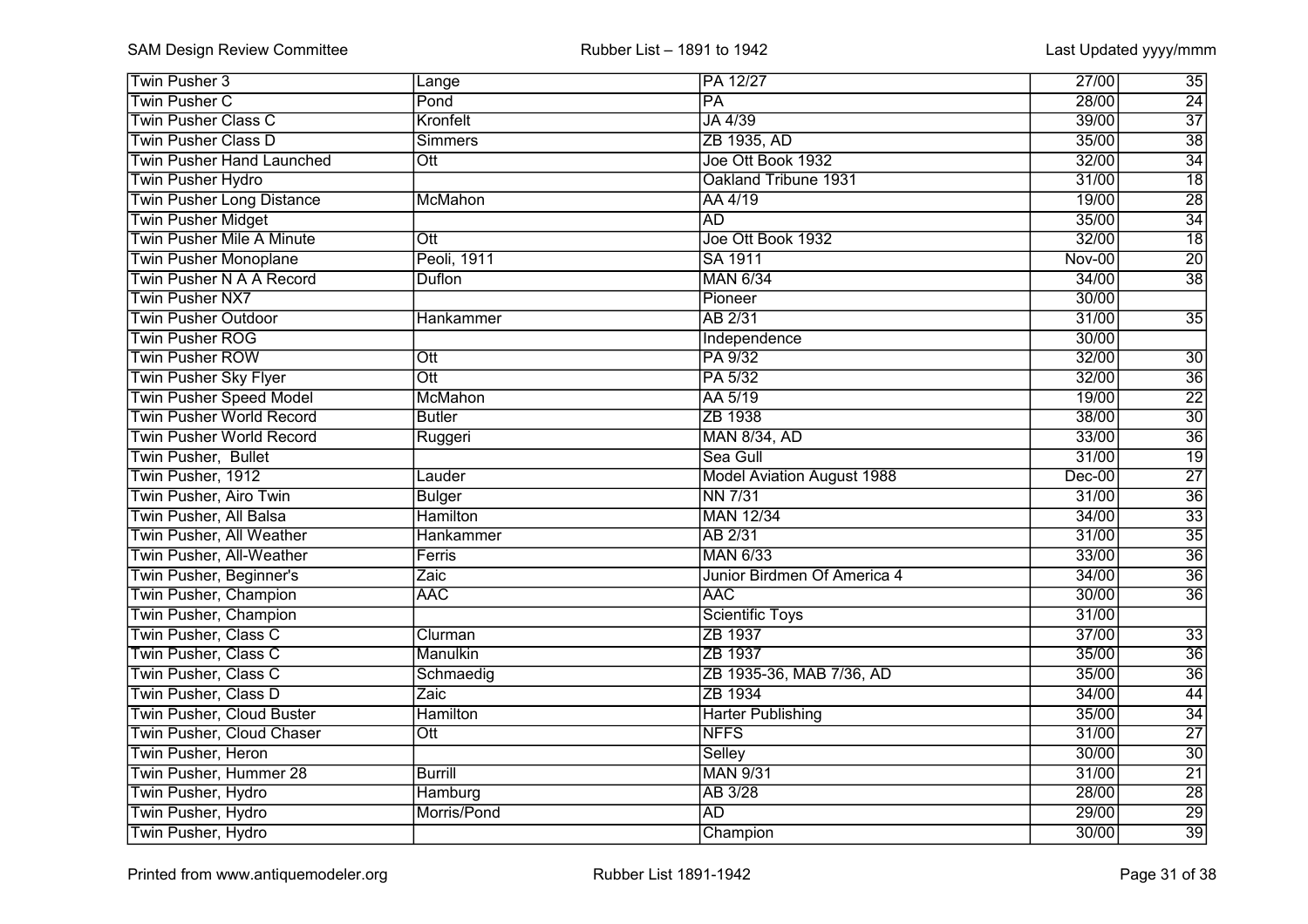| Twin Pusher, K G Speedster,     | Grundewald                   | MAN 11/29                   | 29/00 | 20              |
|---------------------------------|------------------------------|-----------------------------|-------|-----------------|
| Twin Pusher, Modern Oldtimer    |                              | <b>APS 4/41</b>             | 41/00 | $\overline{19}$ |
| Twin Pusher, Mulvihill Winner   | Gimmetti                     | AD                          | 32/00 | $\overline{35}$ |
| <b>Twin Pusher, NAA Record</b>  | Kummer                       | MAB 8/36, MB 3/82           | 32/00 | $\overline{39}$ |
| Twin Pusher, Old Timer          | Mann & Grimmer               | <b>APS 7/49</b>             | 13/00 | $\overline{33}$ |
| <b>Twin Pusher, Outdoor</b>     |                              | Madison                     | 31/00 | $\overline{36}$ |
| <b>Twin Pusher, Outdoor</b>     |                              | Madison                     | 34/00 | $\overline{36}$ |
| <b>Twin Pusher, Outdoor</b>     | <b>Collins</b>               |                             | 30/00 |                 |
| Twin Pusher, Outdoor Hydro      |                              | Champion                    | 30/00 |                 |
| Twin Pusher, P.E.G. 54          | Garber                       | $\overline{AD}$             | 24/00 | $\overline{25}$ |
| <b>Twin Pusher, Record</b>      |                              | Independence                | 30/00 |                 |
| <b>Twin Pusher, Seaplane</b>    |                              | National                    | 30/00 | $\overline{30}$ |
| Twin Pusher, Sky Flyer          | $\overline{\text{Out}}$      | PA 1/33                     | 33/00 | $\overline{27}$ |
| <b>Twin Pusher, Sky Scraper</b> | Schmaedig                    | MAB 7/36, MB 3/85, BNPS, AD | 36/00 | $\overline{36}$ |
| <b>Twin Pusher, Streamlined</b> | Kosofsky                     | ZB 1938                     | 38/00 | 40              |
| Twin Pusher, The C Model        | <b>Bertram Pond</b>          | PA 9/28                     | 28/00 | $\overline{24}$ |
| Twin Pusher, Twin Gull          |                              | <b>NZMAA</b>                | 38/00 | 47              |
| Twin Pusher, Vulture            | <b>Hamilton</b>              | <b>Harter Publishing</b>    | 35/00 | 26              |
| Twin Pusher, Wanderer           | Light                        | AT 9/34                     | 34/00 | $\overline{33}$ |
| Twin Pusher, WR                 | <b>Fries 1931</b>            | <b>AD</b>                   | 31/00 | $\overline{38}$ |
| Twin Pusher, WR                 | Ginnetti                     | ZB 1934                     | 34/00 | $\overline{35}$ |
| Twin Pusher, WR                 | Ruggeri                      | ZB 1934, MAN 8/34           | 34/00 | $\overline{36}$ |
| <b>Twin Sky Flyer</b>           | Ott                          | Joe Ott Book 1932, FM 4/89  | 32/00 | $\overline{18}$ |
| <b>Twin Tractor</b>             | Grant                        | <b>MAN 5/33</b>             | 33/00 | $\overline{36}$ |
| <b>Twin Tractor</b>             | $\overline{Hill}$            | AB 3/29                     | 29/00 | $\overline{28}$ |
| <b>Twin Tractor</b>             | Sturiale                     | $\overline{AD}$             | 35/00 | $\overline{31}$ |
| <b>Twin Tractor Stick</b>       | Shurman                      | FA 8/41                     | 41/00 | $\overline{18}$ |
| Two In One Stunter              | Ruggeri                      | <b>MAN 2/36</b>             | 36/00 | $\overline{10}$ |
| Two-in-One Rubber & Gas         | <b>Struck</b>                | <b>MAB 6/36</b>             | 36/00 | 68              |
| <b>Umbrella Tail Tractor</b>    | $\overline{Ott}$             | Joe Ott Book 1932           | 32/00 | $\overline{28}$ |
| Umbrella-Tail Tractor           | Hamilton                     | <b>MAM 1933</b>             | 33/00 | $\overline{28}$ |
| <b>Universal Speedster</b>      |                              | Douglas                     | 35/00 | $\overline{30}$ |
| <b>Universe Express</b>         | Stevenson                    | <b>APS 10/38</b>            | 38/00 | $\overline{26}$ |
| <b>Unknown Name</b>             | <b>McCorkie &amp; Sibley</b> | FG 1931                     | 31/00 | 60              |
| <b>Utility Special</b>          | Zaic                         | <b>PS 5/37</b>              | 37/00 | $\overline{24}$ |
| <b>Utility Special</b>          |                              | AT 10/39                    | 39/00 | $\overline{22}$ |
| <b>Vacation Special</b>         |                              | <b>AD</b>                   | 40/00 | $\overline{30}$ |
| Vacuplane Model                 | <b>Bulger</b>                | <b>NN 1/32</b>              | 32/00 | $\overline{9}$  |
| Valkyrie                        | Goldberg                     | Scientific                  | 39/00 | 24              |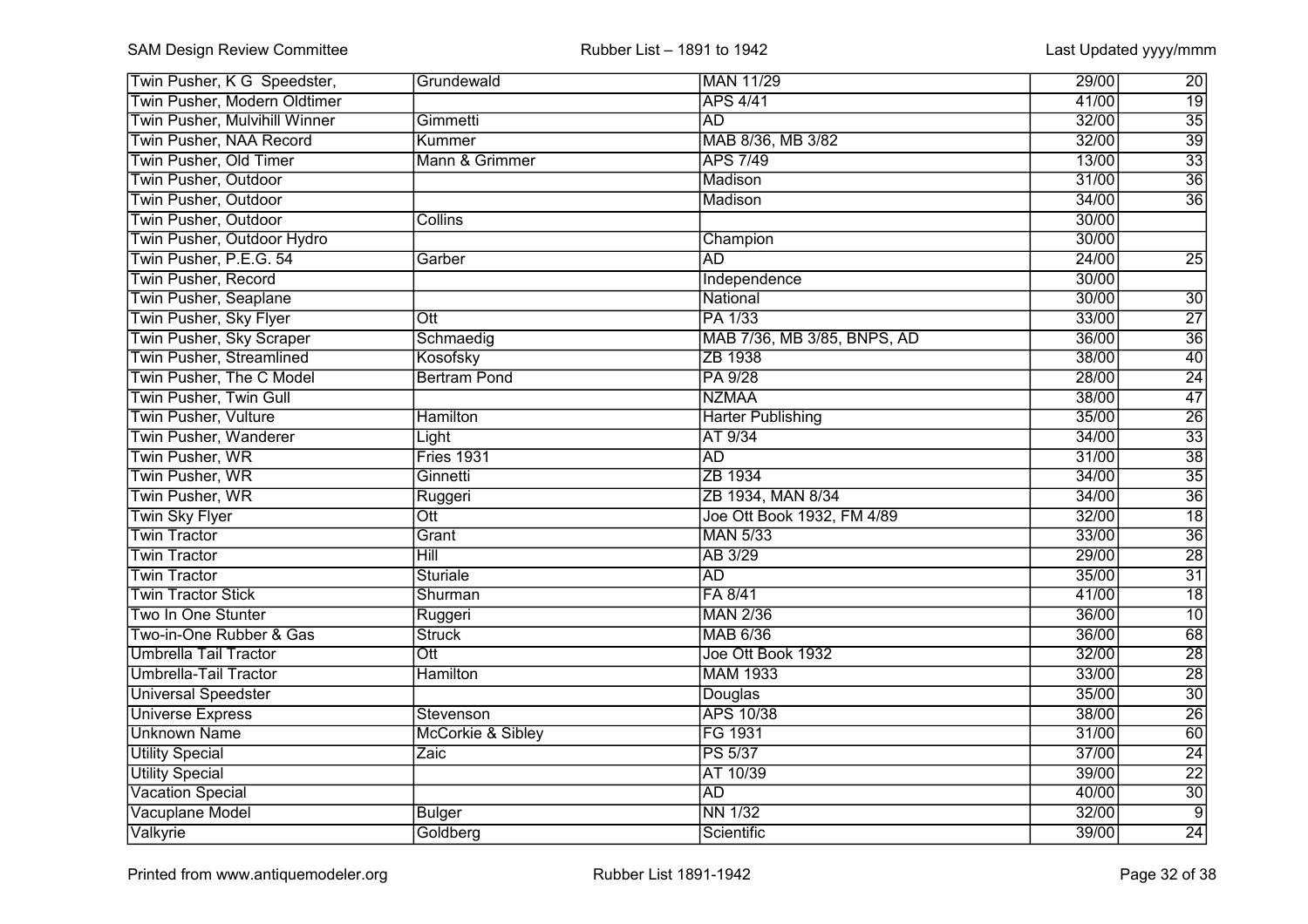| <b>Vampire Bat</b>             | Joe Elgin        | Cleveland                             | 40/00         | 25              |
|--------------------------------|------------------|---------------------------------------|---------------|-----------------|
| Vargo-Wok                      | Lou Vargo        | <b>AD</b>                             | 41/00         | $\overline{32}$ |
| Vera 1                         | <b>Alberts</b>   | Holland                               | 35/00         | $\overline{30}$ |
| VH-36 Low Wing                 | van Hattum       | Holland                               | 27/00         | $\overline{49}$ |
| VH-60 Specht                   | van Hattum       | Holland                               | 36/00         | $\overline{36}$ |
| VH-64 Sperwer                  | van Hattum       | Holland                               | 35/00         | $\overline{31}$ |
| VH-66 Sperwer II, Gears        | van Hattum       | Holland                               | 36/00         | $\overline{35}$ |
| VH-67 Valk, Low Wing           | van Hattum       | <b>Holland</b>                        | 36/00         | $\overline{30}$ |
| VH-77 Ekster                   | van Hattum       | <b>Holland</b>                        | 38/00         | $\overline{35}$ |
| VH-81 Tornado                  | van Hattum       | <b>Holland</b>                        | 39/00         | $\overline{35}$ |
| VH-83 Zepher                   | van Hattum       | <b>Holland</b>                        | 39/00         | $\overline{36}$ |
| Vic                            | Neustadtler      | <b>MC 7/42</b>                        | 42/00         | $\overline{34}$ |
| <b>Victoria Parker</b>         | Smeed            | <b>APS 8/86, AD</b>                   | 39/00         | $\overline{32}$ |
| Victory                        | Korda            | Scientific                            | 39/00         | $\overline{32}$ |
| <b>Victory Flyer</b>           |                  | Ideal                                 | 40/00         | $\overline{16}$ |
| Vilegmachine (1911)            | <b>Mees</b>      | Holland                               | <b>Nov-00</b> | $\overline{33}$ |
| <b>WAD-20</b>                  | Dean             | <b>APS 3/42</b>                       | 42/00         | 43              |
| Wakefield                      | Fairley          |                                       | 35/00         |                 |
| Wakefield                      | Johnson          | <b>APS 8/42</b>                       | 42/00         | 46              |
| Wakefield                      | Magnusson        | <b>AD</b>                             | 38/00         | 44              |
| Wakefield                      | Marquardt        | Zaic '39 Nats in pictures, 3-view, AD | 39/00         | 45              |
| Wakefield                      | Parham           | JOR B/L, AD                           | 39/00         | $\overline{47}$ |
| Wakefield                      | <b>Struck</b>    |                                       | 37/00         |                 |
| Wakefield                      | Zaic             | <b>MAN 8/39, AD</b>                   | 38/00         | 41              |
| Wakefield                      | Chasteneufs      | ZB1934                                | 39/00         | $\overline{50}$ |
| <b>Wakefield Entry</b>         | Zaic             | ZB 1938                               | 37/00         | $\overline{42}$ |
| <b>Wakefield Entry, Geared</b> | Van Wymersch     | ZB 1938                               | 37/00         | $\overline{42}$ |
| Wakefield, '39 Canadian W'n'r  | Morgan           | $\overline{\text{SPS}}$               | 39/00         | $\overline{41}$ |
| Wakefield, 1911 Winner         | Twining          | Flying Magazine 4/39                  | <b>Nov-00</b> | $\overline{33}$ |
| Wakefield, 1928 Winner         | <b>Newell</b>    |                                       | 28/00         | $\overline{41}$ |
| Wakefield, 1929 Design         | <b>Burnham</b>   | <b>AB 1930</b>                        | 30/00         | $\overline{35}$ |
| Wakefield, 1929 Winner         | <b>Bullock</b>   |                                       | 29/00         | 48              |
| Wakefield, 1930 Winner         | Ehrhardt         | AB 3/31, MAN 7/77                     | 30/00         | $\overline{32}$ |
| Wakefield, 1931 Winner         | Feinberg         | <b>AD</b>                             | 31/00         |                 |
| Wakefield, 1932 Winner         | Light            | MAN 5/33, MB 1/81, AD, BNPS           | 32/00         | $\overline{37}$ |
| Wakefield, 1934, 4 oz          | Getsia, USA Team | <b>AD</b>                             | 34/00         |                 |
| Wakefield, 1935 Winner, 4 oz   | Kummer, USA Team | <b>AD</b>                             | 35/00         |                 |
| Wakefield, 1935 Winner, 4 oz   | Light            | AT 4/36, MAV 8/76                     | 35/00         | 40              |
| Wakefield, 1936 Winner, 4 oz   | Judge            | ZB 1937, AT 10/36, MB 3/75, BNPS      | 36/00         | 44              |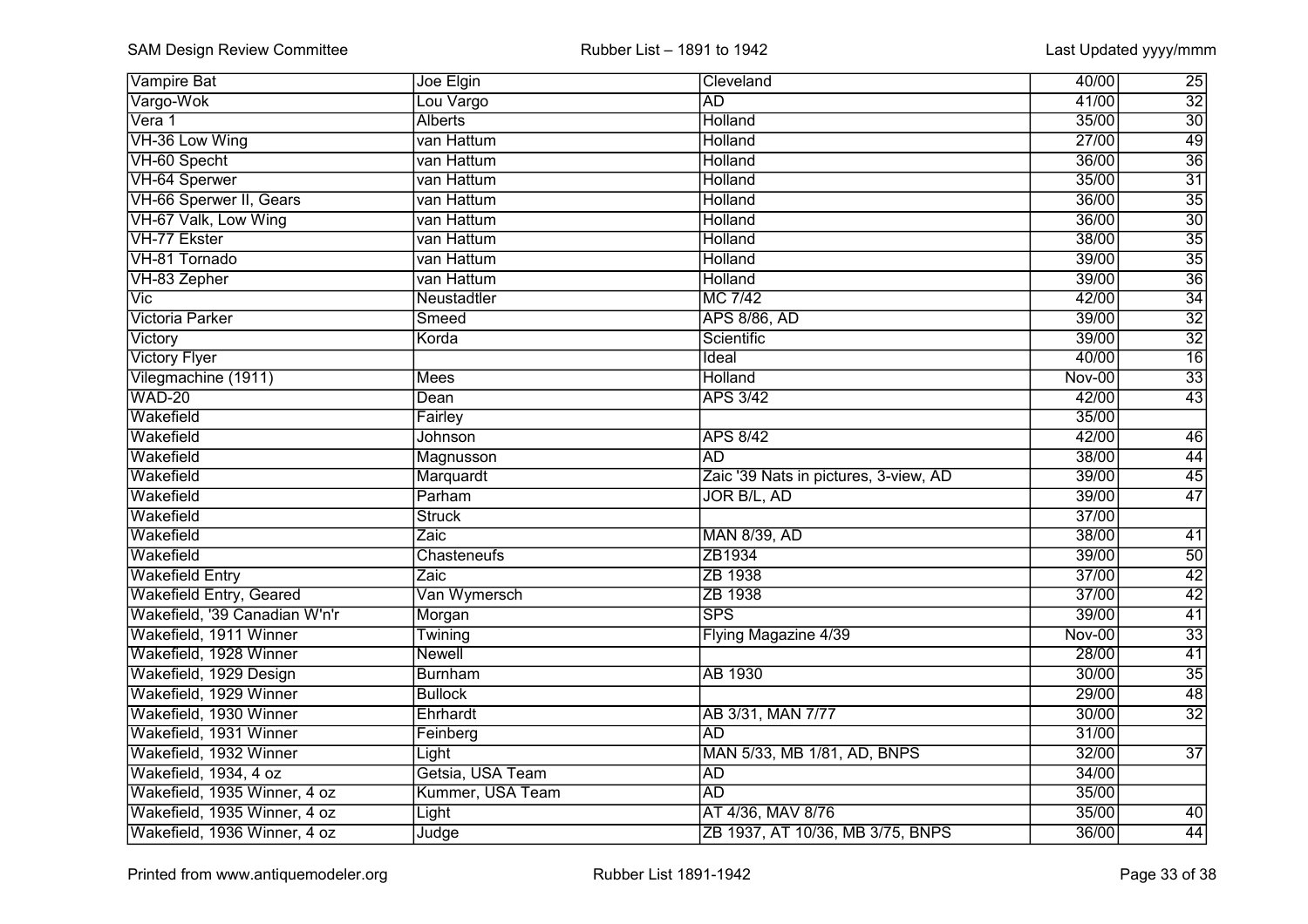| Wakefield, 1936 Winner, 4 oz  | Verdier         | ZB 1937                                  | 36/00 | 39              |
|-------------------------------|-----------------|------------------------------------------|-------|-----------------|
| Wakefield, 1936 Winner, 4 oz  |                 | <b>International Model Aircraft</b>      | 36/00 | 44              |
| Wakefield, 1937 Clodhopper    | Cahill          | Comet, AT 11/37, JOR, BH, AD, KC         | 37/00 | 47              |
| Wakefield, 1937 English       | Copland         | ZB 1938                                  | 37/00 | $\overline{46}$ |
| Wakefield, 1937 Model         |                 | Veron                                    | 37/00 | $\overline{46}$ |
| Wakefield, 1937 Streamlined   | Van Wymerseh    | <b>MAN 7/39</b>                          | 37/00 | 40              |
| Wakefield, 1937 Winner        | Fillon          | ZB 1938, MAN 7/38, APS 12/37             | 37/00 | $\overline{46}$ |
| Wakefield, 1937, Midnite II   | <b>McKinney</b> | ZB 1938                                  | 37/00 | $\overline{41}$ |
| Wakefield, 1938 Belgium       | Van Wymersch    | ZB 1934                                  | 38/00 | $\overline{43}$ |
| Wakefield, 1938 Design        | <b>Stubbs</b>   | <b>APS 6/38</b>                          | 38/00 | $\overline{43}$ |
| Wakefield, 1938 Design        | Fillon          | APS 5/39, AD                             | 38/00 | 50              |
| Wakefield, 1938 Winner        | <b>Walters</b>  | Canadian Aviation 4/39                   | 39/00 | $\overline{47}$ |
| Wakefield, 1939               | <b>Bowers</b>   | PS 6/40, AD, JOR B/L                     | 39/00 | $\overline{48}$ |
| Wakefield, 1939               | Korda           | AT11/39, JOR, BH, AD, MB1/76, BNPS       | 39/00 | $\overline{43}$ |
| Wakefield, 1939 Elimination   | Chaille         | AT 3/40, AD                              | 39/00 | 47              |
| Wakefield, 1939 Winner        | Korda           | Burd, 4K's, KC                           | 39/00 | 44              |
| Wakefield, 1939 Winner        | Korda           | Megow, AT 11/39, BH, AD, KC              | 39/00 | 44              |
| Wakefield, 1940               | Copland         | <b>APS 4/40</b>                          | 40/00 | 44              |
| Wakefield, 1940               | Warring         | <b>APS 6/41, AD</b>                      | 40/00 | 43              |
| Wakefield, 1940, cabane       | <b>North</b>    | Flying North Book, Beales & Dilly, pg 31 | 40/00 | 42              |
| Wakefield, 1940, no cabane    | <b>North</b>    | Flying North Book, Beales & Dilly, pg 24 | 40/00 | 42              |
| Wakefield, 1942 G H 20        | Elsegood        | <b>APS 10/86</b>                         | 42/00 | $\overline{20}$ |
| Wakefield, 1949 Winner        | Ellila          | MA 9/49, MAN 4/50                        | 39/00 | 47              |
| Wakefield, 2nd '39 Wake       | Bowers, 1939    | <b>AD</b>                                | 39/00 | 48              |
| Wakefield, 2nd 1937 WC        | <b>Bullock</b>  | <b>Marshall SAME</b>                     | 37/00 | $\overline{49}$ |
| Wakefield, 4 oz               | P.L.Wilson      | <b>APS</b>                               | 36/00 | 46              |
| Wakefield, 4 oz, '37 Elimin.  | Fish            | AT 1/38, AD                              | 37/00 | $\overline{42}$ |
| Wakefield, 4 oz, Moffet       | <b>Jeffrey</b>  | AD, ZB 1937                              | 37/00 | $\overline{41}$ |
| Wakefield, 4 oz, Sr D WR      | Ying            | ZB 1935, BH, AD, KC                      | 35/00 | $\overline{40}$ |
| Wakefield, 4 oz, Stout        | Leshner         | AT 5/37, AD                              | 36/00 | $\overline{48}$ |
| Wakefield, 4th Place, 1938    | <b>Boehle</b>   | <b>MAN 8/38</b>                          | 38/00 | $\overline{55}$ |
| Wakefield, Airflow 40         | Schlosser       | <b>Best By Test</b>                      | 39/00 | $\overline{40}$ |
| Wakefield, All American       | Garofalow       | Scientific, AD                           | 40/00 | 45              |
| Wakefield, American, Geared   | Zaic            | <b>MAN 8/35</b>                          | 34/00 | 44              |
| Wakefield, Australian         | Joon            | <b>Terry Rose plans</b>                  | 41/00 | 45              |
| Wakefield, B-12, Holland      | Blomgren        | SAM Library (8 1/2 X 11)                 | 39/00 | 45              |
| Wakefield, Big Double Feature | Reich, George   | AT 6/40, JOR, BH                         | 40/00 | 47              |
| Wakefield, Blue Ribbon        | Van Wymersch    | <b>APS 3/38</b>                          | 37/00 | 43              |
| Wakefield, Blunder Bus        | <b>Heeb</b>     | Frank Heeb 6/41, JOR, BH, AD             | 41/00 | 42              |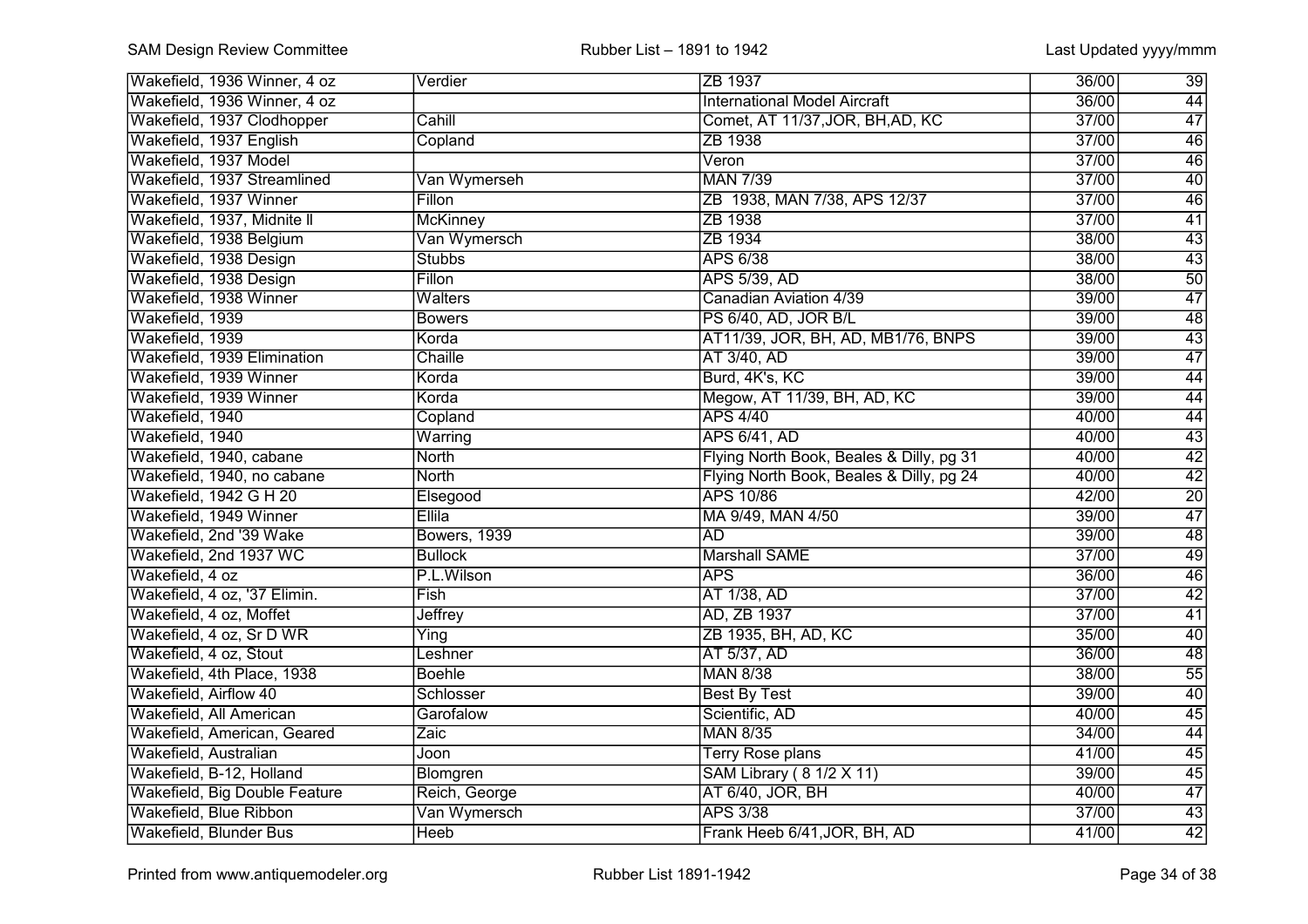| <b>Wakefield, British Champ</b>  |                     | <b>AD</b>                           | 38/00 | 45              |
|----------------------------------|---------------------|-------------------------------------|-------|-----------------|
| Wakefield, British Cup, 4 oz     | Copland, 1936       | AD, JOR B/L                         | 36/00 |                 |
| Wakefield, Bryton Roc            | <b>Boxall</b>       | MA 1/50                             | 41/00 | 51              |
| Wakefield, California Champ      | Engleman            | AT 9/40, MB 10/76, BNPS, AD         | 40/00 | 46              |
| Wakefield, Canadian              | <b>Adams</b>        | ZB 1938                             | 38/00 | $\overline{50}$ |
| Wakefield, Canadian              | Milligan            | SAM 35 Yearbook No. 14, pg 115      | 38/00 | $\overline{44}$ |
| Wakefield, Canadian              | Rogerson            | ZB 1937                             | 37/00 | $\overline{36}$ |
| Wakefield, Canadian National     | Morgan              | Easy-Built FF-08                    | 39/00 | $\overline{45}$ |
| Wakefield, Ceasar                | Rushbrooke          | ZB 1937                             | 37/00 | $\overline{56}$ |
| Wakefield, Champ                 | <b>Muir</b>         | Modelcraft, AD                      | 39/00 | $\overline{39}$ |
| Wakefield, Classic, 1940         | Lanzo               | JOR, BH, KC                         | 40/00 | $\overline{47}$ |
| Wakefield, Commander             |                     | Cloud                               | 40/00 | $\overline{39}$ |
| Wakefield, Condor, Gears         | van Hattum          | <b>Holland</b>                      | 37/00 | $\overline{50}$ |
| Wakefield, Contender             | Park                | AT 3/39, AD                         | 39/00 | 60              |
| Wakefield, Diamond               | Noonan              | <b>AD</b>                           | 38/00 | 40              |
| Wakefield, Diamond, 4 oz         | Wriston             | JOR, BH                             | 36/00 | $\overline{46}$ |
| Wakefield, Dolphin               | <b>Clark</b>        | AM 4/39                             | 39/00 | 53              |
| Wakefield, Ducky                 | <b>Cahill, 1938</b> | <b>AD</b>                           | 38/00 | 44              |
| Wakefield, Duplex, 4 oz          | Lanzo               | AT 9/37, JOR, BH, MB 4/88, BNPS, KC | 36/00 | 43              |
| Wakefield, DYN V                 | Wentzel             | <b>AD</b>                           | 37/00 | 44              |
| Wakefield, Eagle, 4 oz           | Forster             | Veron                               | 35/00 | $\overline{46}$ |
| Wakefield, English, Roamer       |                     | NZMAA, AD                           | 41/00 | 44              |
| Wakefield, English, Rocket       |                     | <b>AD</b>                           | 38/00 | 42              |
| Wakefield, Entry, 4 oz           | Zaic                | ZB 1935                             | 35/00 | 51              |
| Wakefield, Eugene II             | Lidgard             | FM 4/48, MB 10/77, BNPS             | 40/00 | $\overline{44}$ |
| Wakefield, Fleetwing, English    |                     |                                     | 38/00 | $\overline{45}$ |
| Wakefield, Flying Cloud          | <b>Struck</b>       | Berkeley, JOR, BH, AD               | 42/00 | $\overline{44}$ |
| <b>Wakefield, Flying Minutes</b> | Lees / Stott        | APS 10/39, Halfax, AD               | 39/00 | $\overline{52}$ |
| Wakefield, French Winner         | Vincre              | ZB 1938                             | 38/00 | $\overline{52}$ |
| Wakefield, G.B. 3                | Copland             | <b>AD</b>                           | 38/00 | $\overline{45}$ |
| Wakefield, German                | <b>Haase</b>        | ZB 1938                             | 38/00 | $\overline{44}$ |
| Wakefield, German Entry          | Schmidtberg         | ZB 1938                             | 38/00 | $\overline{41}$ |
| Wakefield, German, Push., 4oz    | Mittelstaedt        | ZB 1934                             | 34/00 | 40              |
| Wakefield, Germany               | <b>Hasse</b>        | ZB 1938                             | 38/00 | 44              |
| Wakefield, GH 20                 | <b>Harris</b>       | <b>APS 6/44</b>                     | 42/00 | 45              |
| Wakefield, Glamour Girl          | Casano              | AT 10/41                            | 41/00 | 47              |
| Wakefield, Golden Eagle III      | Orvin               | ZB 1938                             | 38/00 | 55              |
| Wakefield, Gull                  | Joe Elgin           | Cleveland, JOR, BH, AD, KC          | 40/00 | 45              |
| Wakefield, Gull Wing             | Korda               | ZB 1938                             | 38/00 | 49              |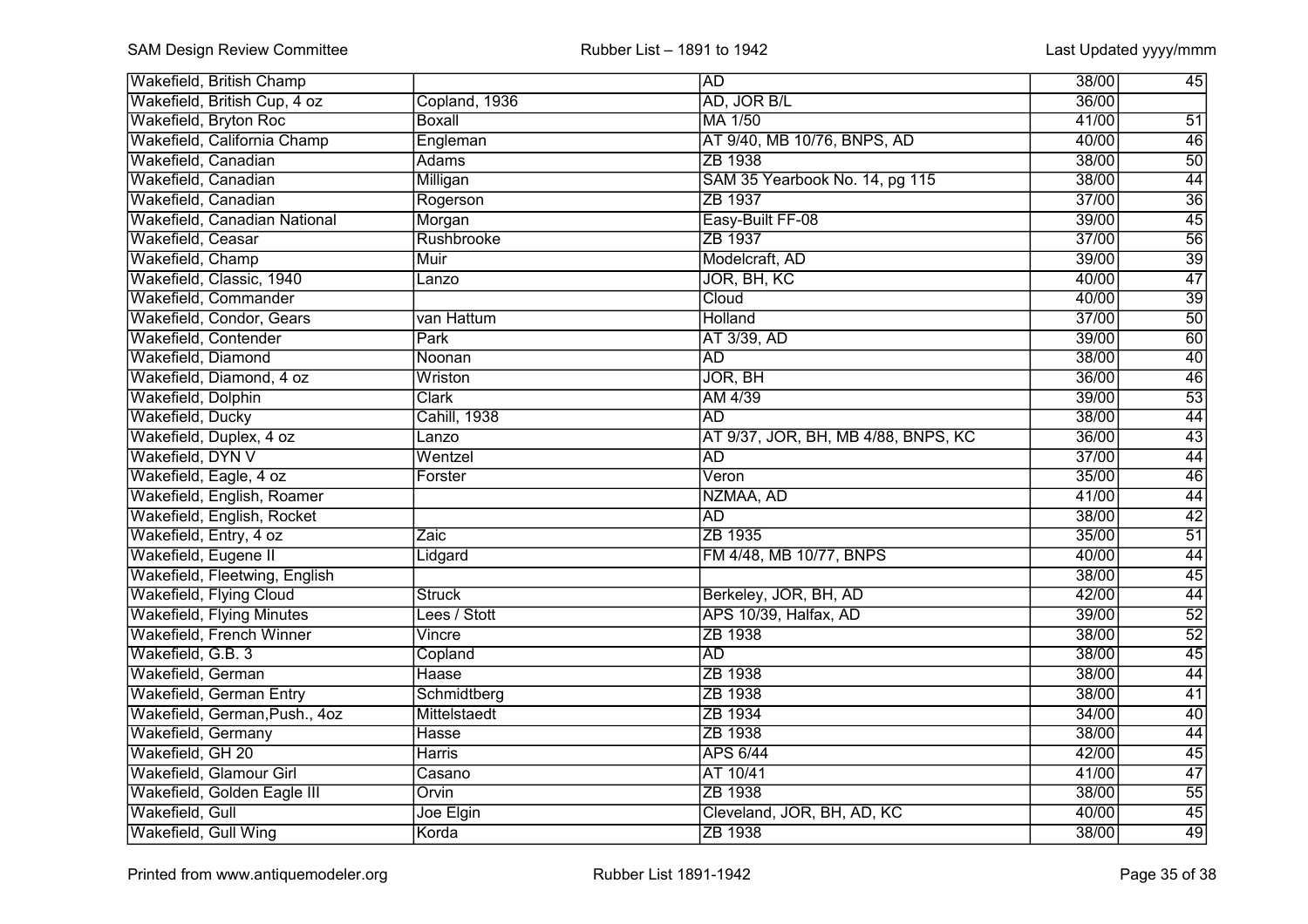| Wakefield, Gypsy               | Stahl          | FA 9/42, Campbell Kit, MB 12/87, BNPS  | 42/00 | 44              |
|--------------------------------|----------------|----------------------------------------|-------|-----------------|
| Wakefield, Havik, Holland      | <b>Dukman</b>  | SAM Library (8 1/2 X 11)               | 40/00 | $\overline{36}$ |
| Wakefield, Hereward II         |                | Australian, AD                         | 39/00 | $\overline{50}$ |
| Wakefield, Hi-Ho               | Lidgard        | AT 2/41, JOR, BH, MB 1/82, BNPS        | 41/00 | $\overline{40}$ |
| Wakefield, HWB 100             | <b>Bexley</b>  | <b>AMA</b>                             | 38/00 | 44              |
| Wakefield, Illawarra Cup W'n'r | <b>Barnett</b> | ZB 1938                                | 38/00 | $\overline{45}$ |
| Wakefield, International       | <b>Bowers</b>  | <b>PS 6/40</b>                         | 40/00 | $\overline{48}$ |
| Wakefield, Isis                | Houlberg       | <b>APS 12/41, AD</b>                   | 41/00 | $\overline{44}$ |
| Wakefield, Jasper              | Cahill         | <b>MAN 8/40</b>                        | 40/00 | $\overline{38}$ |
| Wakefield, K-8                 | de Kat         | <b>Holland</b>                         | 38/00 | $\overline{41}$ |
| Wakefield, K-8, Holland        | de Kat         | Vrudag 12/38, SAM Library (8 1/2X 11)  | 38/00 | $\overline{36}$ |
| Wakefield, K.D.7               | <b>Drost</b>   | <b>Holland</b>                         | 38/00 | $\overline{39}$ |
| Wakefield, Kansas Champ '38    | Lynn           | MA 10/88, JOR, BH, KC                  | 38/00 | $\overline{48}$ |
| Wakefield, King Peter Cup      | Simmon         | <b>AD</b>                              | 37/00 | 43              |
| Wakefield, Krusader MKVIII     |                | English, AD                            | 42/00 | 49              |
| Wakefield, LS-10               | <b>Suis</b>    | Holland                                | 38/00 | $\overline{45}$ |
| Wakefield, Mayfly II, 4 oz     | Rushbrooke     | <b>MAN 9/36, JOR</b>                   | 36/00 | 51              |
| Wakefield, Merel 1             | van de Linden  | Holland                                | 39/00 | 47              |
| Wakefield, Milton Special      | Crow           | <b>Newnes Practical Mechanics</b>      | 35/00 | 28              |
| Wakefield, Miss America        | Light          | MEPM, 12/33, AD                        | 33/00 | 36              |
| Wakefield, Mug MK-XI           | Kooij          | Holland                                | 39/00 | $\overline{48}$ |
| Wakefield, NAA                 | Chatelain      | ZB 1938                                | 38/00 | $\overline{45}$ |
| Wakefield, New Yorker IV       | Zaic           | MAN 6/39, MB 7/7, BNPS                 | 38/00 | $\overline{39}$ |
| Wakefield, Northern Arrow, 4oz | Hall           | Premier Aeromodel Supplies, Terry Rose | 1938  | $\overline{40}$ |
| Wakefield, Outdoor             |                | Oakland Tribune 1930                   | 30/00 | $\overline{35}$ |
| Wakefield, Prim                | <b>Stark</b>   |                                        | 38/00 | $\overline{40}$ |
| Wakefield, R-31                | Wong           | Holland                                | 39/00 | $\overline{37}$ |
| Wakefield, Rebel               | Everett        | AT 2/41, AD                            | 41/00 | $\overline{44}$ |
| Wakefield, Rocket              | Evans          | The Model Shop                         | 38/00 | $\overline{43}$ |
| Wakefield, Sharpshooter        | Wullschlager   | AT 5/42, JOR                           | 42/00 | $\overline{44}$ |
| Wakefield, Storm Devil         | MacLean        | AT 4/41                                | 41/00 | 46              |
| Wakefield, Stratomite          | Engleman       | MM 1941                                | 41/00 | 47              |
| Wakefield, Streamline          | Van Wymersch   | <b>MAN 7/39</b>                        | 39/00 | 42              |
| Wakefield, Super Clodhopper    | Cahill         | AT 5/41, MB 1/80, BNPS                 | 41/00 | $\overline{43}$ |
| Wakefield, Swedish             | Anderson       | ZB 1938                                | 38/00 | 48              |
| Wakefield, Swedish             | Palmgren       | ZB 1938                                | 38/00 | 52              |
| Wakefield, Tse Tse Fly         | Gutmann        | <b>MAN 6/38</b>                        | 38/00 | 46              |
| Wakefield, Tubby               | <b>Mertens</b> | <b>MAN 5/38</b>                        | 38/00 | 50              |
| Wakefield, Tulsa Rocket        | Dague          | ZB 1938, AD                            | 38/00 | 44              |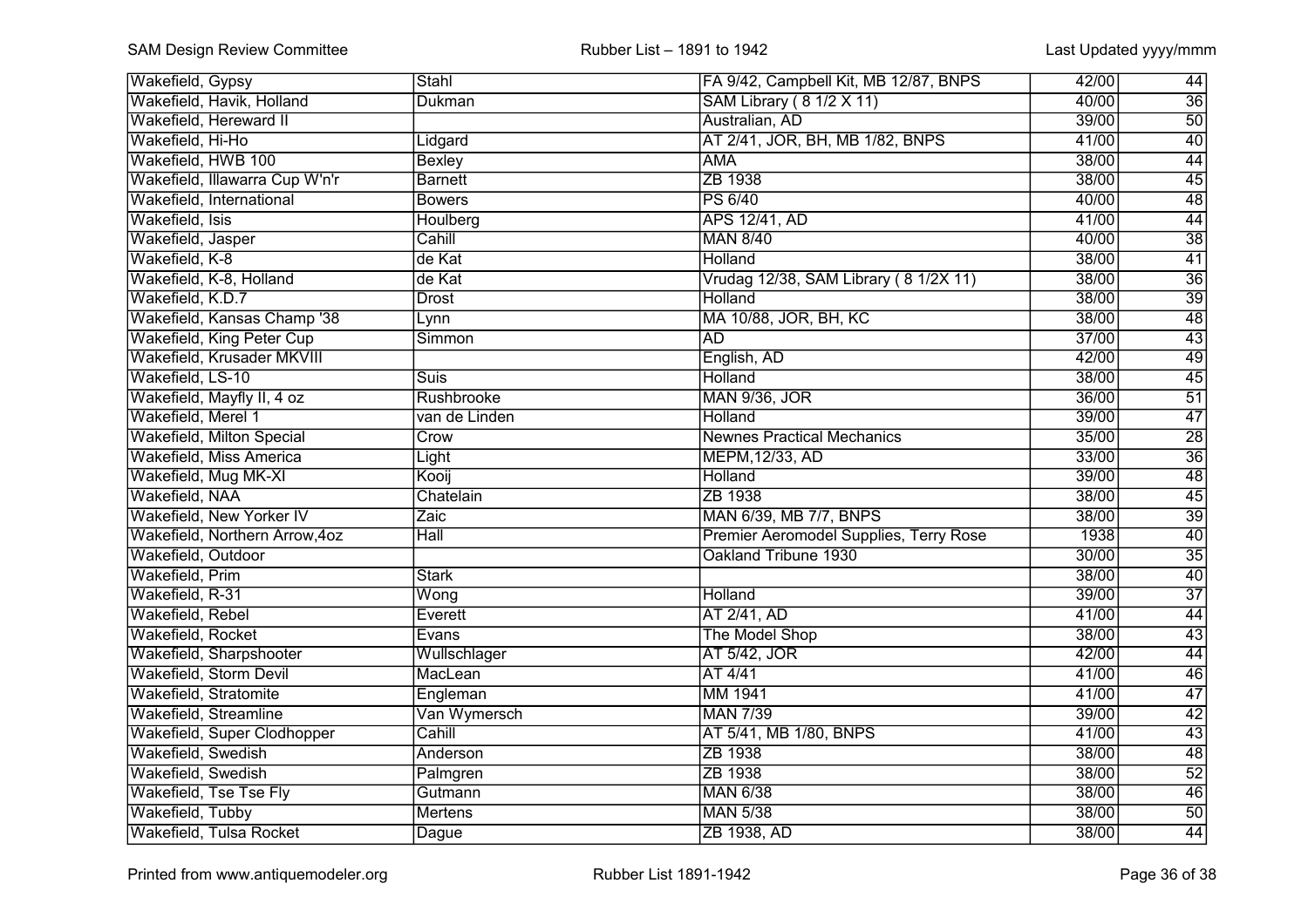| Wakefield, U S Standard             | Bohash 1939    | Bohash                   | 39/00 | 48              |
|-------------------------------------|----------------|--------------------------|-------|-----------------|
| Wakefield, VH-78 Havik              | van Hattum     | <b>Holland</b>           | 39/00 | 41              |
| Wakefield, VH-RD-78a                | van Hattum     | Holland                  | 40/00 | 41              |
| Wakefield, Victory                  | Larsen         | <b>Denmark</b>           | 40/00 |                 |
| Wakefield, Victrace                 | Evans          | JOR B/L, Super Model, AD | 39/00 | 44              |
| Wakefield, Victrace                 | Westcar        |                          | 37/00 |                 |
| Wakefield, Victrace                 |                |                          | 36/00 |                 |
| Wakefield, Winner                   | Ehrhardt, 1931 | <b>AD</b>                | 31/00 |                 |
| Wakefield, Winner                   |                | <b>Heathe</b>            | 39/00 | $\overline{48}$ |
| Wakefield, Yankee                   | Zier           | Beshar, AMA              | 38/00 | $\overline{40}$ |
| Wakefielf, International, 8oz       | Zaic           | $\overline{\mathsf{PS}}$ | 40/00 | 48              |
| Wasp                                |                | Aircraft                 | 34/00 | $\overline{18}$ |
| Wasp                                |                | Guillow                  | 39/00 | $\overline{24}$ |
| Wasp III                            | Chinn          | <b>APS 8/40</b>          | 40/00 | $\overline{20}$ |
| <b>Weight Rule Contest Model</b>    | Stahl          | <b>MAN 6/38</b>          | 38/00 | $\overline{37}$ |
| <b>Weight Rule Model</b>            | <b>Boehle</b>  | <b>MAN 5/34</b>          | 34/00 | $\overline{36}$ |
| <b>Weight Rule Model</b>            | Lidgard        | <b>MAN 7/37</b>          | 37/00 | 49              |
| <b>West Wind</b>                    |                | Denny                    | 37/00 | 24              |
| <b>West Wind</b>                    |                | Monarch, Falcon, AD      | 35/00 | $\overline{24}$ |
| Whipper Snapper, ROG                | Ott            | PA 8/31                  | 31/00 | 15              |
| Whippet                             | Gega           | Scientific               | 40/00 | $\overline{30}$ |
| Whippet                             |                | Comet                    | 41/00 | $\overline{18}$ |
| Wiecker's Sr. Cabin Endur.          |                | Woburn                   | 38/00 |                 |
| Windjammer No. 3                    |                | <b>AAC</b>               | 30/00 | $\overline{30}$ |
| <b>Wing Flapper</b>                 | <b>Barrack</b> | <b>MAN 10/35</b>         | 35/00 | $\overline{16}$ |
| Wings of Mercury - Speed            | Ehling         | <b>MAN 11/42</b>         | 42/00 | $\overline{14}$ |
| <b>Winning Contest Seaplane</b>     | Jensen         | <b>MAN 9/40</b>          | 40/00 | $\overline{36}$ |
| Witbird                             |                | Wit-Kit                  | 39/00 | $\overline{22}$ |
| Witfalcon                           |                | Wit-Kit                  | 40/00 | $\overline{34}$ |
| Witfly                              |                | Wit-Kit                  | 39/00 | $\overline{18}$ |
| Withawk                             |                | Wit-Kit                  | 39/00 | $\overline{32}$ |
| Witmaster                           |                | Wit-Kit                  | 39/00 | $\overline{30}$ |
| Witsnipe                            |                | Wit-Kit                  | 40/00 | $\overline{32}$ |
| Wittrainer                          |                | Wit-Kit                  | 39/00 | $\overline{28}$ |
| Wizard                              |                | Mercury                  | 33/00 | $\overline{20}$ |
| Wizard                              | Garofalow      | Scientific               | 41/00 | $\overline{25}$ |
| World Record Autogiro               | Obarski        | <b>MAN 12/40</b>         | 40/00 | $\overline{13}$ |
| World Record Baby R 0 G             | Goldberg       | <b>MAN 2/34</b>          | 34/00 | $\overline{15}$ |
| <b>World Record Outdoor Tractor</b> | <b>Boehle</b>  | ZB 1934                  | 34/00 | $\overline{36}$ |